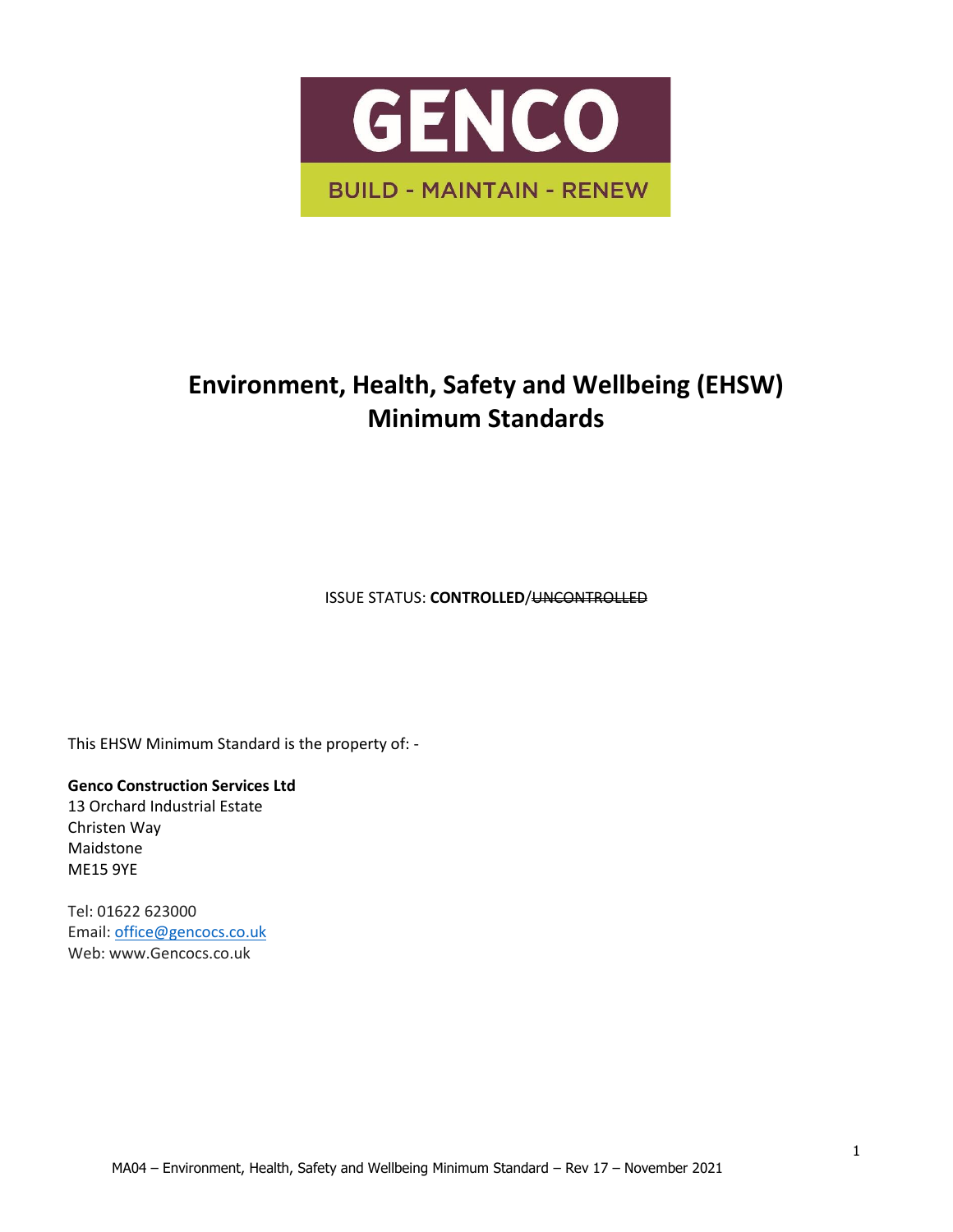#### **STATEMENT**

At Genco we are committed to the prevention of injury and ill health with a focus on providing a safe working environment for our employees and others who may be affected by our activities. As a minimum Genco is committed to ensuring compliance with legislation and are committed to achieving the highest level of environment, health, safety and wellbeing standards through continual improvement.

EHSW is an integral part of our business and has equal status to other aspects of our business performance. Appropriate financial and physical resources will therefore be provided to implement this standard. All personnel are expected to follow these standards whenever carrying out works on behalf of Genco as an employee or contractor working under Genco control.

This includes trade contractors who must also show that they have appropriate health, safety, wellbeing and environment management systems in place and that they monitor and control their duties and tasks to be in-line with our standards.

Our EHSW requirements do not take the place of legislation, Approved Codes of Practice (ACOP) and guidance produced by the Health and Safety Executive (HSE) and other authorising bodies, but must be followed alongside them.

Any employee or contractor found to be in breach of this Minimum Standards will be subject to Genco disciplinary procedure which could result in dismissal.

**John Roberts Director**  July 2021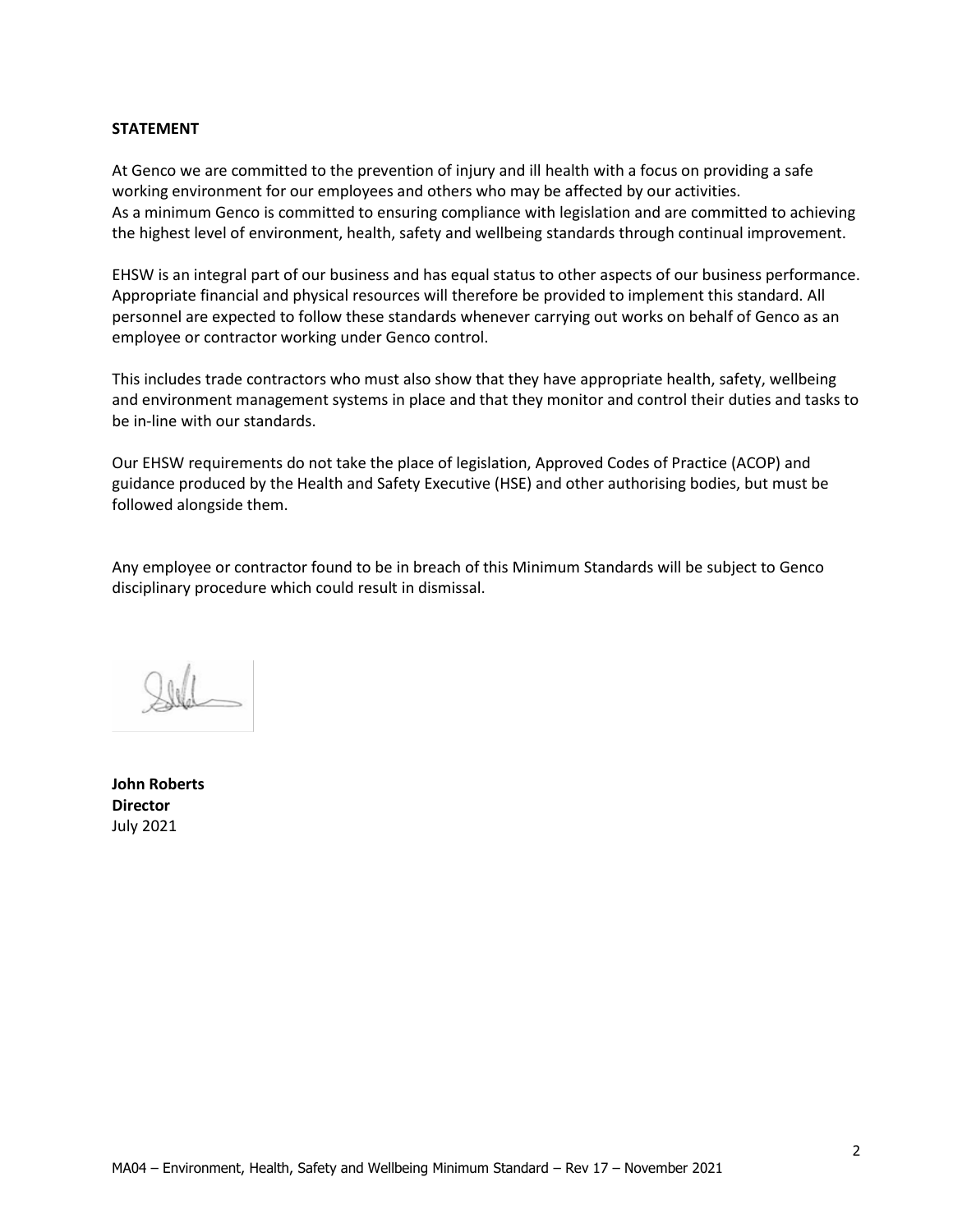At Genco Construction Services Ltd (GCS) we are dedicated to supplying a professional construction service that will meet and more importantly, exceed the expectations of our clients. We will promote quality construction, take great pride in our work at all times, and develop lasting relationships with all our clients.

To be successful in our mission, we embrace the following values, they define who we are, how we work, and what we stand for. They tell us what we expect of ourselves and all who work with us:-

**CUSTOMER COMMITMENT** – We pledge to always meet the needs of our workforce and strive to do better than ordinary

**SAFETY -** We put health and safety at the forefront of everything we do. With a proactive approach we maintain a safe working environment ensuring that we keep both our workforce and the people around us safe from harm.

**PROFESSIONALISM –** We provide quality workmanship of the highest standard, demonstrating innovation, collaboration, and leadership. We are honest, transparent and accountable.

**TEAMWORK –** We pride ourselves on providing a positive working environment, that is open, inclusive and nurtures professional development. We are proud of the commitment shown by our workforce, and we continually strive to be an employer of choice in our industry.

**SUSTAINABLE –** We are committed to promoting good sustainability practices throughout our workforce and we aim to reduce our environmental impact by using local suppliers and to provide materials from sustainable sources. We aim to recycle materials where practical and responsibly dispose of materials which have reached the end of their useful lifecycle.

When you work with us, we expect you to demand these same standards of yourselves, your partners, subcontractors, consultants and suppliers.

#### **WHY DO THESE MATTER?**

Our reputation is a vital business asset. So is yours.

It gives our blue-chip clients, employees, partners, subcontractors, suppliers, and the communities we serve confidence in us.

We want to ensure wherever we work we are trusted and operate not only legally but ethically and fairly. Our reputation depends on you, your decisions, and your actions.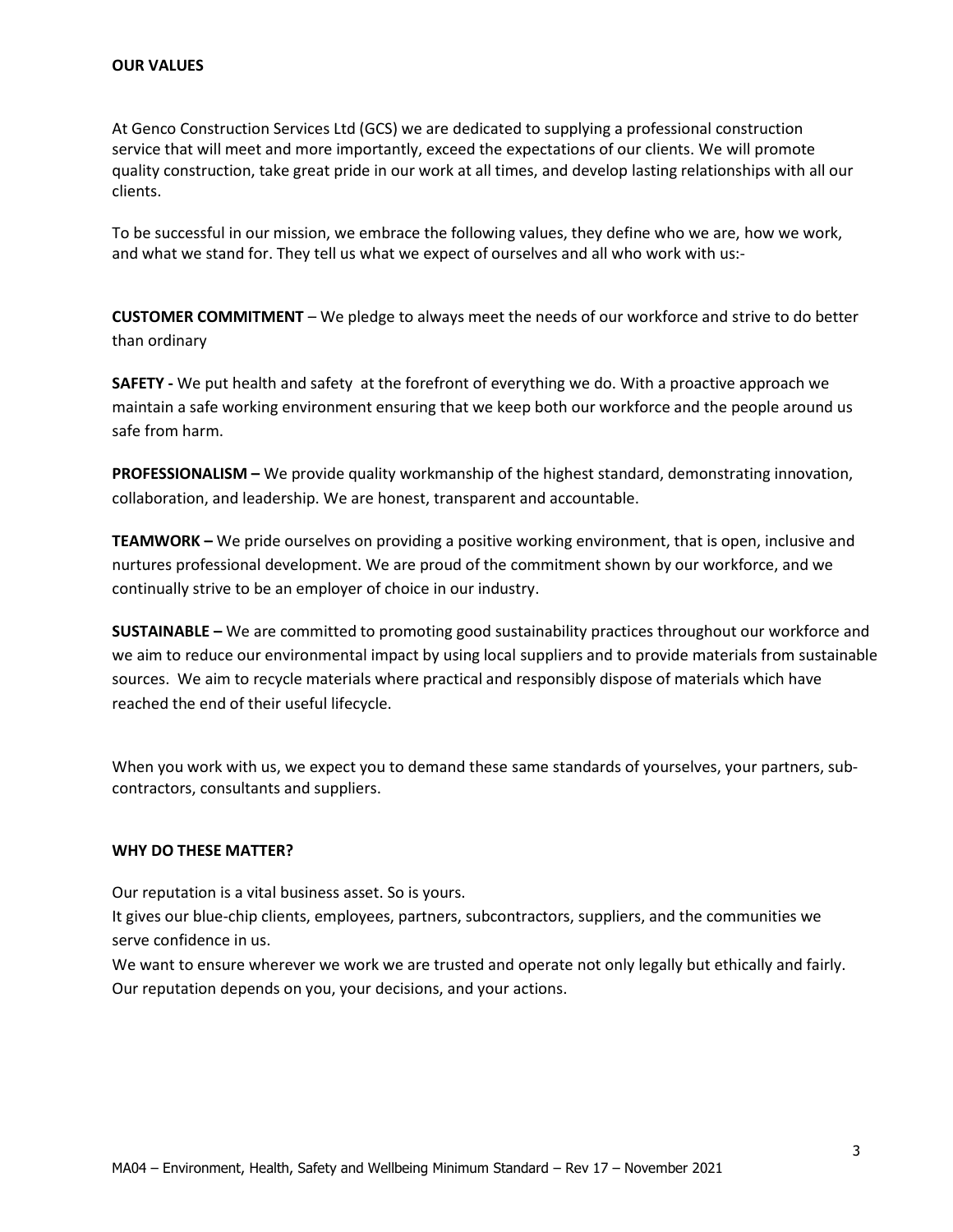#### **INDEX OF CONTENTS**

#### **1. Health & Safety Requirements**

- 1.1. Legislation
- 1.2. Contractor H&S Policy
- 1.3. Communication Strategy
- 1.4. Management Structure and Site Representatives
- 1.5. Emergency Actions and Safety Instructions
- 1.6. First Aid Arrangements & Notification of Incident / Accident
- 1.7. Safe Operation and Provision of Plant & Access Equipment
- 1.8. Scaffolding
- 1.9. Portable Appliance and Work on Electrical Systems
- 1.10. Overhead Power Lines and Substations
- 1.11. Traffic Management
- 1.12. Site Segregation
- 1.13. Underground Services
- 1.14. Permit to Work Systems
- 1.15. Storage and Housekeeping
- 1.16. Working at Height
- 1.17. Working in Confined Space
- 1.18. Lone Working
- 1.19. Construction Phase Plan (CPP) / Risk Assessment / Method Statement
- 1.20. Safety Inductions
- 1.21. PPE & RPE
- 1.22. COSHH Working with Hazardous Substances
- 1.23. Dust
- 1.24. Noise
- 1.25. Manual Handling
- 1.26. Cutting tools Stanley blades
- 1.27. Abrasive Wheels
- 1.28. Vibration HAVS
- 1.29. Welding & Braising
- 1.30. Asbestos
- 1.31. Monitoring of Contractor Health & Safety
- 1.32. Meeting & Toolbox talks
- 1.33. Contractor Access to Site
- 1.34. Site Welfare
- 1.35. Use of radios, mobile or electronic equipment
- 1.36. Operations Interface
- 1.37. Removal of Contractor Personnel
- 1.38. Workers whose first language is not English
- 1.39. Medical Conditions
- 1.40. Alcohol & Drugs
- 1.41. Smoking
- 1.42. Site Rules Including Conduct and Disciplinary Procedures
- 1.43. Additional Safety Requirements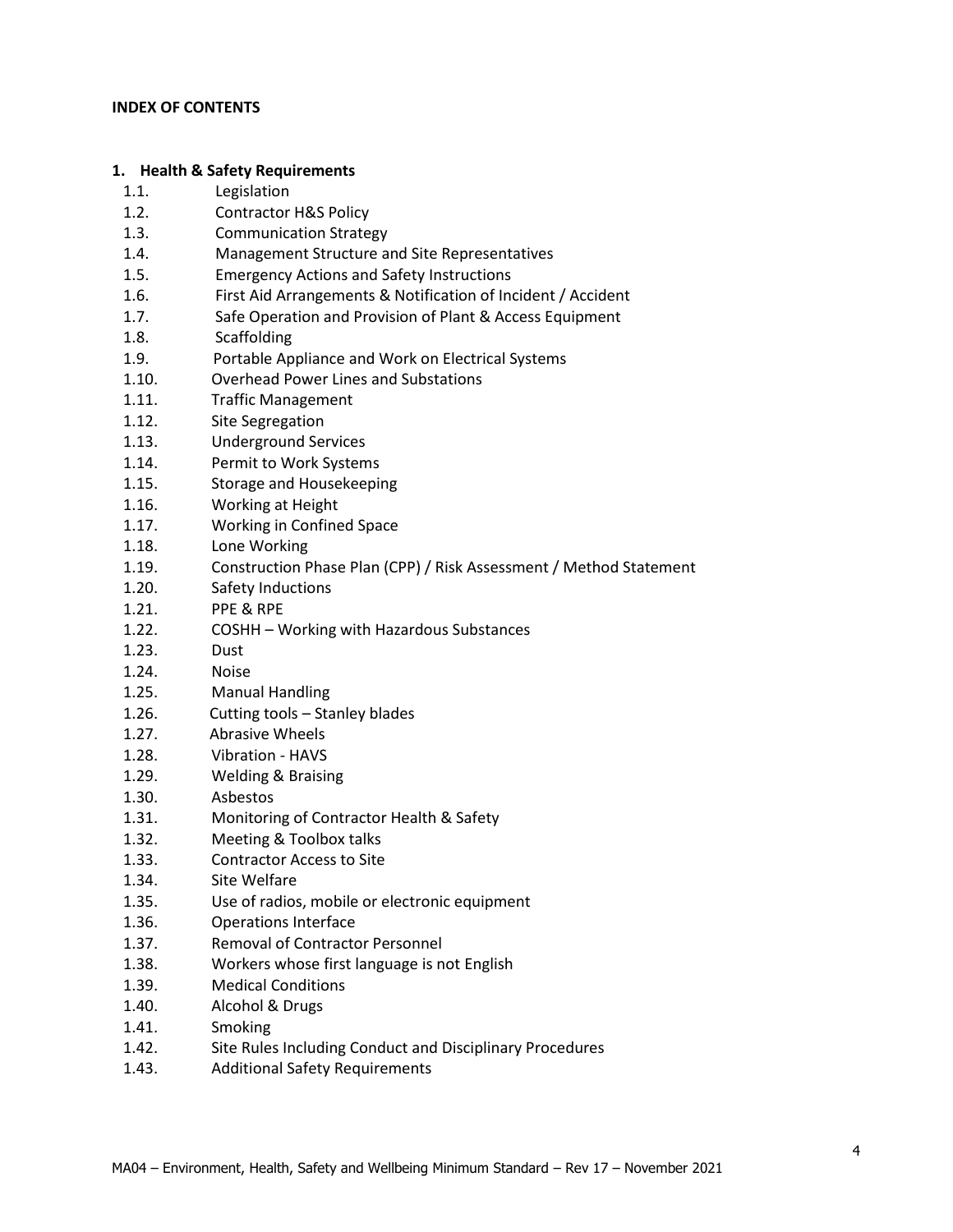#### 2. **Environmental Requirements**

- 2.1. Waste Removal
- 2.2. Recycling

## 3. **Contractors Competence & Training**

3.1. Minimum Requirements

#### 4. **Health & Wellbeing**

4.1. Occupational Health Services

#### 5. **Administration**

- 5.1. Client System Permit to Work and Online Systems
- 5.2. Engineer Guidance Documents
- 5.3. Non-payment of Final Contract Sum

## **APPENDIX**

- **Appendix 1 – Subcontractor Minimum Training Requirements**
- **Appendix 2 – Permit to Work**
- **Appendix 3 – Genco Disciplinary Procedure**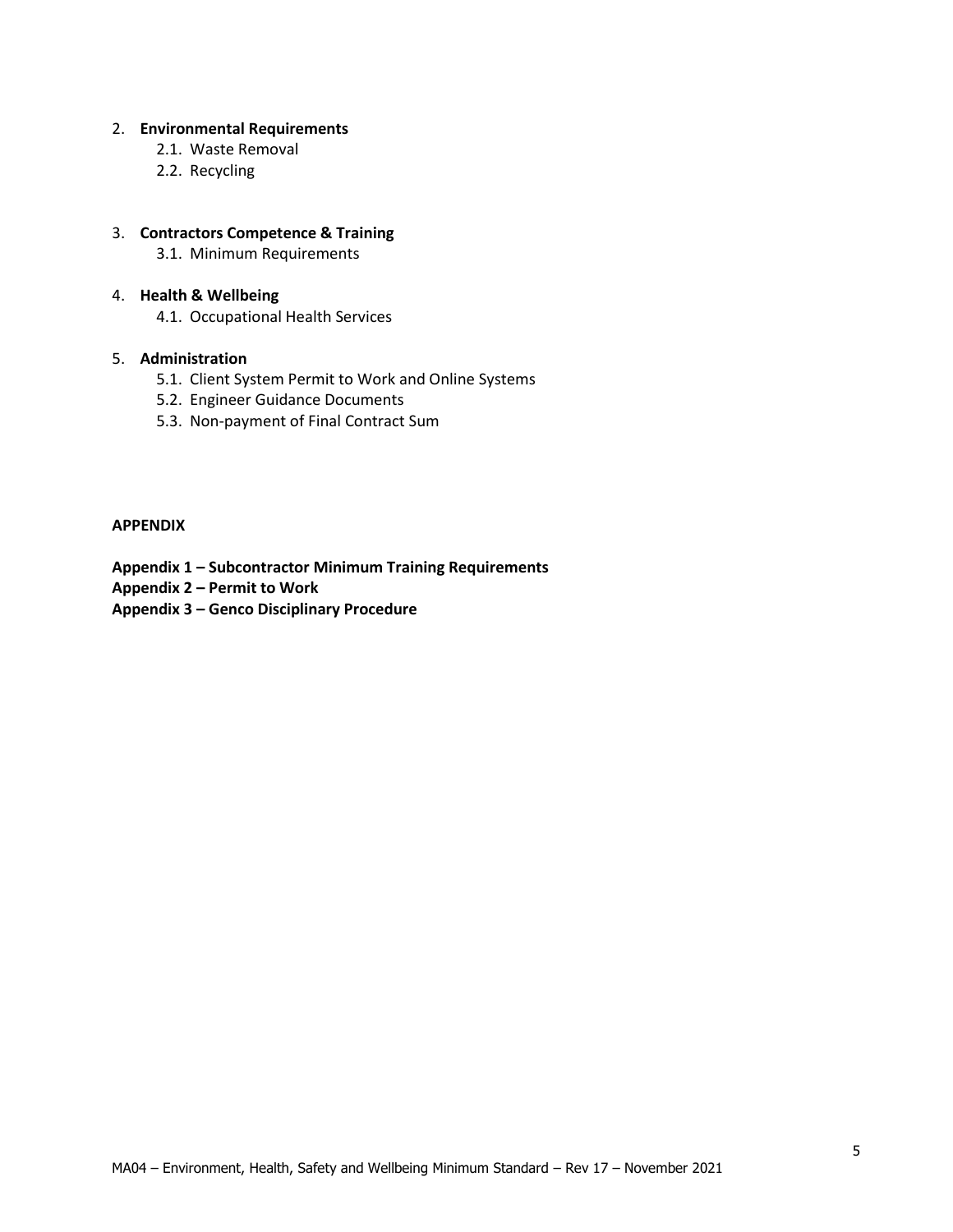#### **1. HEALTH & SAFETY REQUIREMENTS**

## **1.1. Legislation**

Whilst operating on any site under Genco control or on behalf of Genco the employee, contractor and all their employees will ensure that they comply with all relevant legislative requirements and HSE Guidance. The contractor shall pay regard to the Health and Safety at Work Act 1974 and all other Regulations, including but not limited to:

- Construction (Design and Management) Regulations (CDM)
- Management of Health & Safety at Work Regulations
- Control of Substances Hazardous to Health Regulations (COSHH)
- Control of Asbestos Regulations
- Noise at Work Regulations
- Manual Handling Operations Regulations
- Personal Protective Equipment Regulations
- Electricity at Works Regulations
- Confined Space Regulations
- Lifting Operations & Lifting Equipment Regulations
- Provision and Use of Work Equipment Regulations
- Regulatory Reform Fire Safety Order
- Health & Safety (First Aid) Regulations
- Construction (Head Protection) Regulations
- Reporting of Injuries, Diseases and Dangerous Occurrences Regulations (RIDDOR)
- Control of Vibration at Work Regulations
- Gas Safety Regulations
- Health & Safety Signs and Signals Regulations
- Working at Height Regulations
- Control of Lead at Work Regulations
- Supply of Machinery (Safety) Regulations
- Hazardous Waste Regulations
- Control of Asbestos Regulations
- Corporate Manslaughter and Corporate Homicide Act
- Dangerous Substances and Explosive Atmospheres Regulations (DSEAR)
- Coronavirus Act

Genco employees, contactors and all their employees shall at all times pay regard to, and make provision for, the safety and protection of those affected by their operations, both directly and indirectly.

The provision of suitable and adequate resources to ensure the effective management and control of environmental, health, safety and wellbeing standards on site will carry a cost element. These standards will assist the contractor in their planning and provision of the satisfactory resources to our projects.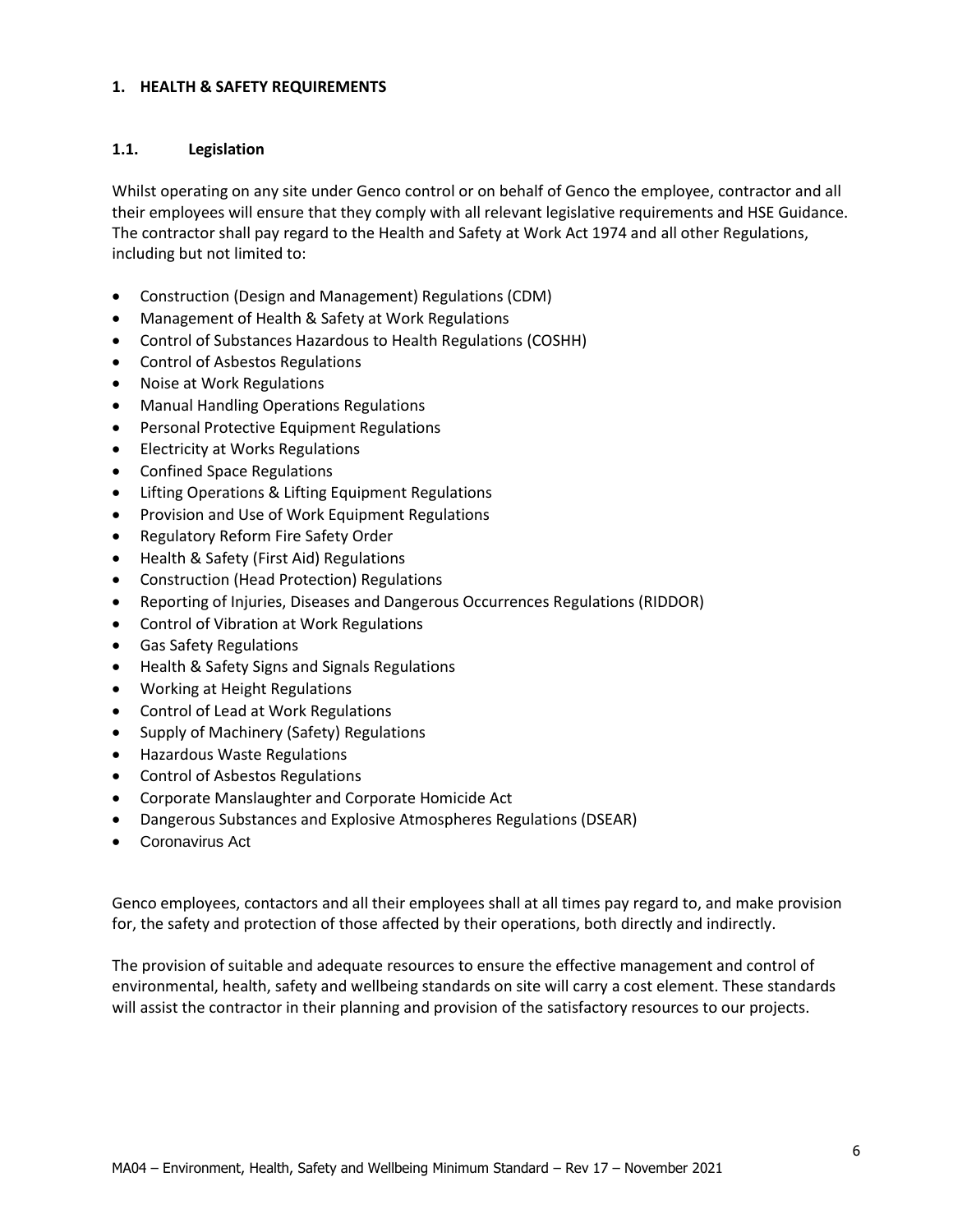## **1.2. Contractor H&S Policy**

Contractors engaged by Genco must ensure that their current H&S and Environmental Policy together with applicable HSE arrangements are submitted to Genco prior to commencement of any works. The Contractor is responsible for issuing to Genco any revisions of the policies on at least an annual basis. \*Not appliable to those employing 5 or less staff.

## **1.3. Communication Strategy**

Contractors will outline their communication strategy for HSQEW both in relation to internal and external communications.

This strategy should include contact details and alternative communication routes in the event that an identified individual cannot be reached.

## **1.4. Management Structure and Site Representatives**

The contractor must confirm to Genco their company organisation structure clearly identifying the personnel who have Health, Safety and Environmental roles and responsibilities within the company and at site level.



## **GENCO ORGANISATION CHART**

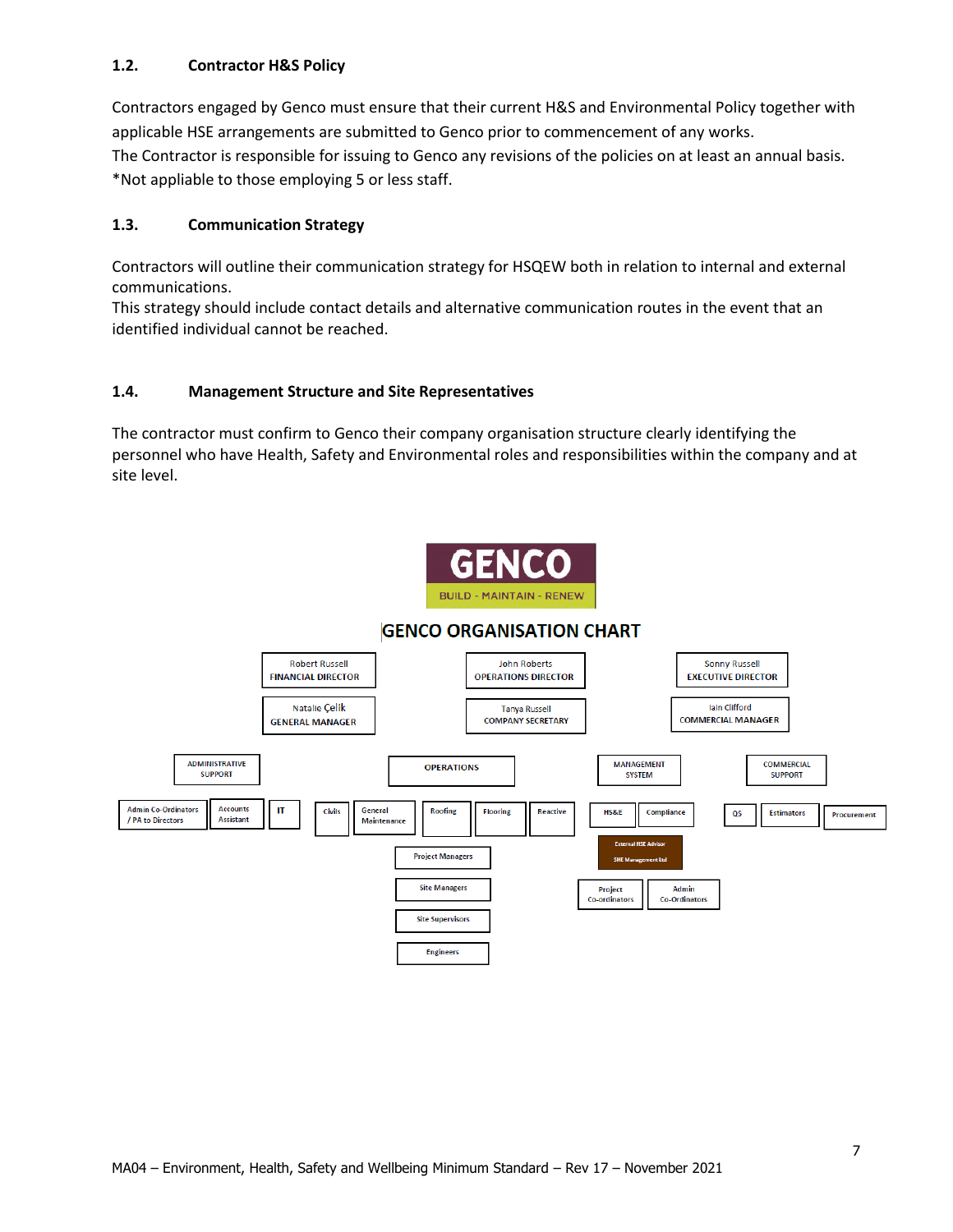## **1.5. Emergency Actions and Safety Instructions**

Genco employees, contractors and all their employees will comply with Genco emergency arrangements at all times as identified in the task / site specific construction phase plans or the emergency arrangements as identified by the client.

Ensure that, if this information is not provided it is requested, received, and understood prior to commencement of works.

## **Fire prevention**

Trade contractors must co-operate/comply with:

- Fire and emergency risk assessment
- Fire wardens / marshall
- Hot works permit in place throughout any tasks involving a source of ignition
- Fire Precautions (Workplace) Regulations
- Fire Prevention on Construction Sites: The Joint Code of Practice

## **General requirements:**

On arrival on a site Genco employees, contractors and all their employees will be subject to a site-specific induction which will include all site-specific health, safety, environmental and welfare arrangements.

Genco employees, contractors and all their employees are to ensure that they are aware of the actions to be taken in an event of an emergency, where the fire escape door/route is and where the assembly point is in the event of emergency evacuation. The contractor must also ensure that they identify who the appointed fire marshal and first aider are. In the event of an evacuation the contractor will not re-enter the premises unit the appointed person has confirmed that it is safe to do so.

Genco safety instructions, procedures and relevant emergency services procedures will be complied with at all times by all employees, contractors and all their employees regardless of who employs them.

## **1.6. First Aid Arrangements & Notification of Incident / Accident**

## **First Aid**

The contractor shall provide and maintain first aid arrangements in accordance with the Health & Safety (First Aid) Regulations and adhere to Genco procedure.

Genco requires that **all contractors provide a trained first aider and first aid equipment** on site to ensure compliance with legal obligations. Where this is not considered practicable, the contractor must address this with Genco management prior to commencement of works.

Where Genco have appointed a site manager, we will ensure that all first aid and first aid equipment requirements are met, as identified within the site / task specific risk assessment.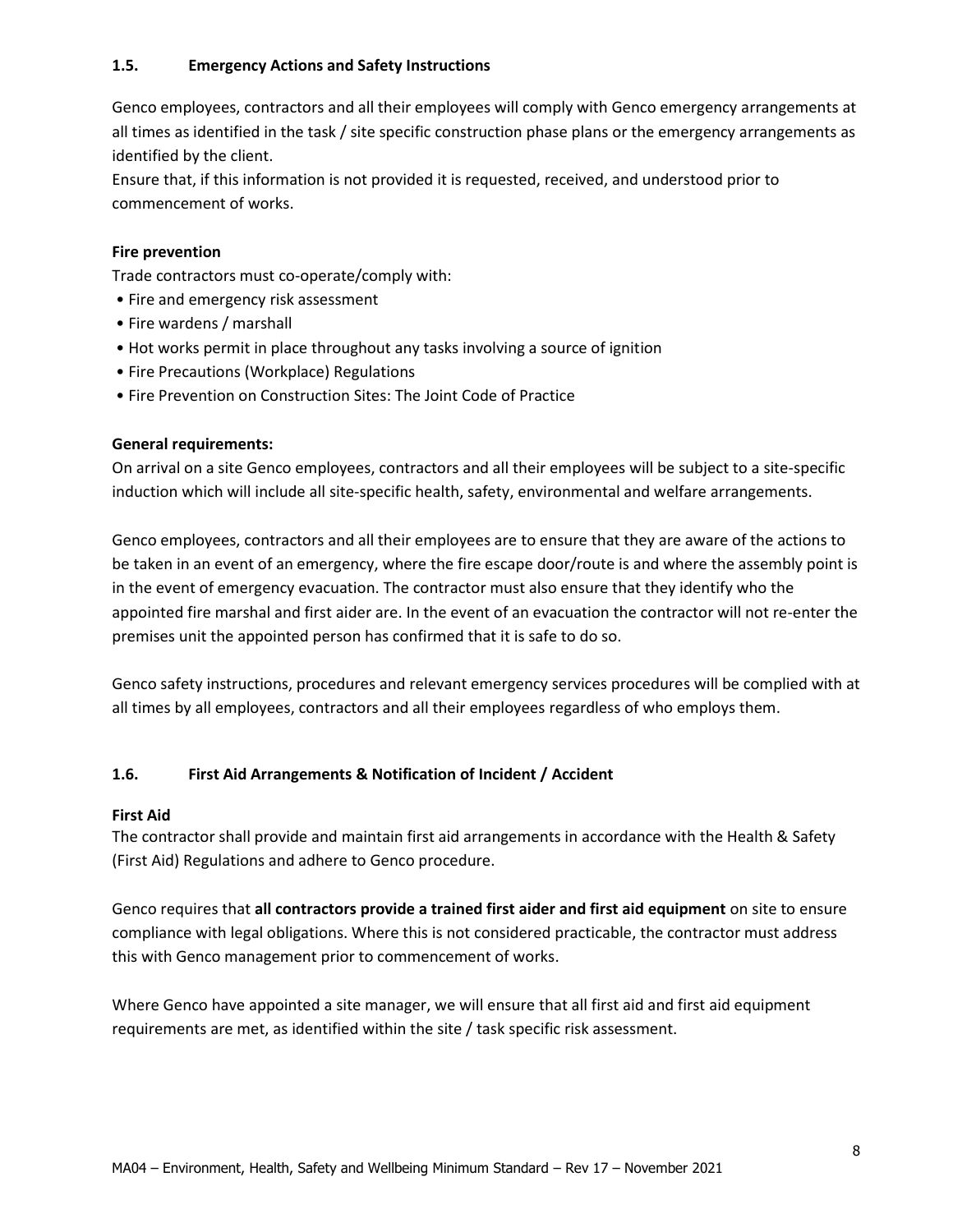## **Accident & Incident Reporting Procedure**

In the event of an accident or incident the injured person should seek first aid assistance from the identified first aider(s). All incidents must be recorded in the client's first aid logbook on site and reported to Genco HS&E Manager to enable a full investigation to be carried out.

## **ALL ACCIDENTS & INCIDIENTS, NO MATTER HOW MINOR, MUST BE REPORTED TO GENCO HS&E MANAGER IMMEDIATELY OR AS SOON AS POSSIBLE AFTER THE INCIDIENT HAS OCCURRED.**

Where emergency medical treatment or the emergency fire services are required, the nearest person should contact the emergency services on 999, giving the nature of the injury, details of how it occurred, the first aid action that has been administered and the location of the building they need to attend.

Genco reserve the right to request the contractor to carry out a full incident investigation following accident, incident, dangerous occurrences or near misses that could have resulted in an injury, damaged to property or an environmental impact and provide a written report within an agreed timescale. The report to include action to rectify, lessons learnt, and evidence of steps taken to prevent reoccurrence.

RIDDOR: Certain types of accidents and dangerous occurrences must be reported to the HSE i.e. death, fracture, amputations, injury to eyes, crushing, burns, asphyxia etc. Please refer to the regulations for a full and detailed list of accidents or injuries that are covered under RIDDOR. Genco HS&E Manager will complete and return the necessary RIDDOR report within the required timeframe.

Genco will carry out a full investigation in accordance with Genco Accident & Incident Reporting procedure and record all findings.

## **1.7. Safe Operation and Provision of Plant & Access Equipment**

Plant, machinery or equipment must only be operated by qualified, trained and certificated personnel. Any person found to be operating any plant, machinery or equipment without the required certification will be removed from the site.

All plant, machinery and equipment must be inspected in accordance with manufacturer's guidelines and relevant regulations.

A visual inspection must be carried out before each use. Under no circumstances should plant, machinery or equipment be used if deemed to be defective or unsafe. All defective equipment must be reported to Genco management and taken out of use immediately.

Scaffold access towers may only be erected by a PASMA trained Operatives and must be tagged and inspected before first use.

Mobile towers must be inspected as often as is necessary to ensure safety. Recommended best practice is that they be inspected, and a report made by a competent person after assembly, or significant alteration, and before use.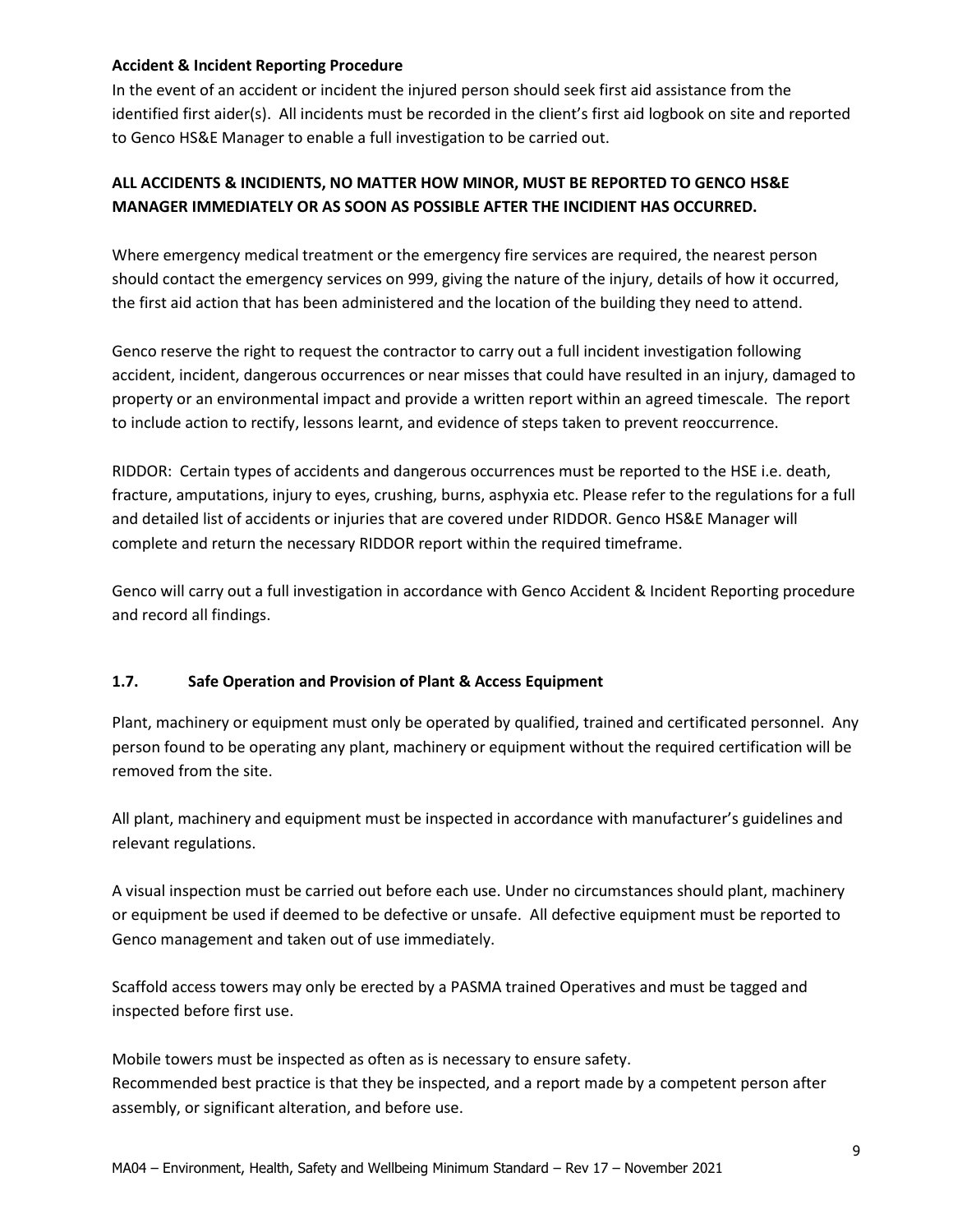Thereafter, they should be inspected as often as necessary but at least every 7 days, or after any event likely to have affected stability or structural integrity, such as adverse weather conditions. There is no need to inspect and report every time the mobile tower is moved at the same location.

Operatives who are using access towers must NOT enter the tower if there is any sign of damage or parts missing.

Where a pre-use inspection has identified damaged or missing parts, the operative must report to the site manager/supervisor and a PASMA trained operative is to inspect and confirm if safe to proceed. This must be recorded on the inspection records and appropriate tag affixed to the scaffold to prevent use.

## **1.8. Scaffolding**

Fixed scaffold may only be installed by an approved scaffolding contractor who has been subject to Genco pre-approval process.

All types / brands of System Scaffolding used on site, must conform to the relevant British and European Standards BS EN 12810 / 12811.

The lead hand of a scaffolding gang using system scaffolding must have successfully completed the relevant CISRS System product training.

A qualified CISRS Scaffolder or CISRS Advanced Scaffolder working within their capability is suitably qualified to lead the scaffolding operations within a gang of scaffolders and to direct the practical operations on site.

All scaffold access erected must be compliant with TG20 and other specified regulatory requirements. Where a preuse visual inspection has identified damaged or missing parts, the operative must report to the site manager/supervisor and a competent scaffold installer is to inspect and confirm if safe to proceed. This must be recorded on the inspection records/scaff tag.

## **Scaffold Materials**

All scaffolding tube must be galvanised and comply with BS EN 39 type 4, or high tensile steel tube of BS EN 10210-1 and the NASC recommend that all tubes should be marked in such a way as to identify the scaffolding company which own it.

All timber scaffolding boards must comply with BS2482:2009. Other boards such as laminated veneer or plastic manufacture shall comply with the general requirements of TG20.

In accordance with the contract specifications (which should include a suitable risk assessment by the Main Contractor) scaffolds may require brick guards, sheeting or debris netting fitted and, if not TG20 compliant, a design must be in place prior to erection.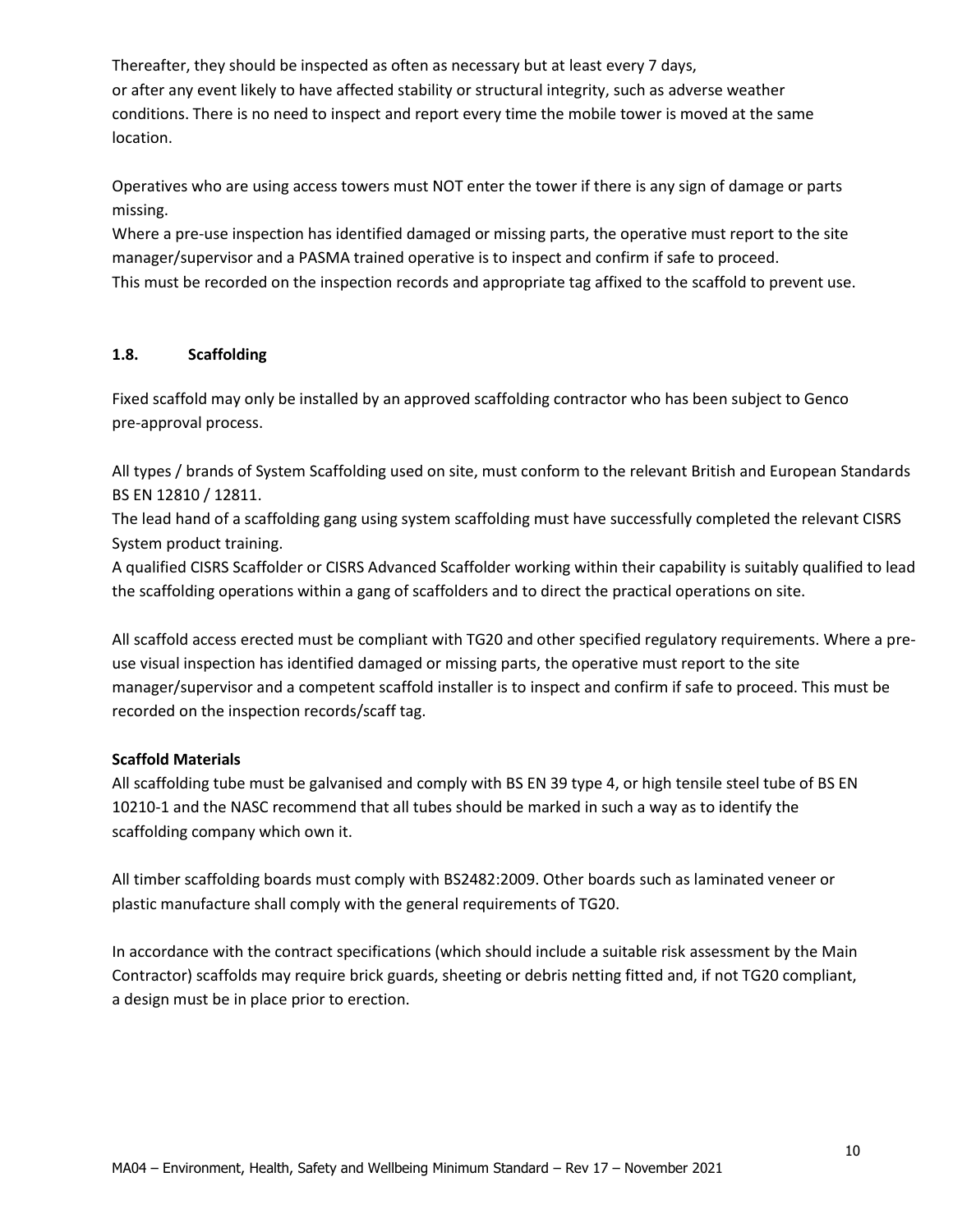## **Scaffolders Competence**

Under no circumstances must alterations be carried out by non-qualified personnel. All evidence of competence must be provided to Genco prior to commencement of works.

CISRS Scaffolders or Trainee operatives will be able, as a member of this gang to erect, alter or dismantle this equipment under the direct supervision of the CISRS system qualified operative. Management, Supervision and operatives must have received relevant training on TG20 and SG4 (Latest Editions).

The makeup of the scaffolding gang should also be considered. i.e. the ratio of qualified Advanced / Scaffolders to Trainee / Labourers dependent upon the size and complexities of the work undertaken.

#### **See below CISRS cards to be applied across all Genco works;**



Only to work at ground level or on a fully boarded and double guard railed scaffold platform passing scaffolding equipment.

Work under the direct and immediate supervision of either a CISRS Scaffolder or Advanced Scaffolder at all times



Have a CISRS Scaffolder card endorsed for tube and fitting scaffolding or system scaffolding to be used. Can work on scaffolds listed in Section 3.2.3.4 and any other scaffold not included on this list but only under the direct and immediate supervision of an Advanced Scaffolder.



Have a CISRS Scaffolder card endorsed for tube and fitting scaffolding or system scaffolding to be used.

Can work on any steel scaffolding structure.



Card is used to provide proof that the Scaffolding Supervisor is trained and competent.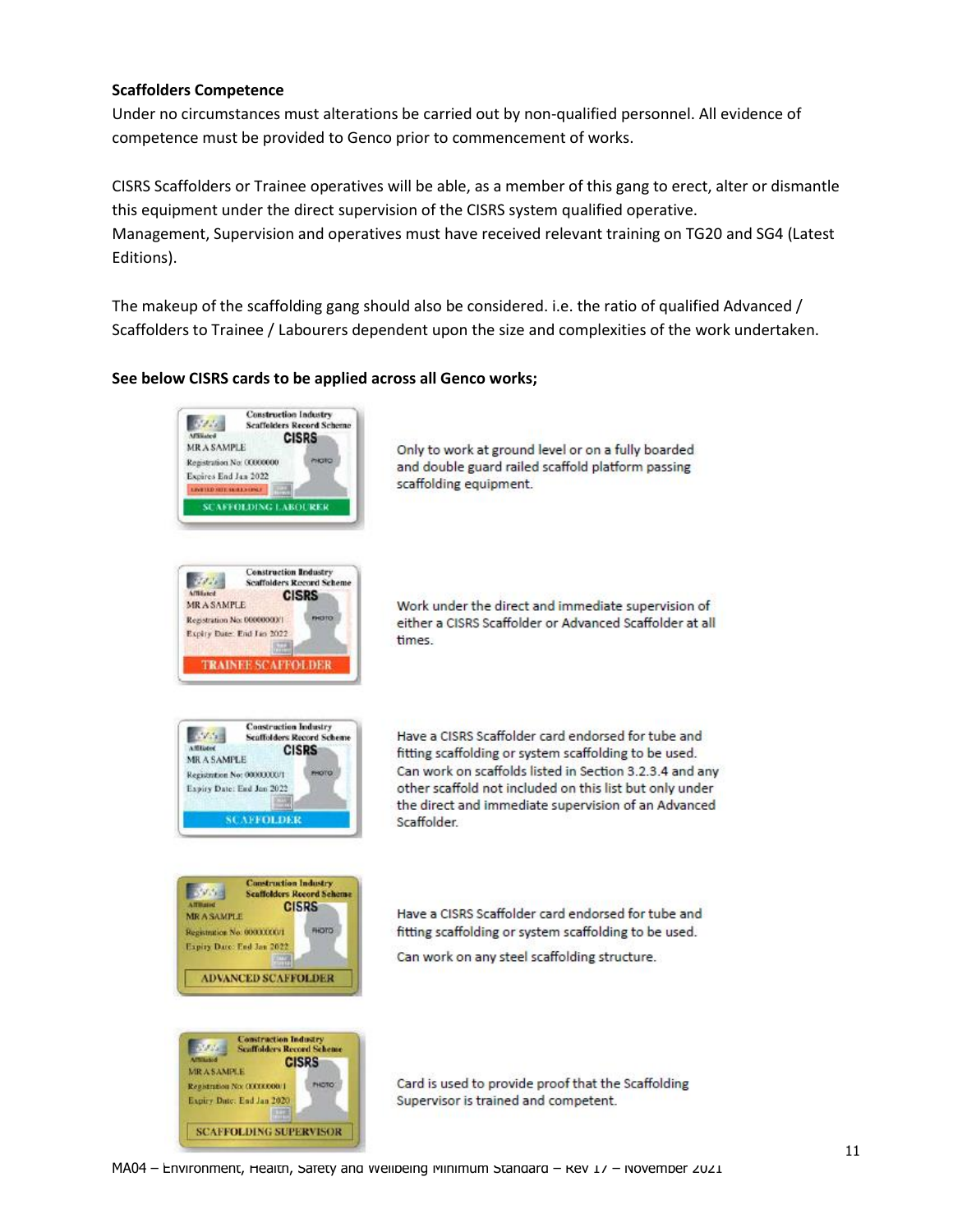## **Loading Bays**

All Scaffold loading bays (except where cranes are used) shall be fitted with scaffold loading bay gates that FULLY protect operatives from the exposed edge when in an open position and prevent falls of operatives and / or materials when in a closed position.

## **Access and egress**

Access / egress to scaffolds must be provided in order to comply with The Work at Height Regulations 2005, HSE guidance and NASC SG25 "Access and egress from scaffolds". Where external ladder access is chosen it should be erected to a step off level no more than 4.7m maximum.

## **Scaffold Ties**

All concrete / masonry anchors that are used for the installation of scaffolding ties must be tested in accordance with NASC TG4 (Latest Edition) "Anchorage systems" (i.e. minimum of 3 per scaffold or 5% of total number of ties whichever is the greater) with a proof load of 1.25 times the required tensile load using a purpose made scaffolding tie tester. Records of tie test result must be maintained.

Where design drawings are produced, they shall include an elevation of the scaffold with all tie positions marked on the drawing clearly stating the required tie classification light duty (3.5 KN), standard (6.1KN) or heavy duty (12.2KN).

## **Design Scaffold**

Where a scaffold design input is required (i.e. those scaffolds that do not meet or fall within the scope of a TG20 Compliance Sheet) the design shall be provided by a competent scaffold designer and the appropriate design standard followed.

Copies of scaffold designs / TG20 Compliance Sheets must be issued to Genco for acceptance and sign off and copies should be held on site.

## **Scaffold Handover and Inspections**

When each scaffold is completed, a competent employee of the Scaffolding Contractor will inspect the scaffold for compliance with regulations, codes of practice and TG20: Compliance Sheet and then complete a Scaffold Handover Certificate. This should conform to the current NASC template SG35 Handover of Scaffold Structures as a minimum and ensure that the client's representative receives a copy. Where applicable, the green insert of a tag type inspection system (if used) shall be completed and located at the access point of the scaffold, and the first entry made in the statutory scaffold inspection register by the competent person.

The Handover Certificate is considered to be the first inspection.

Scaffolding must be inspected by a competent person as a minimum on a weekly basis and this must be recorded on the scafftag.

Additional inspection must be carried out following an incident, inclement weather or any situation which could affect the integrity of the scaffold.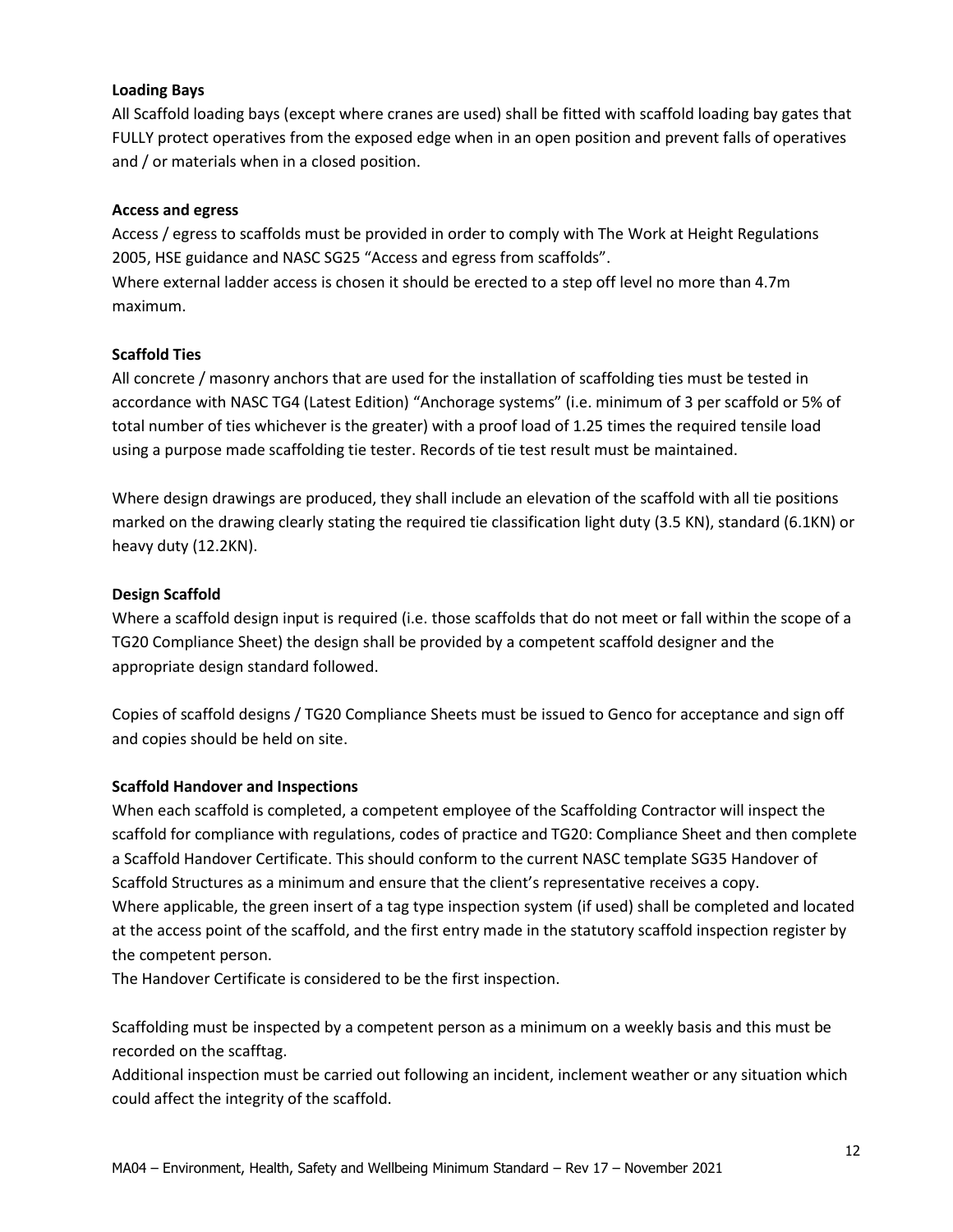All initial and weekly scaffold inspections must be undertaken by a competent person who has attended a nationally recognised scaffold inspection training course. (e.g. CISRS Scaffold Inspection Training Scheme (SITS) Basic or Advanced), alternatively a CISRS Scaffolder or Advanced card holder is competent to inspect structures up to the grade of their card i.e. CISRS Scaffolder Basic Structures, and Advanced Scaffolder all structures.

## **Harnesses**

Whenever harnesses are being used, rescue plan(s) in line with NASC SG19 (Latest Edition) "Guide to Formulating a Rescue Plan" must be in place before commencement of work on site.

## **'Bombing'**

All Scaffolding materials must be passed from hand to hand or raised and lowered in a controlled manner (light line or Gin Wheel & Rope etc). The uncontrolled passing or dropping of any scaffolding materials is not permitted.

Full NASC guidance to be applied to all works. Available at<https://nasc.org.uk/>

## **1.9. Portable Appliance and Work on Electrical Systems**

Any portable electrical equipment brought onto any Genco sites must be fit for purpose and have a valid test certificate/record available for inspection.

Tools that are in daily use for more than 4 hours per day must be PAT tested at 3 monthly intervals as per HSE guidelines. Tools which are used less frequently will be subject to 6 monthly PAT testing.

The contractor is responsible for maintaining and inspection of their own equipment. Records must be provided to Genco on request and carried with each tool on-site at all times.

Pre-user visual checks must be carried out by the user and any damage or defects reported and the piece of equipment taken out of use.

Under no circumstances may HALOGEN TASK LIGHTING be used on any Genco projects or contracts due to the equipment's potential to cause fire.

Under no circumstances should any live working be carried out on any live electrical system or circuit without the express written permission from Genco and or/their client. The only time live working will be permitted is when the task has been fully risk assessed, there is a suitable safe system of works in place and this is accompanied by an electrical permit issued by a competent person.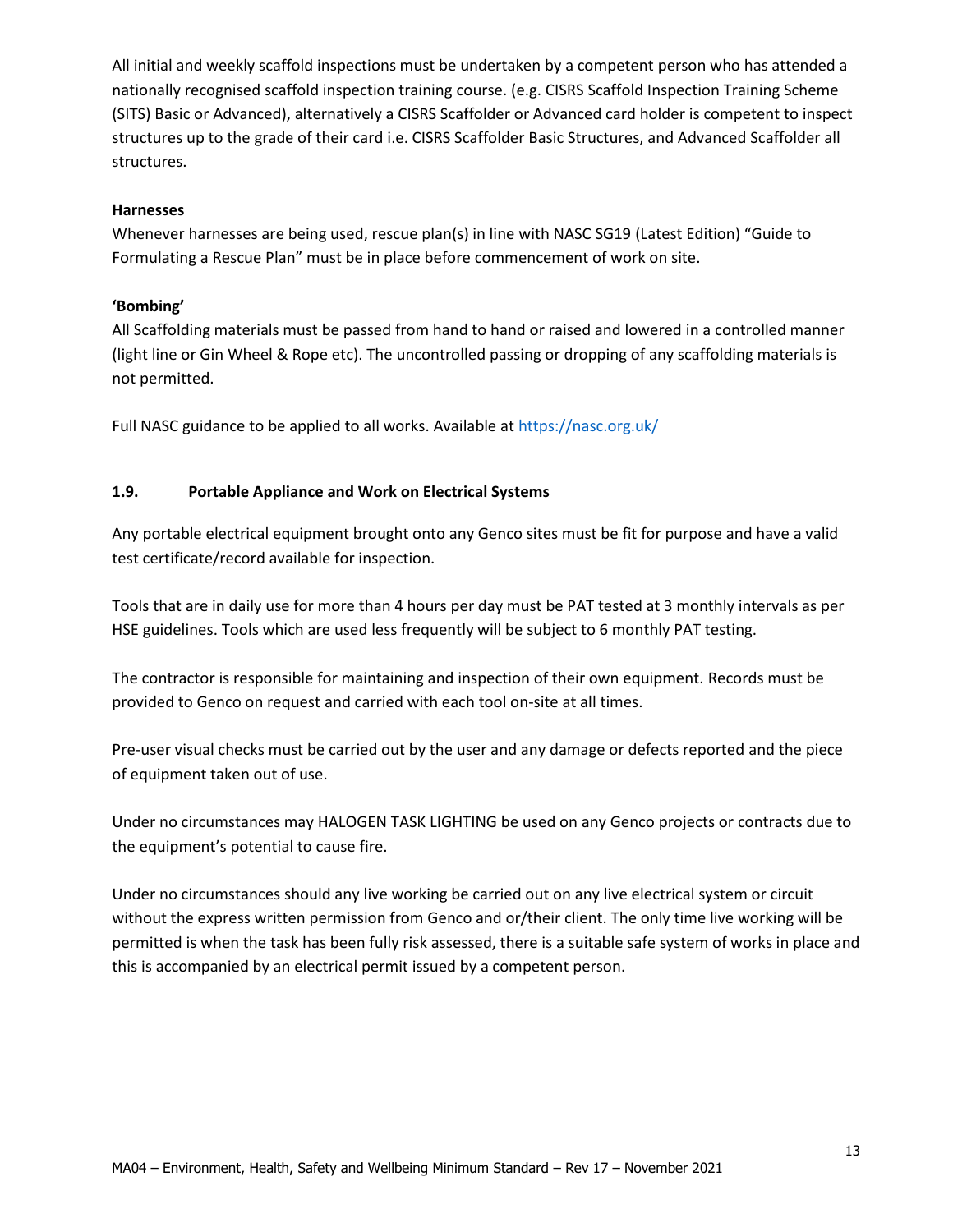## **1.10. Overhead Power Lines and Substations**

## **Overhead Power Lines**

Contractors carrying out any works near to overhead electricity power lines (OHPLs) must be carefully managed in order to avoid contact with or electric shock from the OHPLs.

If machinery, equipment or even a jet of water touches or gets too close to an overhead wire, then electricity will be conducted and arc to earth.

This can cause a fire, explosion or electric shock and burn injuries to anyone touching the machine or equipment.

OHPLs do not need to be touched to cause serious injury or death as electricity can jump or arc across small gaps.

Where working **within 9 meters** of OHPLs cannot be avoided, the following steps should be taken in order to manage the risk:

- Contact the governing body / owner of the OHPL in question to establish best way to progress works (usually UK Power Networks or National Grid)
- Follow guidance from the owner (UKPN / NG) on safest way to progress works,

If the overhead line cannot be diverted or switched off, they may suggest a joint attendance by a representative to ensure works are carried out safely and in accordance with their minimum requirements. The owner will ask for a risk assessment of works initially. Things to consider as part of your risk assessment include:

- the voltage and height above ground of the wires. Their height should be measured by a suitably trained person using non-contact measuring devices
- the nature of the work and whether it will be carried out close to or underneath the overhead line, including whether access is needed underneath the wires
- the size and reach of any machinery or equipment to be used near the overhead line
- the safe clearance distance needed between the wires and the machinery or equipment and any structures being erected. If in any doubt, the overhead line's owner will be able to advise you on safe clearance distances
- the site conditions, e.g. undulating terrain may affect stability of plant etc.
- the competence, supervision and training of people working at the site.

Only once proposed plan of works and risk assessment is agreed with the owner of the OHPL or substation will they issue a 'Limitation of Access' which will permit our works to go ahead with the conditions listed within the document – which will more than likely include; supervision at all times by representative, flame retardant overalls worn by all operatives, non- conductive access equipment only to be used etc.

If the line can only be switched off for short periods, schedule the passage of tall plant and, as far as is possible, other work around the line for those times.

Do not store or stack items so close to overhead lines that the safety clearances can be infringed by people standing on them.

Only once proposed plan of works and risk assessment is agreed with the owner of the OHPL or substation, they will issue a 'Limitation of Access' which will permit our works to go ahead with the conditions listed within the document – which will more than likely include; supervision at all times by representative, flame retardant overalls worn by all operatives, non- conductive access equipment only to be used etc.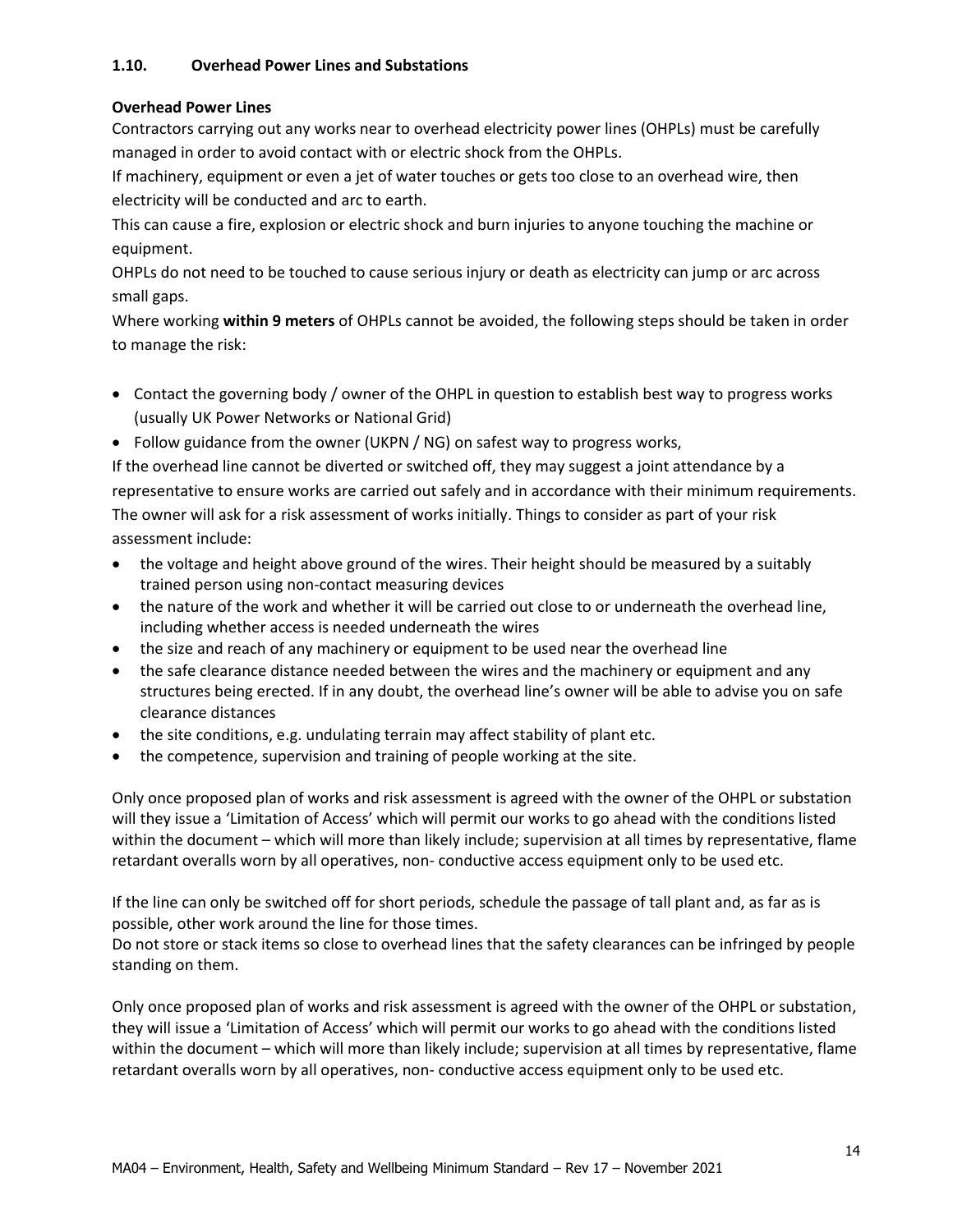Further guidance for avoiding danger from OHPLs can be found on HSE Guidance note GS6 (fourth edition) http://www.hse.gov.uk/pubns/gs6.pdf.

## **Substations**

Where access is required into an electrical substation which displays 'no entry' or 'danger of death' or any other restrictive access signage, the following steps should be taken in order to manage the risk;

- Works to be specifically assessed (by H&S representative) with full controls to reduce risk enough that works can proceed safely
- Request access to owners of substation (typically, UK Power Networks) providing them with intended safe system of work with full site location address
- 'Limitation of Access' to be issued by UK Power Networks (or National Grid) upon approval and likely with condition that works to be supervised by UKPN engineer. Time and Date agreed by both parties
- Flame retardant PPE must be worn by operatives
- Only non- conductive access equipment can be used i.e. not metal

Further guidance for avoiding danger from OHPLs can be found on HSE Guidance note GS6 (fourth edition) [http://www.hse.gov.uk/pubns/gs6.pdf.](http://www.hse.gov.uk/pubns/gs6.pdf)

## **1.11. Traffic Management**

In order to ensure pedestrian safety, vehicle movement on site must be carefully controlled with clear segregation in place between vehicles and pedestrians.

Check that you have all of the equipment you need to safely sign, light and guard your site. High visibility jackets must be worn when you are operating outside the working space. High visibility clothing must be correctly fastened and must be maintained in a clean and usable condition.

In addition, consideration should be given to the following safe working practices:

- Avoid reversing where possible. Where reversing is unavoidable, an effective system must be in place to control it
- As far as possible, schedule vehicle movements to prevent overcrowding of your site and surrounding roads
- Speed limits must be implemented and adhered to
- Site induction must include details of the sites traffic management plan
- Hi vis PPE to be worn at all times by operatives, contractors and visitors

Consideration should be given to other health and safety hazards connected with vehicle movement such as: Materials falling from vehicles, noise, fumes.

In no circumstances must the footway width be reduced below 1.0 metres.

NRSWA Street works training is compulsory for any person working on or adjacent to a public highway, and must comply with the Streetworks 1992 Traffic Management Act. A traffic management plan must be issued and approved by Genco before works start.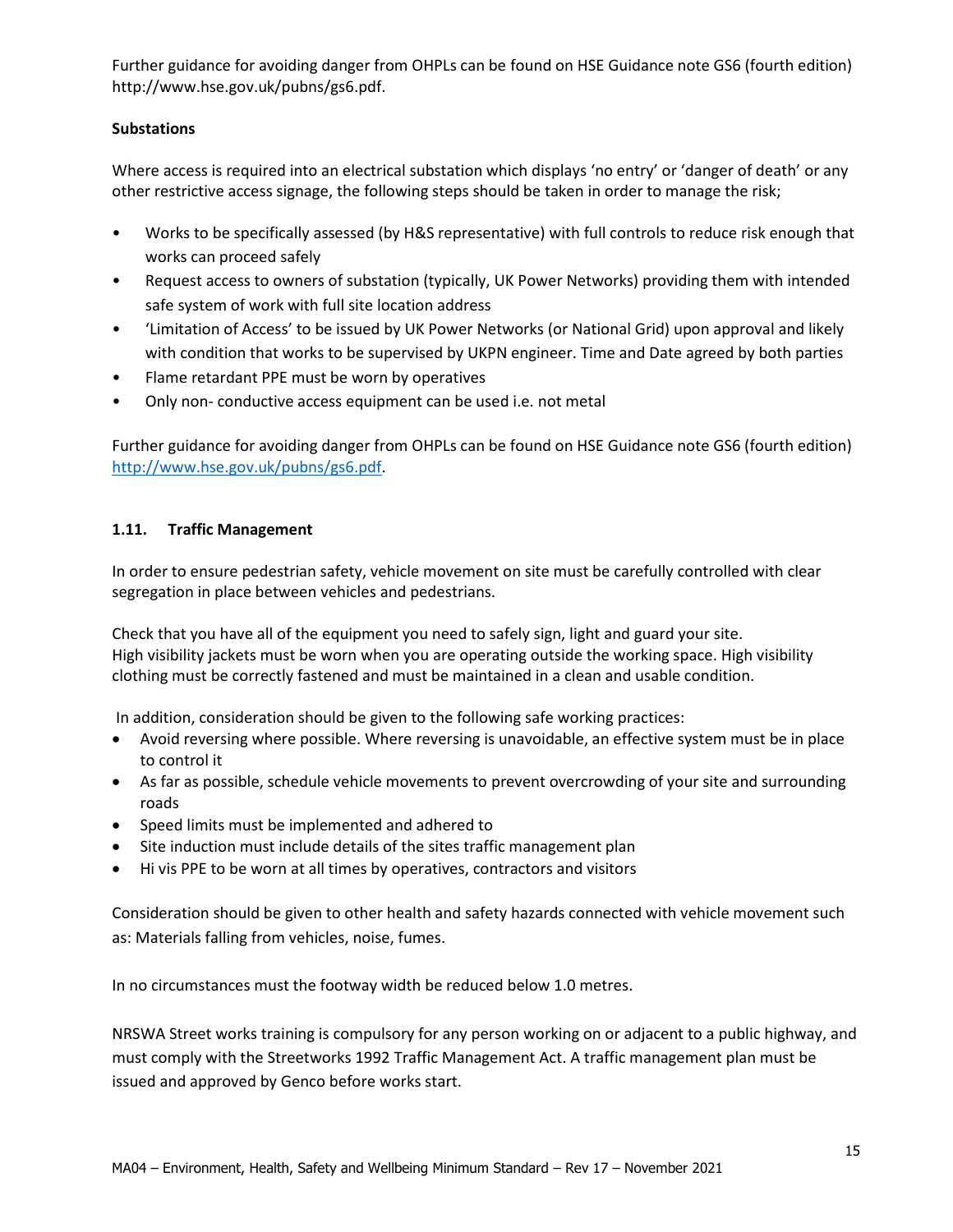## **1.12. Site Segregation**

Under the law, trespassers have the right to expect not to be put at risk if they enter a construction site, particularly children who are less aware of danger.

The CDM Regulations place duty on contractors to ensure unauthorised persons do not gain access to the site.

All Genco employees and contractors must;

- Ensure that an effective system of access control is operated
- Remove ladders from scaffolds or securely board up the lower rungs to prevent access at the end of each working day.
- Check that the perimeter hoarding, or fencing is intact and is to a standard which does not encourage unauthorised entry.
- Remove keys from view and secure any tools, equipment and materials which might tempt thieves on to the site after normal working hours.

## **Ensure adequate fencing is up around the entire work site.**

Good practice is heras fencing or full height hoarding that is accessed through a lockable gate.

Members of the public should not be able to access the site.

However, site operatives should be able to escape easily in the case of emergency (Push bars or thumb turns on gates).

Heras fencing should be suitably double clipped and braced, Feet at 90° to the panels.

Vehicular and pedestrian routes should be suitably segregated within the site (where permissible).

All construction areas should be inaccessible to persons not involved in the works.

ANY EXCAVATION: No matter how big or small the excavation is, it must be enclosed with a heras fence or hoarding compound (not removable by others).

## **1.13. Underground Services**

Every effort must be made to ensure that all buried services are identified prior to any excavation. Underground service plans must be obtained from the client prior to commencement of work and any identified services clearly marked up.

Contractors are also required to CAT scan the area to check for services which may not have been identified on the service plans provided by the client and a hand dug trial split trench is to be dug prior to commencement.

All contractors must work in accordance with HSG 47 (Avoiding danger from underground services) <http://www.hse.gov.uk/pubns/priced/hsg47.pdf> .

Whilst working in stores, the client expects that the above procedures are adopted particularly when removing or breaking into the existing floor structure.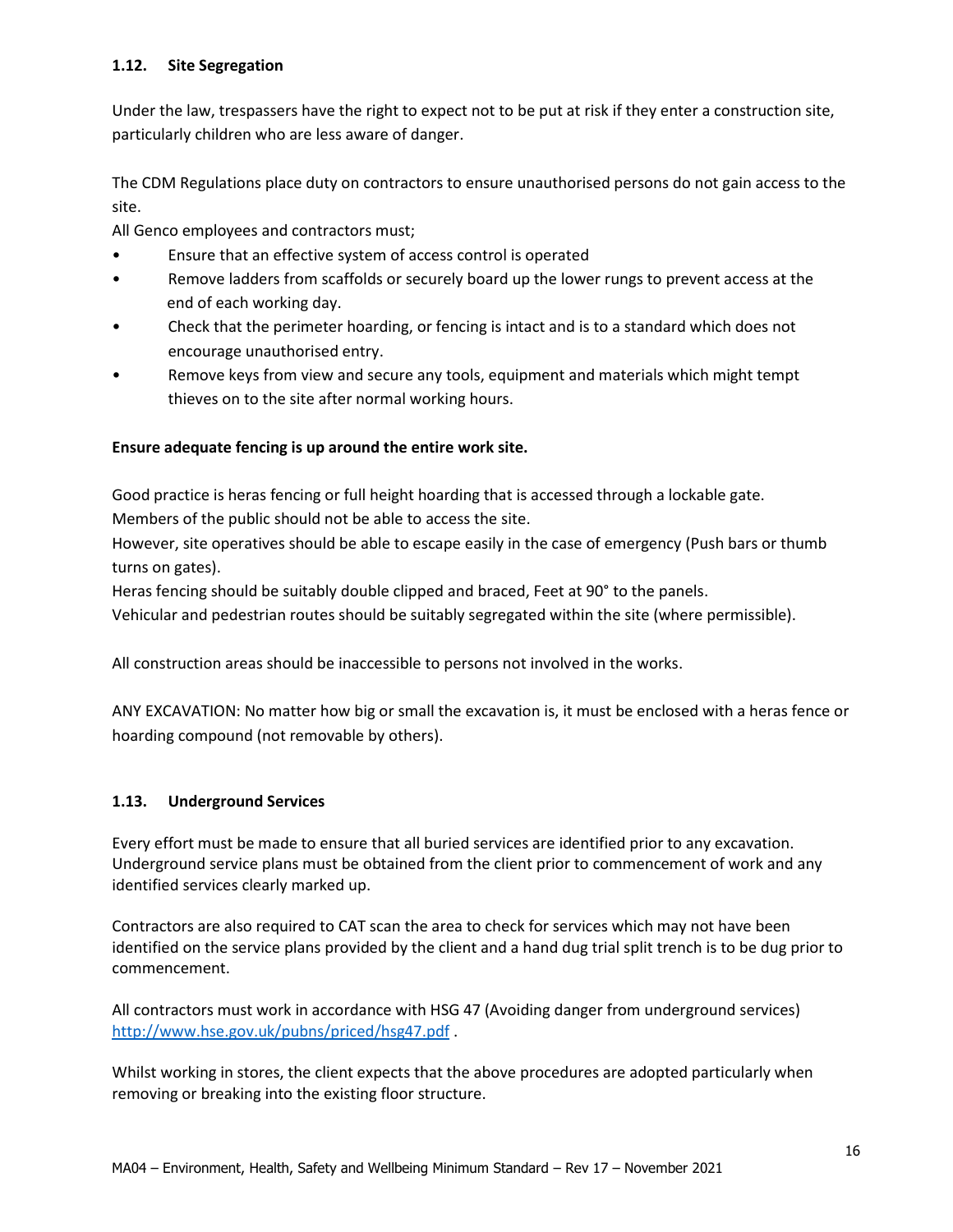Where an excavation of 450mm or more is planned a **permit to excavate** must be completed prior to start. **Refer to Appendix 2** 

Under no circumstances may the contractor commence digging until the above procedure has been followed and permit completed.

## **1.14. Permit to Work Systems**

Due to the nature of the service that Genco provides, there are certain high-risk tasks which must be carried out in accordance with Genco Permit to Work procedure. Permit to Work Systems are listed below, (but not limited to):

- Hot Works
- Confined Space
- Excavation

Request F5 to complete the necessary Permit to work.

## **Hot Works**

A Hot Work Permit is required for any temporary operation involving open flames or producing heat and/or sparks. This includes, but is not limited to, welding, burning, cutting, brazing, grinding and soldering.

Such work can create heat and sparks which could ignite nearby items unless they are protected. Requirements of the hot permit include:

- All combustibles removed from working area (at least 5 metres clearance)
- Combustible floors wet down, covered with damp sand, metal or other shield
- No flammable liquids within working area (at least 10 metre clearance)
- Is hot work equipment in good state of repair
- Correct clothing / PPE worn by operatives
- Correct firefighting extinguisher / blanket available within 2 metres of work
- Fire watchman throughout works (second operative)

## **Confined Space**

A confined space permit is required to allow personnel to enter a confined space such as a blade, trench, tank, vessel, etc.

The permit-to-work system involves formally checking the safe system of work before anyone enters a confined space. It does NOT, by itself, make the work safe.

But it confirms that hazards and risks have been assessed, controls are in place, and the work can go ahead. The permit will include arrangements for;

- Access and egress
- Atmospheric tests
- **Lighting**
- PPE
- Rescue Plan
- You should continuously monitor the air quality and fume / gas levels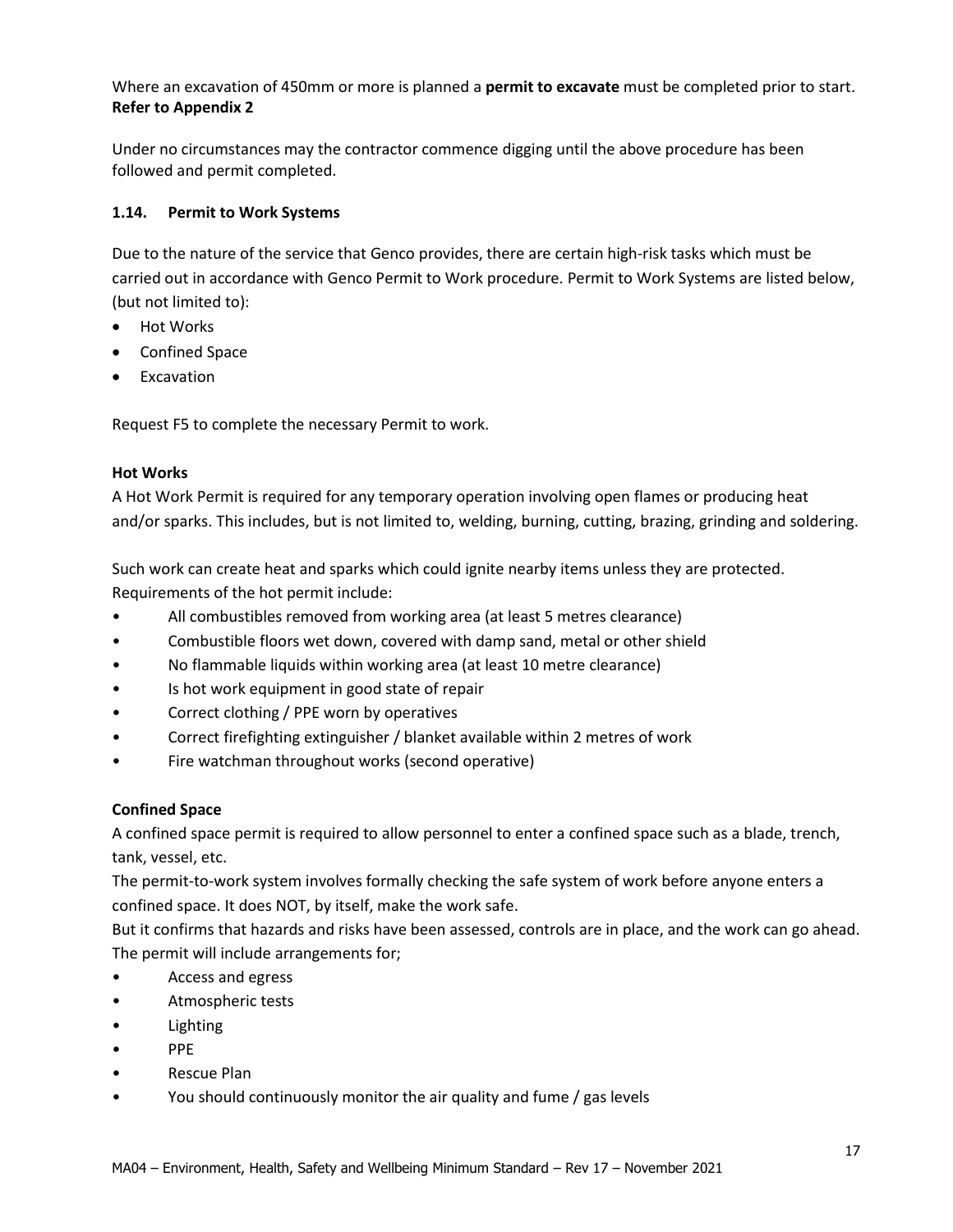- Where flammable gases may be present, only use intrinsically safe (Ex rated), electrical,
- Equipment

## **Excavation**

An excavation permit is required for any excavation or ground disturbance activity over 450mm in depth, the permit allows you to consider and record all of the hazards connected and the necessary precautions that must be taken.

Requirements of the excavation include:

- Details of plant used for excavation
- CAT Scan
- Services noted and provision to ensure contact is not made
- Warnings and barriers
- Trench inspections
- Trench supports
- Correct clothing / PPE worn by operatives?

Further permit to works may be required by the client in addition to Genco's as listed above Please refer to **Appendix 2** for Permit to Work document.

## **1.15. Storage and Housekeeping**

## **Storage**

Genco employees, contractors and all their employees shall not store any materials on Genco property without the consent of Genco management.

Under no circumstances may hazardous materials be stored on Genco sites.

All contractors must maintain an accurate inventory of all materials stored on Genco property. The inventory should be accessible in the event of an emergency.

All materials must be stored securely and accordance with applicable guidance and COSHH assessments in place.

Any excess materials are to be removed from site at the end of the contract.

## **Housekeeping**

Housekeeping is the number one problem on construction sites. In fact, a large number of workplace incidents can be attributed to poor housekeeping. Poor housekeeping contributes to incidents by creating hazards that can cause injuries.

Integrating housekeeping into jobs can help ensure this is done.

A good housekeeping program identifies and assigns responsibilities for the following:

- clean up during the shift
- day-to-day clean-up
- waste disposal
- removal of unused materials
- inspection to ensure clean-up is complete

Effective housekeeping is an ongoing operation; it is not a hit-and-miss clean-up done occasionally.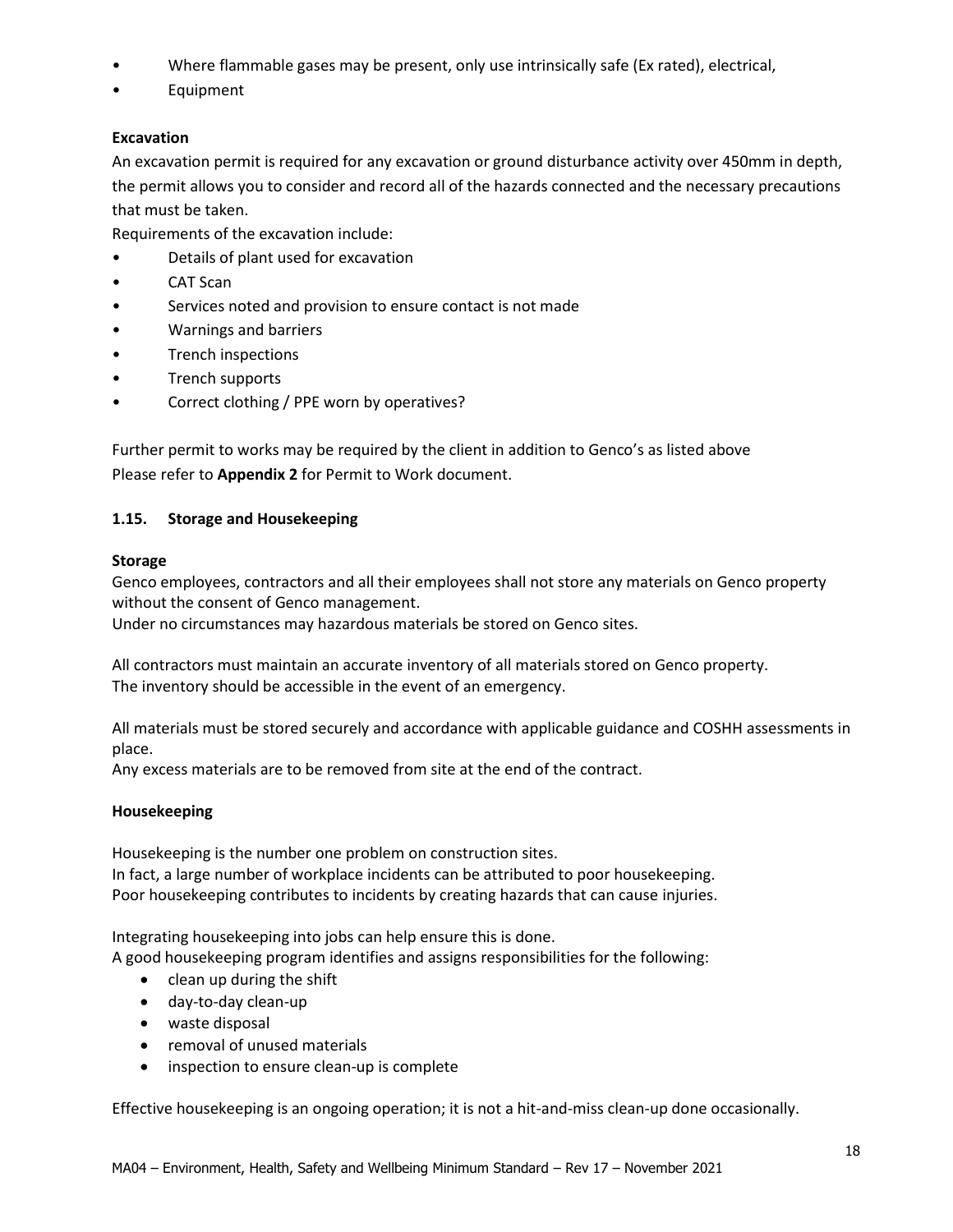## **1.16. Working at Height**

All work at height or work near fragile materials must be carried out in accordance with the Work at Height Regulations 2005.

Work may only be undertaken after considerations are made to **eliminate** the need for working at height, if it cannot be eliminated, all efforts are to be made to **reduce** the risk of falls from height has been followed and a full risk assessment carried out by a competent person and a detailed safe system of work is in place

Genco employees, contractors and all their employees must ensure that prior to the works being carried out the safe system of works has been reviewed and signed onto by all parties. Suitable signage and safeguarding must be in place.

Where fall protection has been identified then this must be used in accordance with guidance and the user must be trained and competent in the use of the identified fall protection equipment.

Should the works require access via mobile or fixed scaffold towers then these may only be erected by trained and competent operatives who have undergone the appropriate formal training for the access equipment to be used.

Evidence of competent must be provided and approved prior to commencement.

NOTE:

- Operators of mobile elevated access equipment must hold a valid IPAF ticket
- Those responsible for erection or dismantling of mobile access towers must hold a valid PASMA ticket

## **RESCUE PLAN**

If an operative falls and is suspended in a harness, it's important to rescue him/her as quickly as possible because of the following reasons;

- The operative may have suffered injuries during the fall and may need medical attention
- When operatives are suspended in their safety harnesses for long periods, they may suffer from blood pooling in the lower body. This can lead to suspension trauma
- Suspended operatives may panic if they are not rescued quickly
- The event that led to the fall may create additional risks that need to be addressed

All works from height where there is the potential to be suspended via harness or within height access equipment a detailed rescue plan must be in place and briefed to all engineers as part of the specific project.

It should detail the safest and most efficient way of rescuing someone who is suspended in thorough detail and should be available onsite and referred to by operatives if and when needed.

All equipment listed within this rescue plan must be readily available to all operatives who will form part of the rescue plan.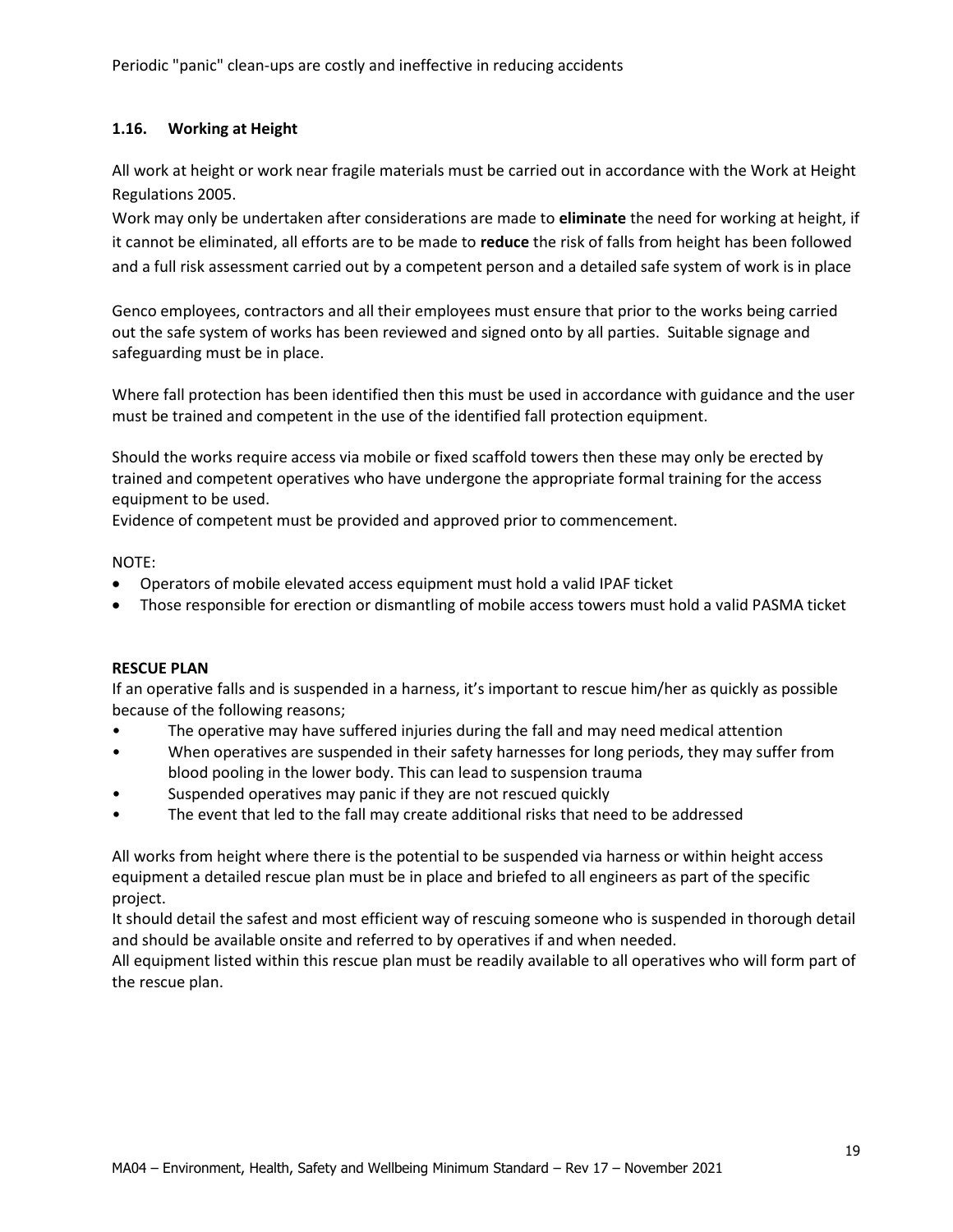## **1.17. Working in Confined Space**

Prior to entering any confined space, a suitable and sufficient assessment must be carried out in accordance with Genco procedure. CPP/Risk Assessment/Method Statement must be reviewed as part of site-specific induction and signed onto by all parties involved in the works.

The type of works, duration, equipment to be used must be included within the safe system of works.

Confined space has a wide application and can include tanks, closed and unventilated rooms, undercrofts etc.

## **Where access is needed into any of the above, a confined space permit must be completed prior to start. Refer to Appendix 2**

Following identification and assessment of an area of confined space the following must be adhered to (aswell as controls required on permit to work):

- Only competent trained operatives are to carry out works in confined space
- Air monitoring must be carried out
- A permit to work must be completed
- A supervisor must be present and in contact with the person working in the confined space

## **1.18. Lone Working**

Employees and contractors' employees are not permitted to carry out tasks which require lone working without having completed a Lone Working risk assessment to ensure that all necessary measures are in place to reduce the risk posed to the individual.

See below, the control measures that you will be expected to adhere to;

- Be fully aware of the control measures in place to maintain your personal safety at all times
- Ensure that you have access to a means of communication e.g. mobile phones, two-way radios
- Know how often you should make contact with a supervisor or colleague
- Ensure that your supervisor/colleague knows your whereabouts at all times
- Know what to do if you get into an emergency situation
- Know what to do if you ever feel threatened or in a dangerous situation
- Report any defective equipment to your line manager
- Wear personal protective equipment where identified in risk assessment

Please refer to HSE Guidance INDG73 for full guidance <http://www.hse.gov.uk/pubns/indg73.pdf>

## **NO WORKS LISTED BELOW ARE TO BE CARRIED OUT WHILST LONE WORKING**

- · Any work involving live electrical equipment (i.e. installation, fault finding, testing, etc.).
- · Any work involving glazing (i.e. renewal or replacement of glazed sheeting or panels)
- · Any work that is carried out at high level (i.e. roof work, scaffolding, work using MEWPS)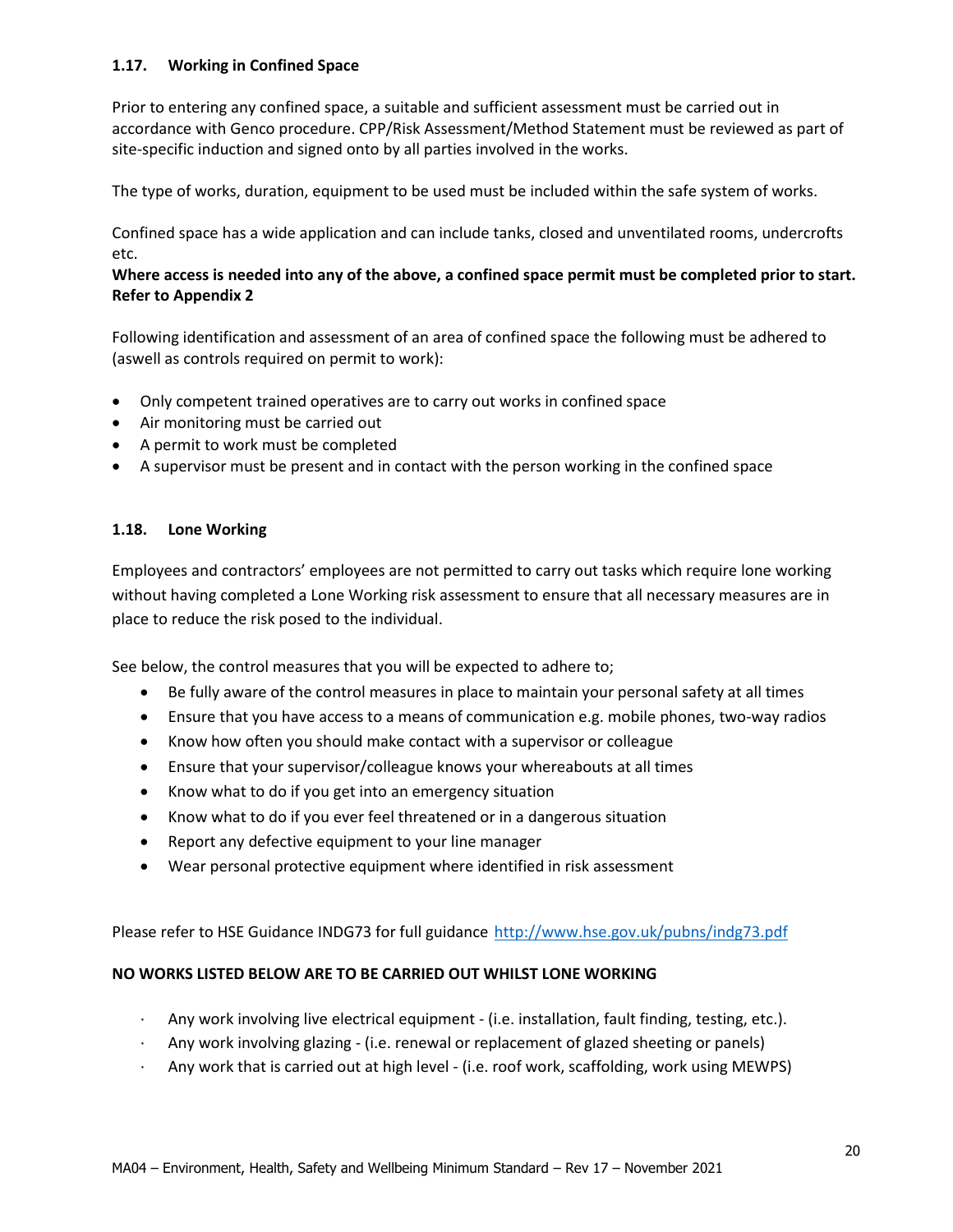- · Any work in a property designated as high risk due to previous experience or advice from the customer (i.e. properties with violent or abusive tenants)
- · Work with hazardous substances in quantities where a person may be overcome and rendered incapable of raising the alarm
- · Manual handling of heavy objects

## **1.19. Construction Phase Plan (CPP) / Risk Assessment / Method Statement**

Employees, contractors and their employees are required to carry out a full task specific risk assessment and this must be recorded and form part of the Construction Phase Plan/Risk Assessment/Method Statements.

A construction phase plan is a document required under the Construction (Design and Management) Regulations 2015- often referred to as CDM.

The CDM Regulations apply to every construction project, regardless of size or duration, commercial or residential.

Sometimes referred to as the construction phase health and safety plan, or the CPP, the construction phase plan is a document required by the CDM regulations on **all projects**.

The construction phase plan is a health and safety management document for the project. It will include details of the work that is being done, the project team and emergency arrangements.

The contents of the plan should all be specific to the project, and to how safety and health issues will be managed on site.

Here are the key headings that the CPP is likely to cover:

- Project Description
- Project Management
- Arrangements for controlling safety risks
- Arrangements for controlling health risks

This must include all site-based risks. All assessments must be carried out in accordance with the Management of Health & Safety at Work Regulations and HSE Guidance INDG163 <http://www.hse.gov.uk/pubns/indg163.pdf> to eliminate or reduce the risks to employees and others who may be affected by the work activities.

All risk assessments must be task and site specific and must be carried out by a competent person.

Any reactive works which fall outside works covered by the SOPs (Standard Operating Procedures), a Dynamic Risk Assessment must be completed by operatives and works should only proceed where it is safe to do so, and risks are suitably controlled.

The CPP/Risk Assessment/Method Statement must include details of all emergency and welfare facilities. This must form part of the induction and must be signed onto by all contractors and employees to confirm that they have read and understand the risks associated with the works and that they understand and will adhere to the safe system of works in place to carry out the works.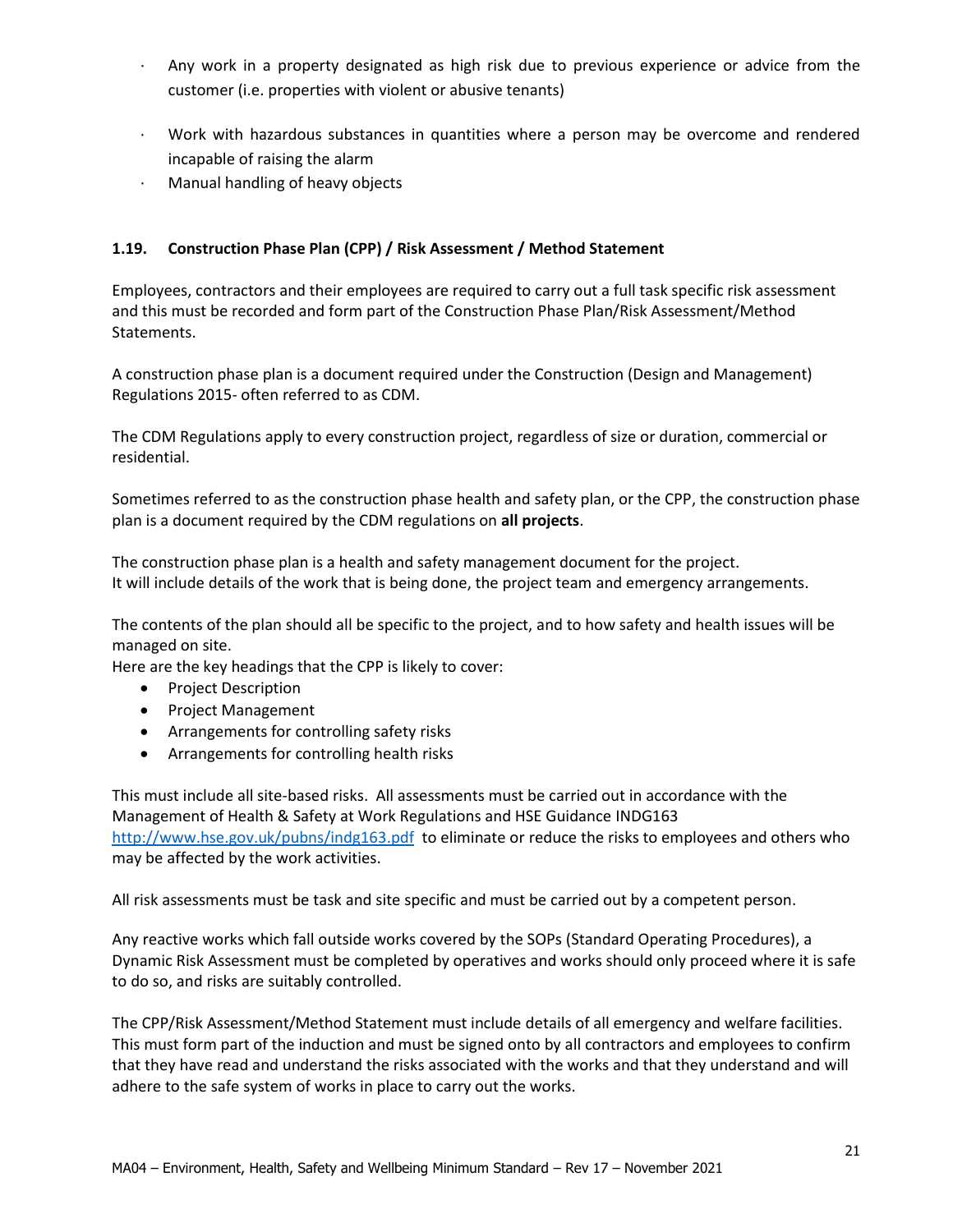The CPP/Risk Assessment/Method Statement must be reviewed as required and all revisions must be recorded and retained.

Following commencement of works, should an unforeseeable hazard be identified, or additional risk be created then works must stop and the risk assessment / safe system of work amended, and controls put in place to reduce the risk.

All amendments or changes in scope of works must be discussed with the employee, contractors and all items' employees and adhered to when works recommence.

Operatives must read, understand and sign onto CPPs / RAMS before commencing works on-site and made amendments if necessary. All signed copies must be provided to Genco for our records.

## **1.20. Safety Inductions**

Site induction is the process of ensuring workers on construction sites are fully informed about the organisation and operation of the site and of their responsibilities. It focuses in particular on safety aspects of the site.

Prior to employees, contractors or their employees being allowed to start work on any Genco project they are required to attend a site-specific safety induction.

The induction should contain all H&S hazards, environmental considerations, welfare arrangements and all other relevant information pertaining to the specific site.

The roles and responsibilities of key personnel will be identified to include appointed first aider and fire marshal.

The site-specific Construction Phase Plan/Method Statement/Risk Assessment will also form part of all site safety inductions.

The site manager or client representative may from time to time give a briefing into the procedures to be adopted in the event of emergency.

## **1.21. PPE & RPE**

Please ensure that you always meet current legislative and Genco minimum PPE requirements which includes safety footwear and hi visibility vests and hard hats. Where there is a client requirement for a hi viz with their specific logo on to be worn it is the wearer's responsible to ensure that you do so. Any additional PPE requirements as identified in the RAMS document or as required by the client, will be adhered to. **Under no circumstances will shorts of any length, or vests be permitted**.

All directly employed contractors will be issued with the appropriate PPE free of charge and this must be signed off. Employees are to ensure that all PPE issued is maintained and stored in accordance with the appropriate guidance. Any PPE replacement requested directly because of misuse or abuse may be chargeable. All PPE issued must be signed out with the project support team and recorded on the tracker.

All contractors, including labor only subcontractors, are responsible for ensuring that they/their employees have all required PPE which are appropriate to the task to be undertaken.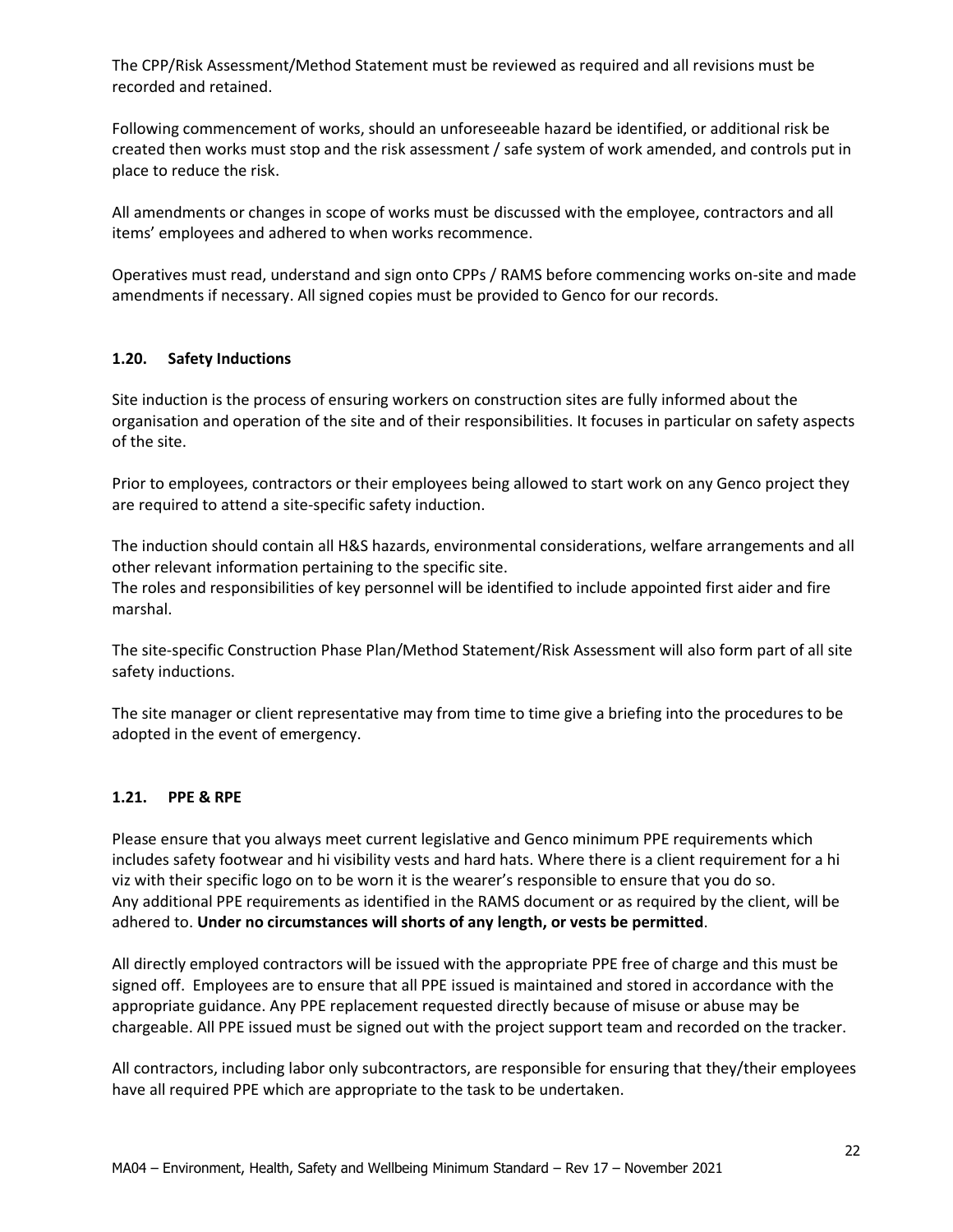## **1.22. COSHH – Working with Hazardous Substances**

Our works are regulated by the COSHH Regulations (Control of Substances Hazardous to Health). Any work activity involving a hazardous substance must be undertaken in line with a specific risk assessment know as a COSHH assessment prior to the operation taking place. Contractors must consider the following control measures for hazardous substances in hierarchical order;

- Eliminate
- **Substitution**
- Isolation
- Ventilation
- Personal Protective Equipment (Last resort)

Where the use of hazardous substances cannot be avoided then a COSHH assessment must be undertaken and provided to operatives on-site.

Contractors are required to carry out the required COSHH assessment themselves.

Due consideration must be given not only to the operatives undertaking the task but also to others who may be within the vicinity of the hazardous operations.

The assessment itself must be based on the information contained within the safety data sheet relating to the hazardous substance to be used.

All employees involved with the use of hazardous substances must be briefed on the contents of the COSHH assessment prior to undertaking the operation.

Any contractor using a hazardous substance must include and submit to Genco the appropriate COSHH assessment as part of their task specific CPP/Risk Assessment/Method Statement. All COSHH assessments carried out must be in accordance with the COSHH regulations and CDM Regulations.

## **1.23. Dust**

Construction activities such as grinding, cutting, ripping out, and / or heating of materials all have the potential to create hazardous dust and fumes.

The widespread use of portable power tools has resulted in an increase in the health risks from dust in construction.

The control of dust is covered by the COSHH regulations as detailed above, and as such, contractors must follow the 'hierarchy of controls' when deciding on suitable methods of control.

Before work starts, contractors should look at ways of stopping or reducing the amount of dust that may be produced. Consider the use of different materials, less powerful tools or other work methods. Some examples are:

- Using the right size of building materials so less cutting or preparation is needed
- Silica-free abrasives to reduce the risks when blasting
- A less powerful tool e.g. a block splitter instead of a cut-off saw

When using tools such as circular saws, reciprocating saws and grinders, on tool extraction should be used wherever possible. This 'system' consists of several individual parts – the tool, capturing hood, extraction unit and tubing.

Use an extraction unit to the correct specification (i.e. H (High) or M (Medium) Class filter unit). A commercial vacuum cleaner is not suitable for use as a method of dust extraction.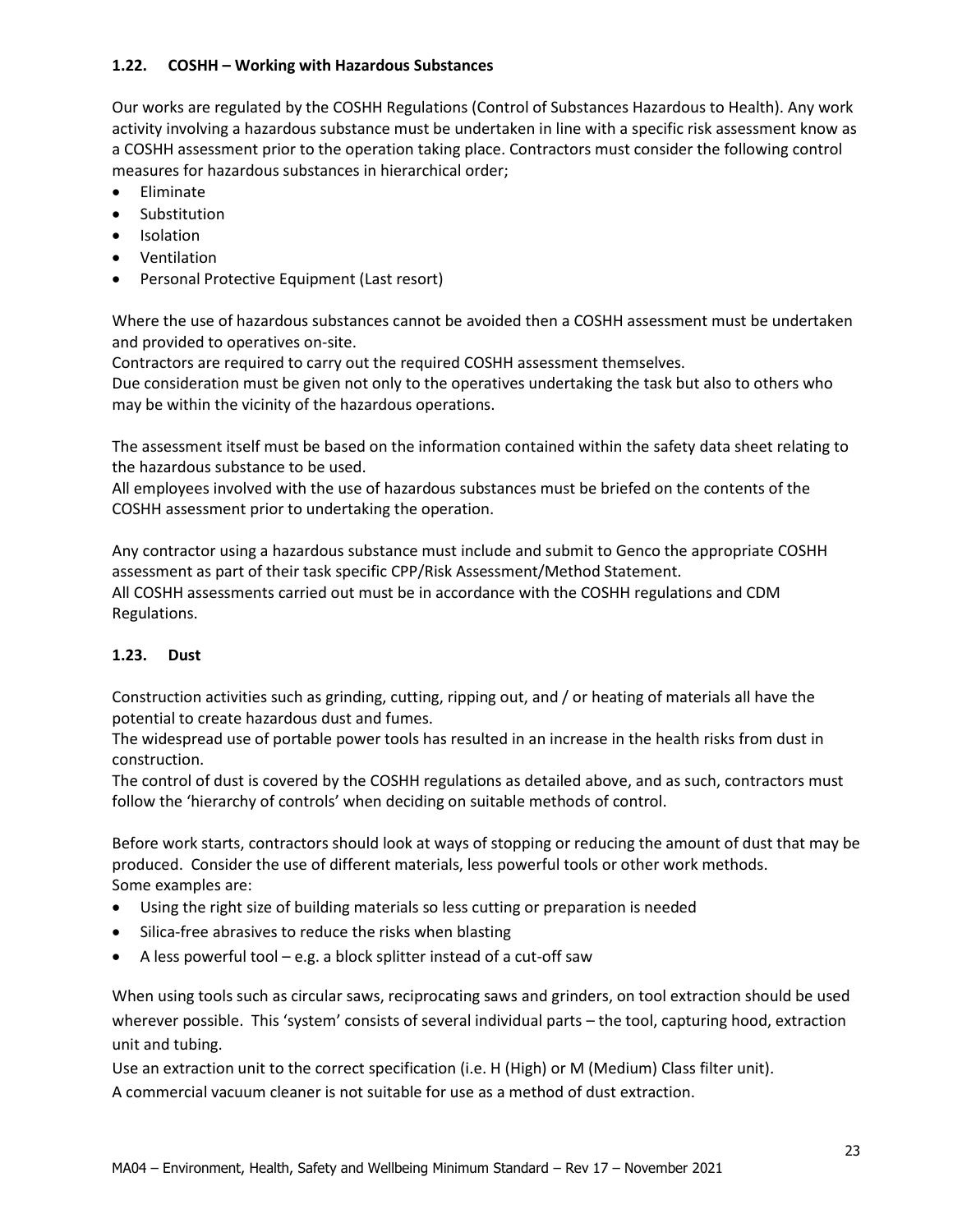Where on tool extraction is not possible, damping down can be considered, however, it needs to be used correctly.

This means enough water supplied at the right levels for the duration me that the work is being done. Just wetting the material beforehand does not work.

Where contractors find that water or on-tool extraction may not be appropriate, or might not reduce exposure enough, respiratory protection (RPE) must be provided as well. You will need to make sure that the RPE is:

- Adequate for the amount and type of dust
- Suitable for the work disposable masks or half masks can become uncomfortable to wear for long periods. Powered RPE helps minimise this. Consider it when people are working for more than an hour without a break
- Compatible with other items of protective equipment
- Fits the user. Face fit testing is needed for tightfitting masks
- Worn correctly. Anyone using tight-fitting masks also needs to be clean shaven

## **Remember: RPE is the last line of protection. If you are relying on RPE you need to be able to justify your reasons for this.**

## **1.24. Noise**

Contractors carrying out works must ensure that they comply with The Control of Noise at Work Regulations. They will always comply with the standard methods as issued by current HSE guidance to the regulations INDG 362 - <http://www.hse.gov.uk/pubns/indg362.pdf>

Where possible work noisy work will be carried out away from other people. If not possible, others are to be restricted from the work area.

Either way, others are to be notified of noise hazard and hearing protection made available in the Hearing protection zone

- At 80db (normal conversation will seem difficult) employees may **request** ear protection from their employer
- At 85db ORANGE OR RED (you have to raise your voice to be heard by someone 2m apart) ear protection **must** be worn

The SNR of ear protection must reduce exposure to no less than 70db. i.e if the noise hazard is 85db the ear protection selected must be between 5-15 SNR- to still allow the operative to hear safety critical announcements or alarms.

## Noise monitoring is to be carried out on-site. **F38 available to Genco site managers / operatives to record all noise monitoring**

Ensure provisions are in place to isolate noise source to ensure the noise limits are not exceeded to operatives and others close to works.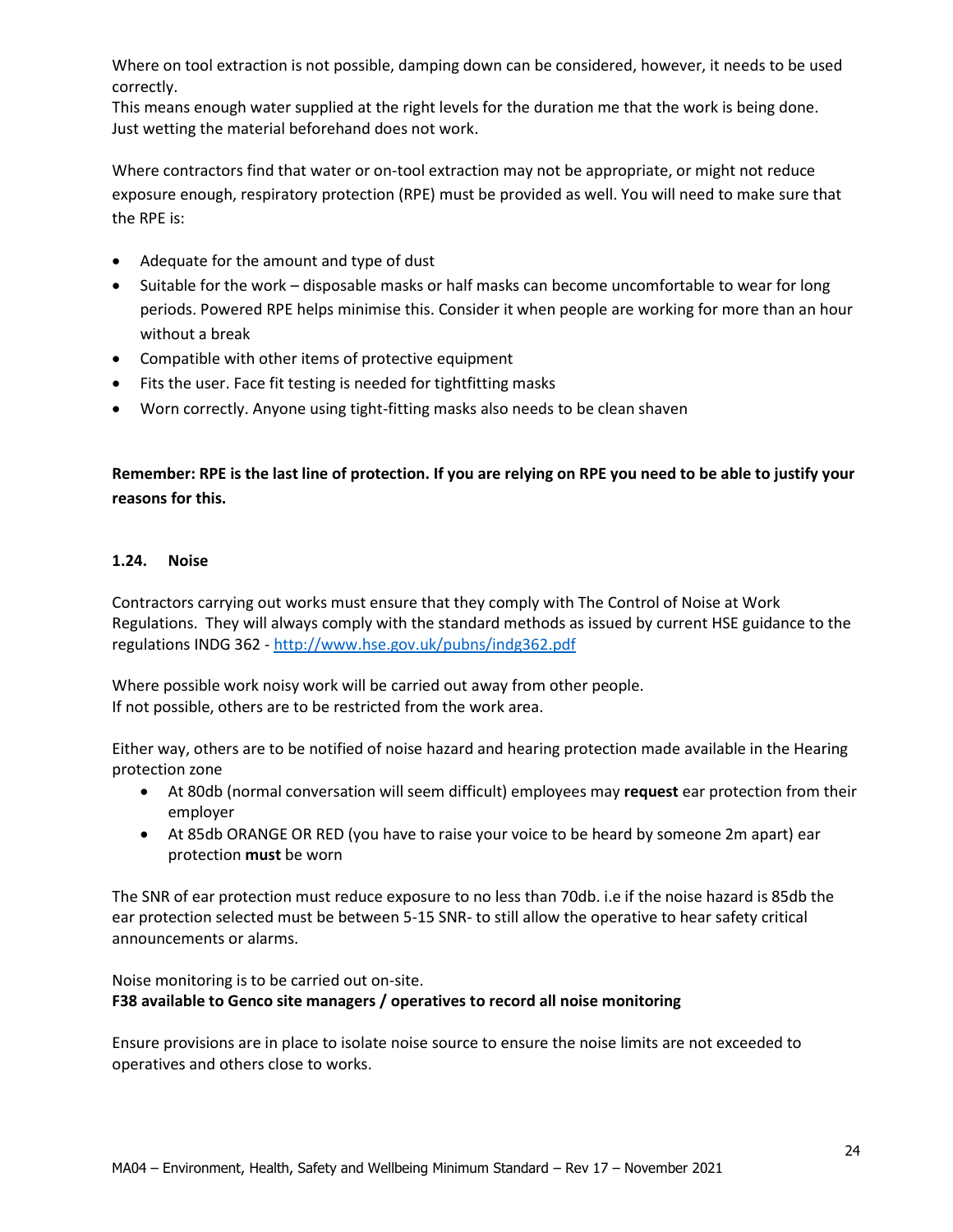## **1.25. Manual Handling**

Contractors must ensure that all manual handling tasks are assessed and carried out in accordance with the specified safe working procedure as set out in the risk assessment and as stipulated in the Manual Handling Regulations 1992.

Where possible, mechanical means of lifting must be used in the first instance.

Should mechanical means not be suitable then good manual handling techniques must be applied and the contractor or its employees carrying out the task must have undergone appropriate manual handling training either formal or information training by way of assessment.

The manual handling assessment shall consider **TILE:**

## **T – Task – What are you doing?**

Can a lifting aid be used? For example, a pallet truck. Can the workplace layout be improved so that carrying distances can be reduced?

## **I – Individual – The person carrying out the task.**

Are you paying attention to the physical ability of the person carrying out the task? Is there someone more capable of undertaking this task? Does the task require more than one person? If so, is there a lifting plan for a two-person lift?

## **L – Load – Weight, size and shape of the object.**

Is the load evenly stacked? Could it possibly be made lighter, less bulky or easier to grasp? Is the load stable?

## **E – Environment – What's around you?**

Are there any obstructions? Is there a sufficient amount of lighting? Is the individual PPE equipped to protect against environmental factors such as hot or cold temperatures? Could the terrain be improved, and steps/ramps be avoided?

## **All operatives should adopt the below good lifting techniques;**

- Secure grip
- Proper foot position
- **Bent knees & comfortably straight back (not necessarily vertical)**
- Arms close to the body (elbows in)
- Chin tucked in
- Use body weight to advantage
- Lead with the head
- If more than one person, most experienced member of staff to take charge of process

## **1.26. Cutting tools – Stanley blades**

Stanley knives (sometimes known as a utility knife or box cutter) are extremely useful tools for cutting and trimming a variety of building materials on site.

However, they can be extremely dangerous if used incorrectly and can cause severe injury.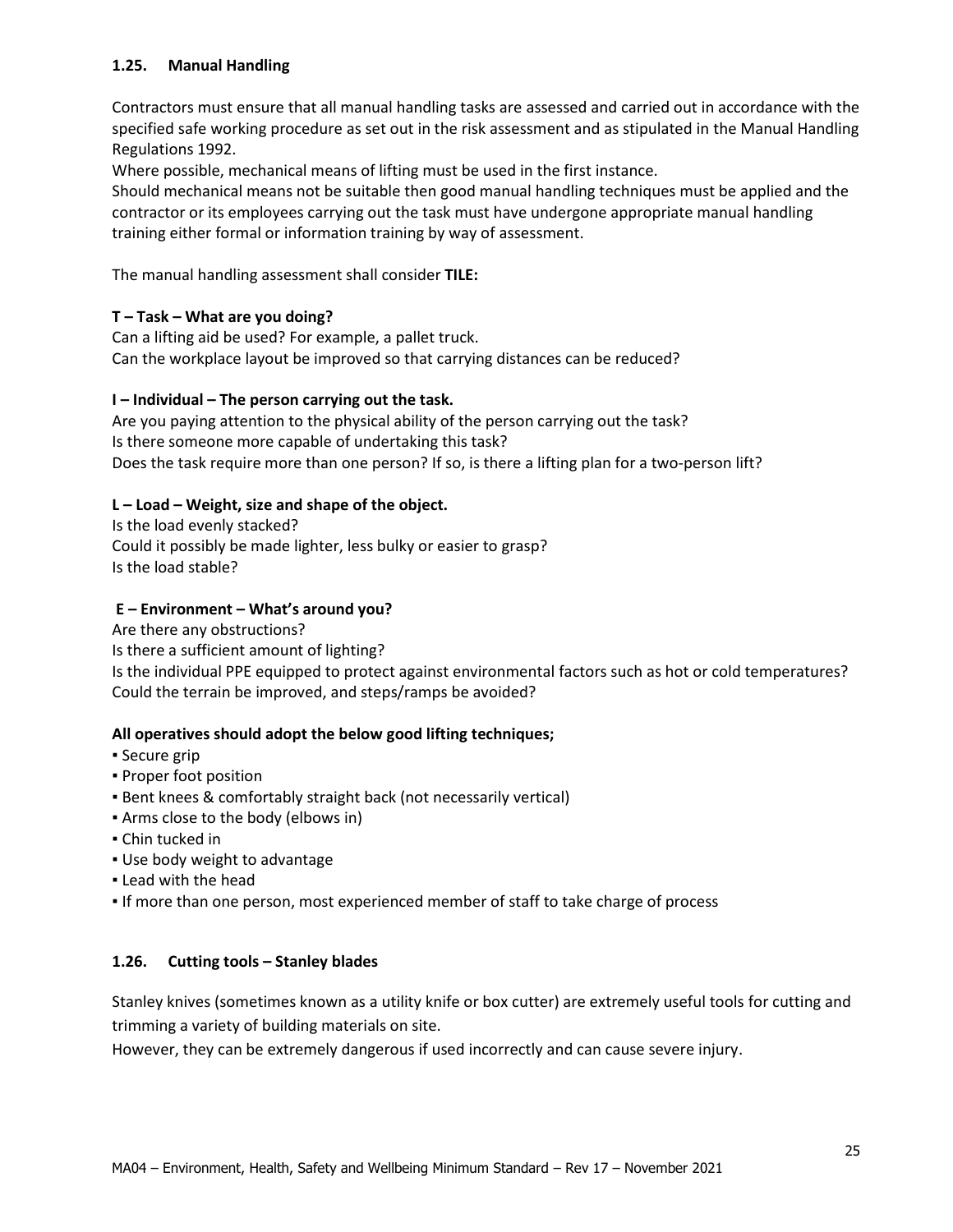Even minor injuries are best inconvenient and painful, and at worst can prevent a tradesmen from working or become infected and cause illness.

Cheap craft knives or plastic handled Stanley knives should not be used in the site environment. They are not strong enough. The snap off blades are also not strong enough for site use.

You should only use metal handled industrial quality knives and robust single blades at all times. Please check your blade and knife before use.

If any part of it is damaged, you should not use the knife. Select the correct blade for the job.

From July 2020. **FIXED BLADES ARE PROHIBITED ON ANY GENCO SITE.** OPERATIVES MUST USE AUTO-RETRACTABLE OR GUARDED BLADES INSTEAD.

A flat end general-purpose blade can be used for trimming and scoring, but to cut sheet material, you could consider using a hook blade.

The precautions for both blades are the same. If the blade becomes blunt or damaged, you should change it for a new one.

Do not leave your knife lying around unattended in case it is lost or stolen and fall into the wrong hands, in which case it may become an offensive weapon (with your fingerprints on it).

You should wear gloves on both hands when using a Stanley knife to improve grip and some protection. Gloves will not completely protect your hands, but if you do receive a cut, it may not be quite so bad.

You should only use a retractable knife as illustrated below;



## **1.27. Abrasive wheels**

Contractors must ensure that they are suitably trained, competent, and experienced in the use of abrasive wheels. Only 'abrasive wheel' trained operatives are authorised to make use of any equipment which is fitted with a blade.

Contractors must ensure that the appropriate hand and face protection is worn, and the area is segregated to prevent others coming into contact with works.

Safety Glasses (EN1661.F) are to be worn when cutting. Impact Goggles to (EN 166.lB) are to be worn when using any tool that is likely to present a high-speed projectile, e.g. cutting metal, use of a Nail gun, petrol saw, angle grinder or circular saw.

All grinding or cutting equipment used must be 110v only and hold valid PAT test certificate.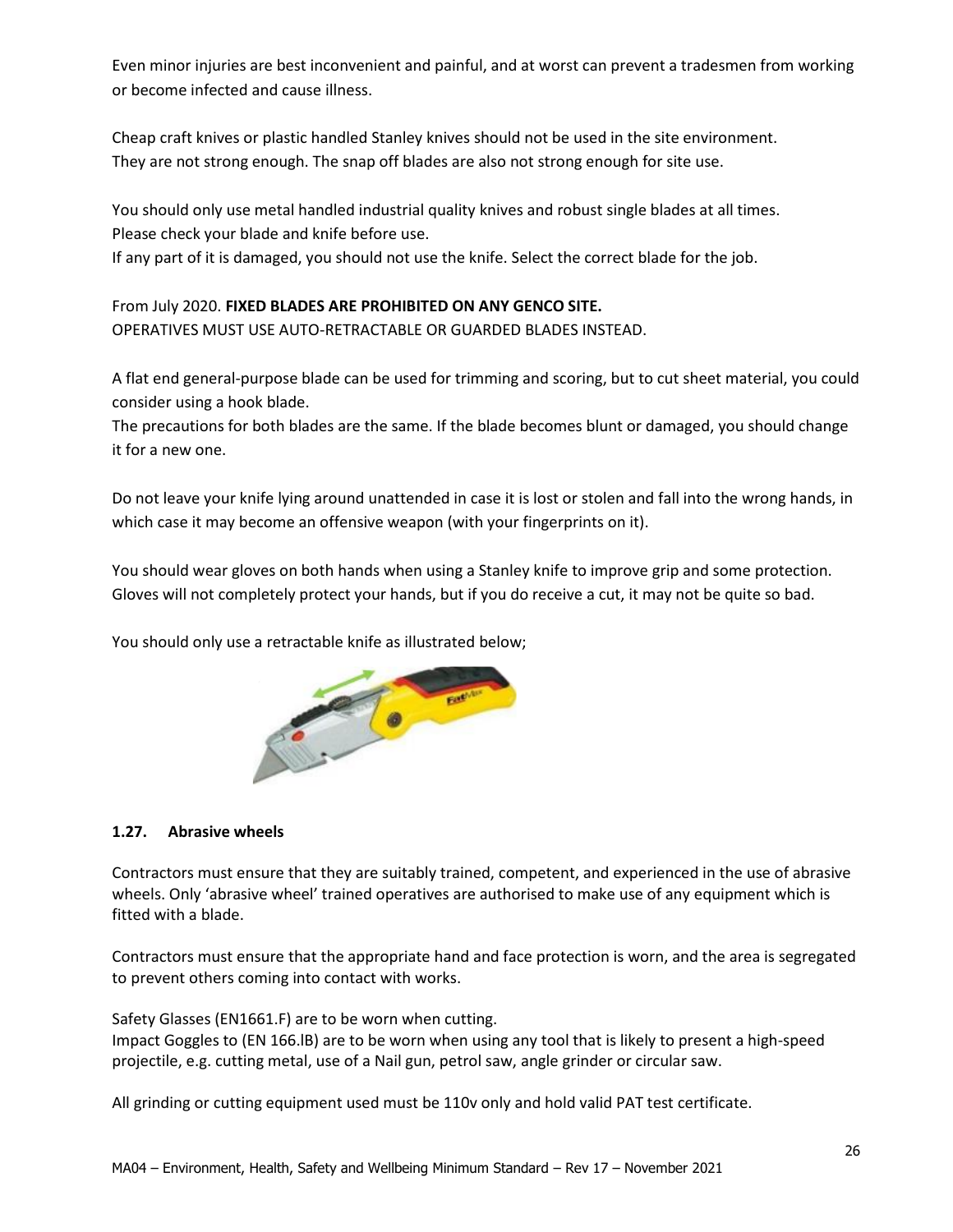The equipment must be in good clean working order with all guards in place.

Hot Works Permit which should be obtained from the Site Manager for all cutting of metal with abrasive wheels. Request F5 to complete the necessary Permit to work.

A Dry Powder or Foam Fire Extinguisher is to be placed in the near vicinity and operatives should be trained in their use to combat any fire that may occur

## **1.27. Vibration - HAVS**

Excessive exposure through the use of hand-held tools can result in hand arm vibration syndrome (HAVS) – a painful condition affecting blood circulation, nerves, muscles and bones in the hands and arms. It is more commonly known as vibration white finger (VWF).

To reduce the risk contractors are required to carry out a full and detailed risk assessment specifically in relation the works to be carried out.

If possible, remove the need for vibrating tools.

If this is not feasible, contractors must ensure equipment used is in good working order and suitable for the task at hand.

Ensure that a you;

- Try a different approach to your job
- Use the right tool for the job
- Keep blades and cutting edges sharp
- Rotate tasks between employees
- Check the tool has been properly maintained
- Reduce the amount of time you use the tool
- Keep handles / hands warm and dry

Anti-vibration gloves are provided and that a rotation system is implemented to limit exposure.

## Exposure Limits:

There are limits on the amount of vibration an individual can be exposed to in one day. These can be calculated using the vibration magnitude level of the equipment and a vibration calculator. The 2 main values you need to be aware of are:

**Exposure Action Value (EAV):** This is a vibration magnitude level of 2.5. You can use a tool until you reach the action value without additional control measures. After this value extra controls are required

**EXPOSURE LIMIT VALUE (ELV):** This is a vibration magnitude level of 5.0. Once you have reached this daily limit you must stop using vibrating tools.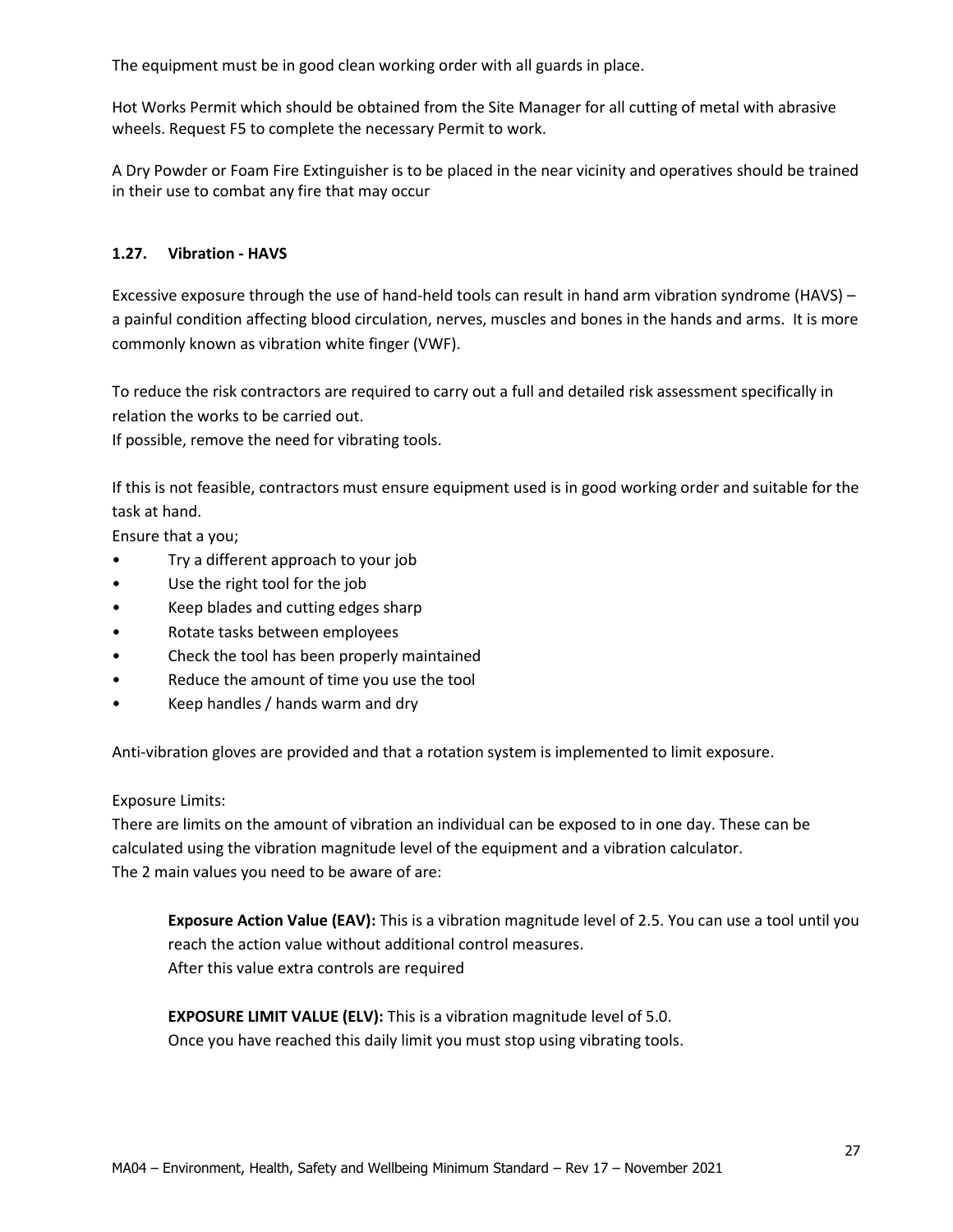## **1.28. Welding and Braising**

Where welding or braising is required MAPP gas or similar must be used which is fuel based on a stabalised mixture of methylacetylene (propyne) and propadiene.

Where acetylene is required, which will only be permitted in exceptional circumstances and **UNDER NO CIRCUMSTANCES MAY THIS BE USED ON A PETROL FORECOURTS,** a justification report must be submitted by the contractor and approved prior to commencement of works.

Contractors using acetylene must only use regulators, flashback arrestors, hoses and blowpipes which are specifically designed for acetylene and oxygen, respectively, and marked and manufactured to the correct BS EN ISO Standard. The acetylene pressure should not exceed 0.62 bar (psi).

Prior to carrying out welding or braising works the contractor must ensure that identification is on the cylinder, that it looks safe to use and that it is clean with no obvious damage. An exclusion zone must be created and the appropriate Permit to Work (F5) completed.

The contractor, on completion of the welding or braising task, must check that there is no obvious damage, that all valves have been turned off (at cylinder, blowpipes etc.) and that excess gas is vented from the hoses.

Only suitably trained, competent and experienced contractors are permitted to carry out the above works.

A hot works permit (F5) is required for any activities creating sparks or flames

#### **1.29. Asbestos**

Genco will seek information from their client to determine the level of asbestos present, if applicable. This information will be communicated and issued to all of those who may be affected by its presence and will form part of the task specific CPP/Risk Assessment Method Statement and will form part of the sitespecific induction.

Following receipt of the asbestos information, if it is suspected asbestos is present within the working area or other areas of the same construction then the services of a licenses asbestos contractor will be employed to sample and if necessary, remove prior to Genco works. Any licensed asbestos contractors appointed by Genco must evidence their licensed / non-licensed asbestos removal training.

A handover certificate will be obtained before works can commence. Contractors may not proceed with works unless they have had sight of the handover certificate confirming that asbestos has been removed and the area is safe.

Employees, contractors and all its employees must always proceed with caution even if the asbestos records confirm NAD (No asbestos detected) and should they identify material which they suspect may contact asbestos they are to stop works immediate, secure the area, and notify their manager. All employees and contractors are required to undergo asbestos awareness refresher training at least annually.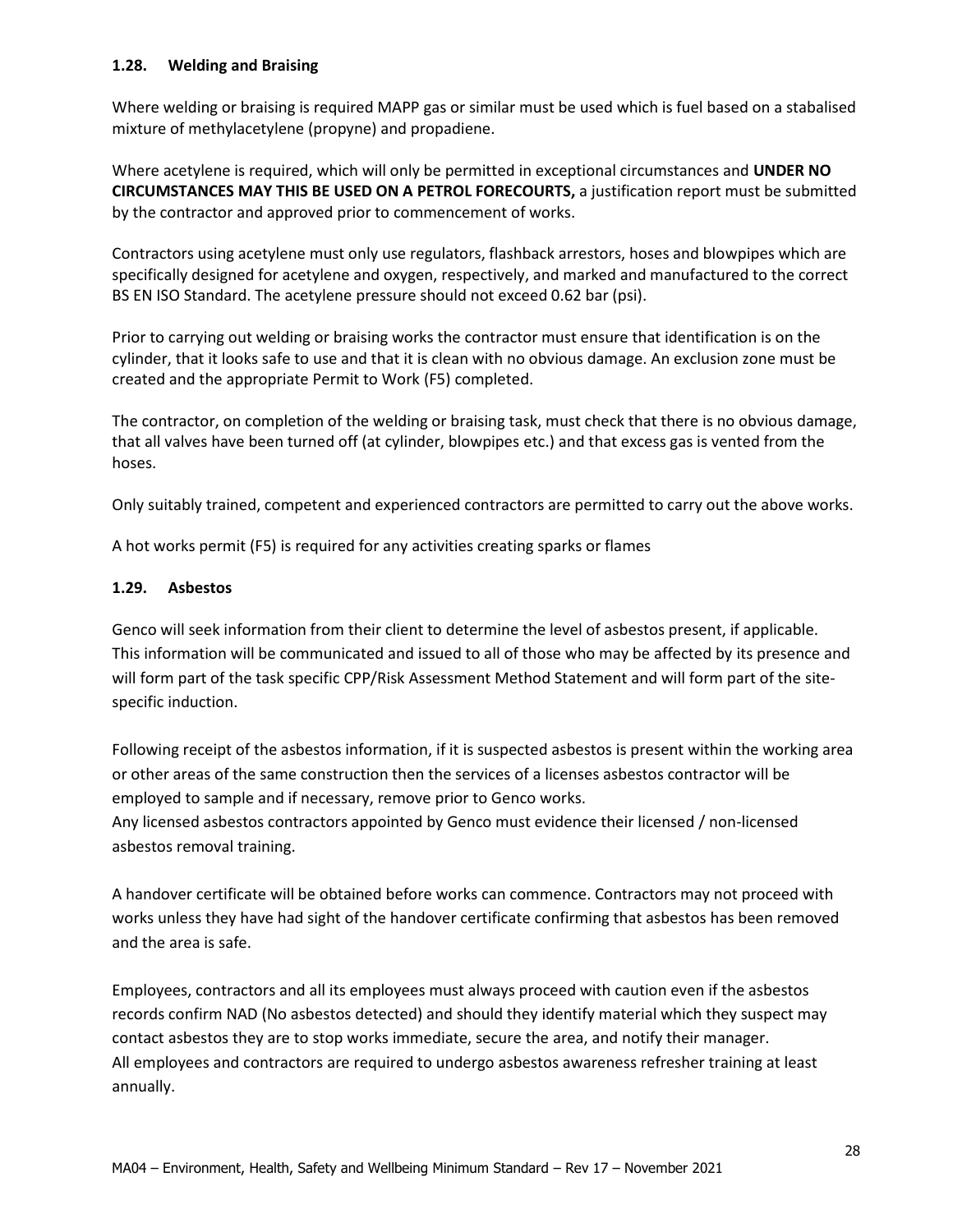## **1.30. Monitoring of Contractor Health & Safety**

Genco require that all contractors working under its control are subject to Genco 'control of contractors' procedure.

All operatives must be inducted to this document (Genco EHS Minimum standards) before being appointed to any works on behalf of Genco.

In additional to an annual review, Genco will undertake regular inspections and audits of the workplace.

Any EHSW issues identified will be brought to the attention of the site management and contractors.

Genco employees, contractors and all their employees shall work closely with and co-operate fully with Genco HS&E Manager and Site Managers requests and timelines to rectify any issues that are identified.

## **Any fines issued from a governing body i.e. Environment Agency / Health & Safety Executive as a result of a direct failing from a contractor will be charged to the contractor in question.**

## **1.31. Meeting & Toolbox talks**

Pre-contract start / mobilisation meetings are to be held to discuss projects/contracts in advance of works. This is also an opportunity to review and close out any EHSW issues prior to commencement.

Genco employees, contractors and its employees will be required to attend all co-ordination meeting as requested. These are held to plan, management and monitor the program of works and to ensure that there are no clashes with other trades working in the same location or other contractors employed on the same project.

Project progress meetings will be held, where applicable, to determine how the overall program of works are progressing, agenda items will be EHSW, procurement, costs, design and any other relevant business associated with the project.

Regular toolbox talks and HSQE bulletins are to be issued to update the workforce on best practice techniques to be used and to notify staff of any relevant EHSW information including changes to regulations. Contractors are required to take part in toolbox talk sessions and use this as an opportunity to ask questions, raise concerns or discuss site working practices in general.

Urgent consultation safety meetings may be held as a result of information that has been identified that may have a serious EHSW impact on the workforce.

Such meetings will allow Genco to communicate any changes to the working practices to ensure a continually safe working environment is maintained.

## **MEETING FREQUENCIES WILL BE AGREED IN ADVANCE HOWEVER MAY CHANGE AT THE DISCRETION OF GENCO MANAGEMENT.**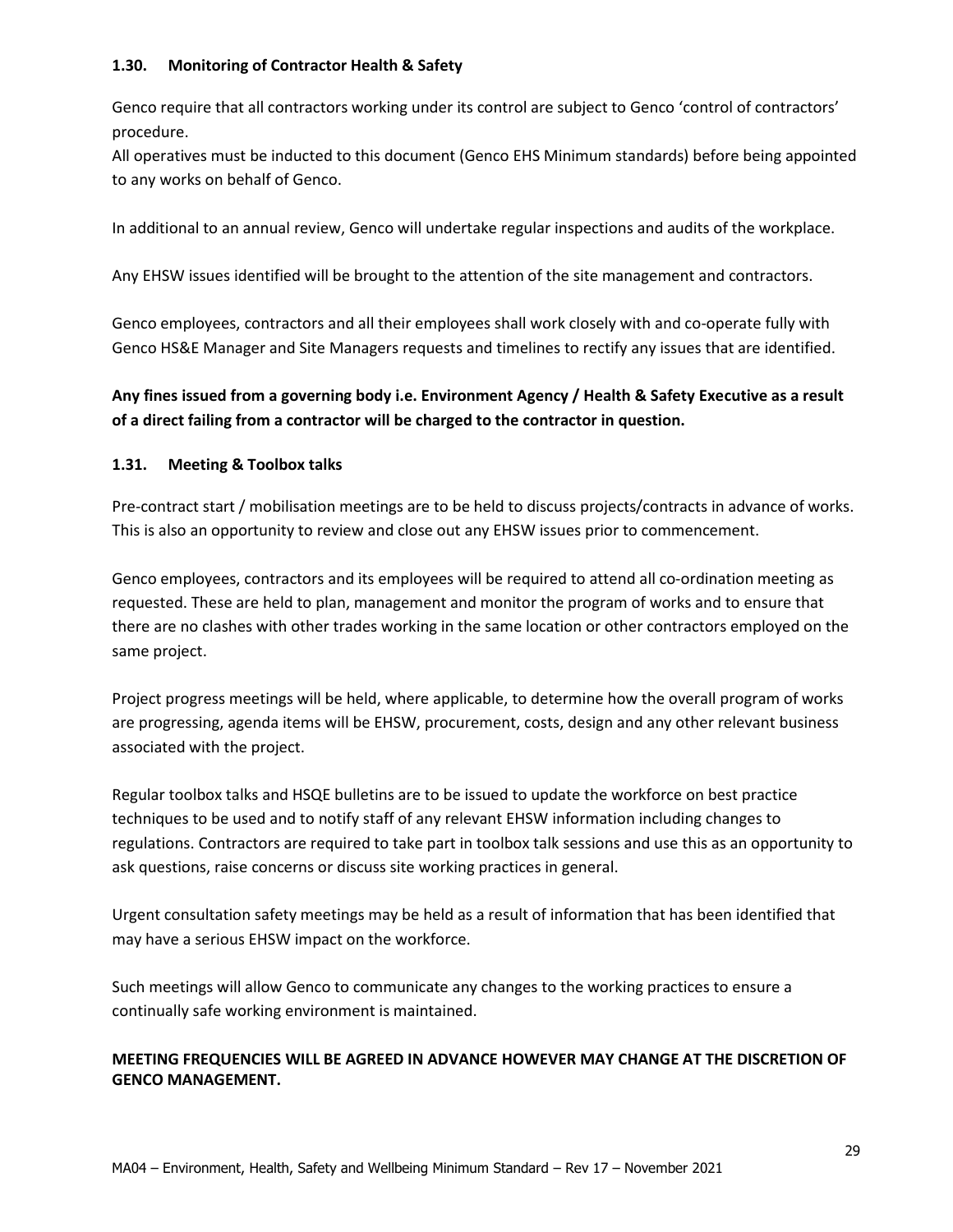## **1.32. Contractor Access to Site**

Contractors and their employees may only be permitted on site following receipt, review and approval of the task specific CPP/Risk Assessment Method Statement.

These must be submitted to Genco project support team at least 7 working days prior to the scheduled start date for approval. Works may not commence unless approval has been received.

Only contractors authorised personnel who are employed on the contract are allowed access to the work site / location.

Contractors are responsible for ensuring that all of their employees have been verified as having the right to work within the UK. Please refer t[o https://www.gov.uk/check-job-applicant-right-to-work](https://www.gov.uk/check-job-applicant-right-to-work) for your legal obligations and guidance on how to check a workers right to work.

The contractor's staff must observe all Genco site safety requirements at all times including parking and driving limit restrictions.

The contractor shall notify Genco of any visitors who they want to attend site and such visit must be agreed by Genco Management.

The contractor shall maintain records of the contractor's staff, who are working on site on a daily basis. The contractor shall submit this information to Genco as and when requested to do so.

The Contractor (unless otherwise specified) to pay for his staff training, welfare and transport.

Contractors and its employees must have evidence of required competencies when arriving on site which will be verified by the Site Manager. If these are not provided the non-compliant contractor employee will not be permitted to enter the site or carry out any works.

**NOTE: As a minimum Genco require that all site operatives hold a valid CSCS Card, Asbestos Awareness and have completed Tesco online training (when working on a Tesco site). Additional evidence of competences will be required for specific task or as dictated by the client.** 

## **1.33. Site Welfare**

Details of site welfare facilities will be agreed pre-start.

Whether these facilities are existing on site facilities, provided by Genco or by the Contractor all employees, contractors and contractor employees must ensure that welfare facilities are kept clean and tidy after each use. If any damage occurs, you must report this to your manager/store manager immediately.

The welfare of the contractor's employees remains the responsibility of the contractor. The contractor must ensure that their welfare facilities are suitable and sufficient and reach the standards required by legislation as an absolute minimum.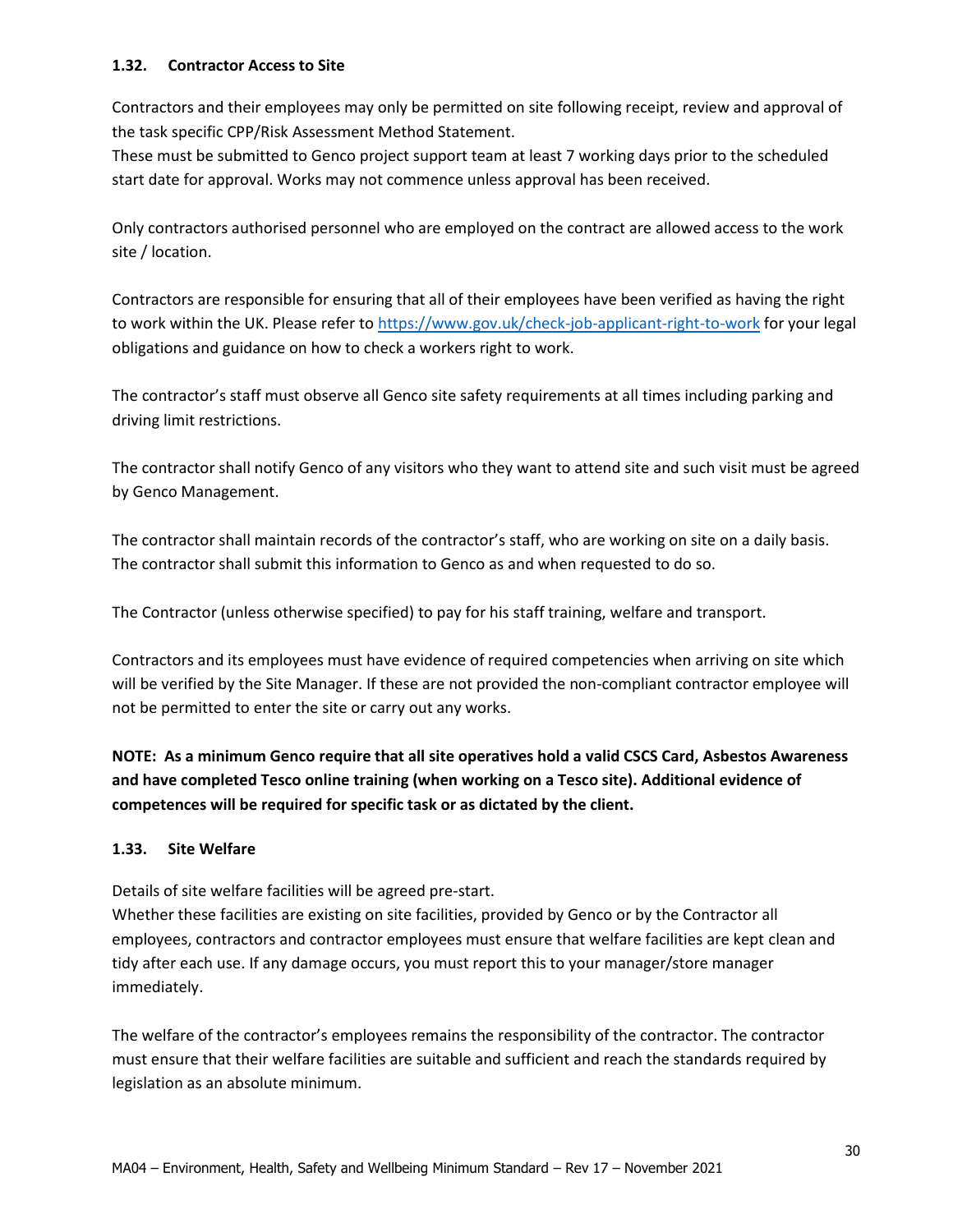Schedule 2 of the Construction Design Management Regulations (CDM) 2015 suggests that the minimum welfare facilities required includes:

- Sanitary conveniences
- Washing facilities
- Drinking water
- Changing rooms and lockers
- Facilities for rest

All welfare requirements and arrangements must be agreed and implemented prior to commencement of any works on site.

If operatives arrive to site and find the above minimum requirements are not met, works must not proceed. The project manager should be contacted to rectify the welfare arrangements.

## **1.34. Use of radios, mobile or electronic equipment**

Genco employees, contractors and contractor's staff are prohibited from using **personal** radios, mobile devices and electronic equipment, including personal headphones whilst on Genco sites.

Mobile devices may be used if they are required to carry out a task or for health and safety reasons and must be recorded within the safe system of works i.e. for taking pictures for the daily safety report, carrying out safety audits and progress photos.

Use of mobile phones must be kept to a minimum and may only be used in designated safe zones. Mobile phones are not to be used in close proximity to traffic, plant or machinery or when working on or near a petrol forecourt/ pumping station.

If unsure the user must seek clarification from the site manager as to where they may or may not use their mobile phones.

Radio transceivers may only be used if identified as being required and must be recorded on the safe system of work.

Using photography of any individual/s is not permitted without having received written permission.

## **1.35. Operations Interface**

Genco employees, Contractors and contractor's employees will make themselves aware of any other contractors working in the same location whose activities may affect or be affected by their work. Coordination with other contractors must be agreed to ensure that safety is not compromised.

Genco site manager / contractor will ensure that emergency and evacuation procedures relating to their activities and work location is included within the site-specific induction CPP/RAMS.

## **1.36. Removal of Contractor Personnel**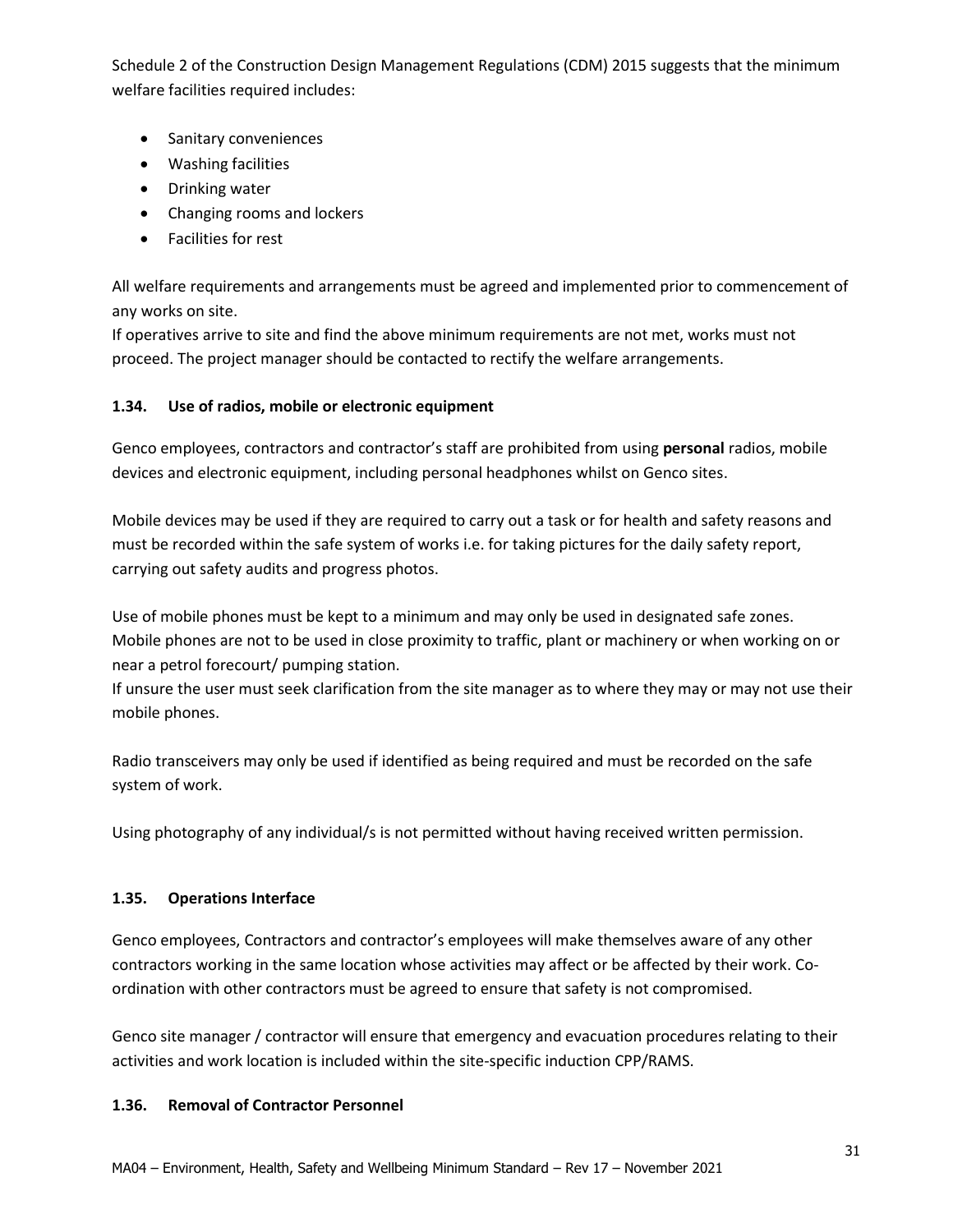Genco reserves the right to refuse to accept onto site any member of the contractor staff or sub-contractor who, in the opinion of Genco site management or security, present a risk to safety or security.

The Contractor must ensure that its personnel are properly qualified, skilled and experienced. Genco may require the Contractor to remove any person employed on the Site or the Works who commits misconduct, is incompetent or negligent, fails to perform in accordance with any provision of this document or persists in any conduct prejudicial to health, safety or the environment.

The contractor will be required to take appropriate action to prevent and eliminate unacceptable behavior or conduct.

The contractor is required to notify the Genco of any accidents within 3 hours of occurrence.

## **1.37. Workers whose first language is not English**

Workers whose first language is not English must be able to demonstrate they have a basic understanding of both written and spoken English.

If a worker cannot demonstrate this basic understanding, their employer must:

- Translate the induction, risk assessment, method statement and briefings for them
- Assign an English-speaking worker who can translate and communicate to a group of workers (maximum of four in a group).

The key is to ensure that everybody involved in the works understand and comply with all environmental, health, safety and wellbeing requirements.

Contractors must ensure that they and all their employees implement the above actions to comply with this requirement.

## **1.38. Medical Conditions**

Employees, contractors and their employees must ensure that Genco management are made aware of any medical conditions which could affect the contractor's ability to carry out their works safely.

Genco will ensure that adequate measures are in place to ensure the safety of such employees and their colleagues. Contractors must that they implement necessary measures for their employees and steps taken must be relayed to Genco site management staff.

Should an employee or contractor be found to have withheld relevant medical information which may have affective their health & safety or the safety of others they may be required to stop the task at hand pending a full investigation.

## **1.39. Alcohol & Drugs**

Genco have a zero tolerance with regards to alcohol and drugs being brought onto site, please refer to Genco **Drugs & Alcohol Policy**.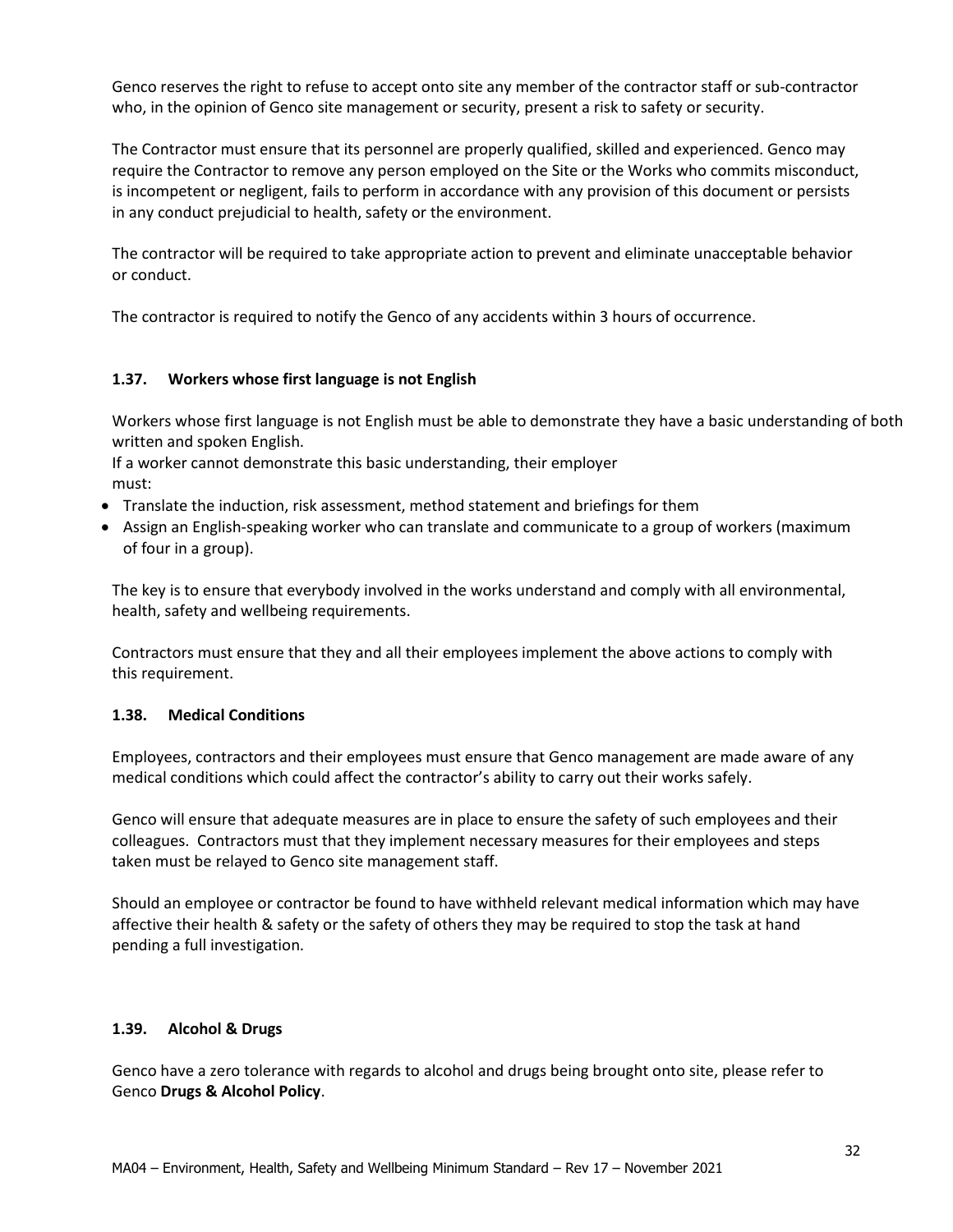If an employee, contractor or one of its employees is suspected to be under the influence of drugs or alcohol they will be instructed to leave site and will be subject to Genco disciplinary procedure which, pending investigation, may result in dismissal.

In accordance with Genco Drug & Alcohol policy random drug and alcohol testing may be undertaken at any time. All employees, contractors and contractors' employees will be required to comply with this requirement and failure to comply will be deemed as gross misconduct and may result in dismissal.

Full details of Genco Disciplinary and Drug & Alcohol Policy are detailed within the relevant policies and are available upon request.

## **1.40. Smoking**

Smoking, including the smoking of electronic cigarettes, is not permitted in any Genco building or on any Genco site both at head office and on client sites.

Smoking will only be permitted within designated smoking areas as identified on induction. Any contractor found to be smoking on site will be subject to Genco disciplinary procedures.

## **1.41. Site Rules Including Conduct and Disciplinary Procedures**

All contractors and their employees are to comply with the requirements as set out in this EHSW Minimum Standard at all times together with any site-specific Construction Phase Plan/Method Statement/Risk Assessment.

It is expected that all contractors and their employees will carry out their works in a safe and efficient manner at all times ensuring that safety of all employees, staff and members of the public.

Should a contractor or its employees be found to be in breach of the documents referred to above or any other H&S document, act, regulation or good practice the relevant person(s) will be subject to Genco conduct and disciplinary policy and procedures. **See Appendix 3 – Genco Conduct & Disciplinary Action – Yellow Card / Red Card Procedure** which is a is supported by Genco full Disciplinary Policy**.** 

## **Basic Contractor Rules- Contractors on all projects or works must:**

- Satisfy themselves that they and anyone they employ or engage are competent and adequately resourced.
- Plan, manage and control their own work to ensure any workers under their control are safe from the start of their work on site.
- Provide workers under their control with any necessary information they need to work safely, report problems and respond appropriately in an emergency.
- Make sure that any design work they do complies with the law.
- Make sure that any work carried out complies with the law.
- Co-operate with others and co-ordinate their work with others who may be affected by it
- Provide workers with appropriate PPE at no charge and make sure they wear it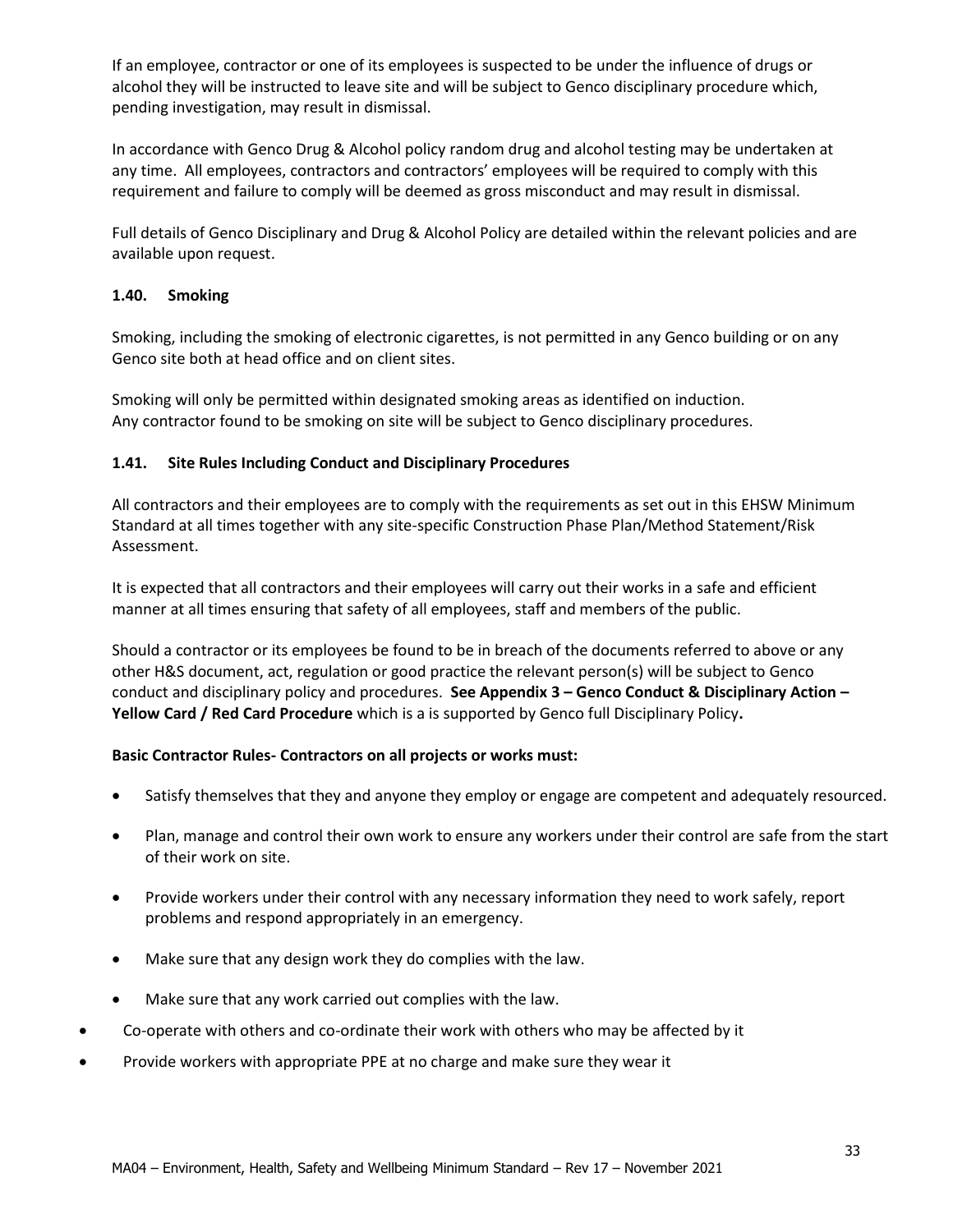- Ensure the workforce is properly consulted on matters affecting their health and safety, and obtain specialist advice, where necessary, when planning high risk work
- Fulfil the duties given in the Approved Code of Practice: Managing Health & Safety in Construction (L153)
- Follow the guidance given in the Construction Industry Training Board Construction Site Safety Safety Notes (GE700), where appropriate
- All persons must report to work in a fit state. It is not only your safety risk, but it is a risk to those around you who could be affected by what you do
- Any person reporting for duty under the influence (or suspected of being under the influence), or in the possession, of drugs and /or alcohol will be immediately asked to leave the site – no exceptions.
- It will be the employing sub-contractors' responsibility to care for and/or deal with the individual, while ensuring the program of work for which they are employed is unaffected.
- Any person on medication for a specific medical condition which may impair their performance is to make it known to their employing subcontractor, who is to make it known to the Site Manager as soon as possible so that appropriate measures, if necessary, will be put in place
- All sub-contractors must provide the appropriate PPE (Personal Protective Equipment) for all their employees. All tools and PPE must be in good condition, fit for purpose, and receive all the mandatory and statutory inspections, checks and calibrations, as and when required.
- All subcontractors and their employees should be aware of their responsibility to wear PPE appropriately, take good care of equipment and report any defects.
- No food or drink, with the exception of water, is to be taken and consumed anywhere throughout the site. All food and drink must be stored and consumed in the allocated canteen facilities provided, if brought inside the boundaries of the site.
- All Genco Sites are strictly NO SMOKING, unless there is a designated smoking area assigned by the Site Manager.
- All workers must practice basic hygiene, that is, Hand washing before eating, drinking, smoking and before, as well as after, using the toilet - Proper food storage in the canteen - Careful disposal of food leftovers in the canteen bin so as not to attract vermin which may carry disease.
- Mobile Phones the use of mobile phones should be restricted to during break times and after shifts to minimise worker's distraction and maximise concentration. This ensures quality of work, productivity and promotes teamwork. Most importantly it will reduce the amount of accidents on sites, particularly falls, and minimises damage to phones, which may be needed in an emergency situation.
- Personal Stereos are not permitted to be used on site. Radios may be used subject to permission being sought from the Site Manager
- Vehicles are not allowed to be parked on site unless permission is granted by the Site Manager.
- Horseplay on site will not be tolerated and could lead to termination of contract and the incident being reported to the local Police authority and/or the Health & Safety Executive.
- Cleanliness and Waste All subcontractors and their employees are responsible for maintaining a clean, tidy and safe working environment, free from unnecessary waste materials and packaging. Subcontractors are responsible for cleaning their work areas and disposing of their waste appropriately at regular intervals during and on completion of their contract. Subcontractors are responsible for providing their own skips.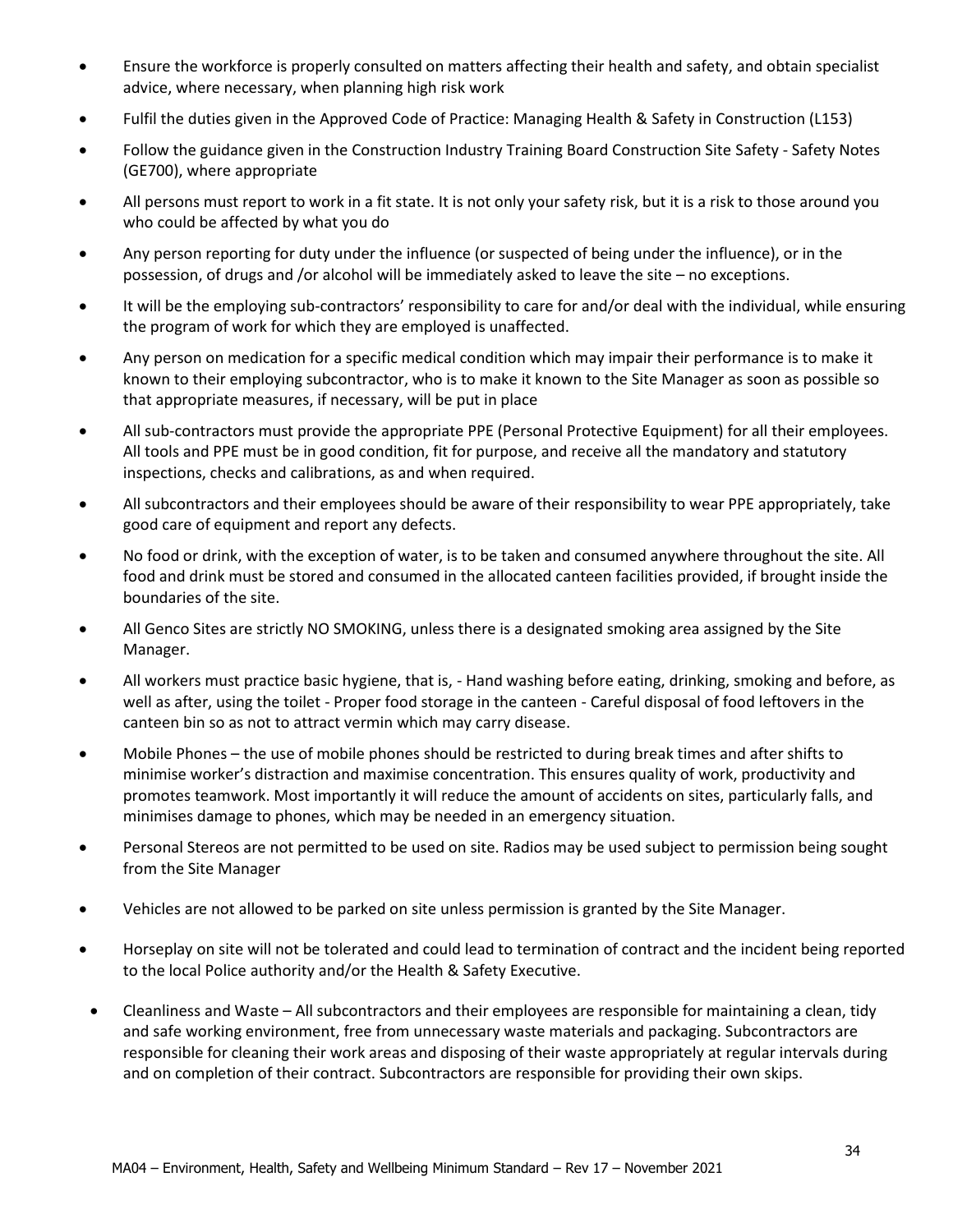• GCS expects all suppliers and subcontractors to treat and regard one another respectfully, courteously and professionally at all times in order to achieve and maintain a positive working environment.

## **1.42. Additional Safety Requirements**

From time-to-time Genco may introduce initiatives to improve safety performance on site. Any implications for the contractor in terms of time or cost will be agreed between the contractor and Genco before the initiative is implemented.

Genco requirements from the contractor will be determined by the nature of the initiative but may include:

- Gathering/supplying of information, both qualitive and quantitative, to be used to justify the design or direction or initiative;
- Implementation of initiatives involving workforce;
- Monitoring and/or auditing the initiative of Genco requirements.

Genco will liaise with the contractor to ensure that the initiatives are determined and agreed sufficiently in advance to ensure full implementation within the agreed timescales.

## **2. ENVIRONMENTAL REQUIREMENTS**

#### **2.1. Waste Removal**

Any contractor who removes waste from site must provide a valid waste carrier licenses specific to the waste that they are removing.

The contractor is responsible for removing all builders waste created by their works from site. Waste must not be allowed to accumulate and cause obstruction or EHS hazard inducing fire risk.

Where a skip is provided on site the contractor must ensure that only approved waste materials are placed in the skip and that enough notice is given to allow skips to be changed or removed. Any fines issued to Genco because of hazardous or non-approved waste being placed in the skip will be passed onto the relevant contractor.

If works being carried out creates waste which is not classified as builders waste, then the contractors are responsible for arranging collection and disposal of the relevant waste by a licensed approved contractor.

We all have a duty to protect the environment and it is forbidden to burn waste on site. All contractors must ensure that they do not harm or contaminate the water system or water table. Clean up any spillages with the correct and appropriate spill kit. If you are not sure please contact Genco project support team for assistance and guidance.

Any spills that enter watercourses or drains must be reported to Genco's HS&E Manager immediately who will in turn report to the environment agency.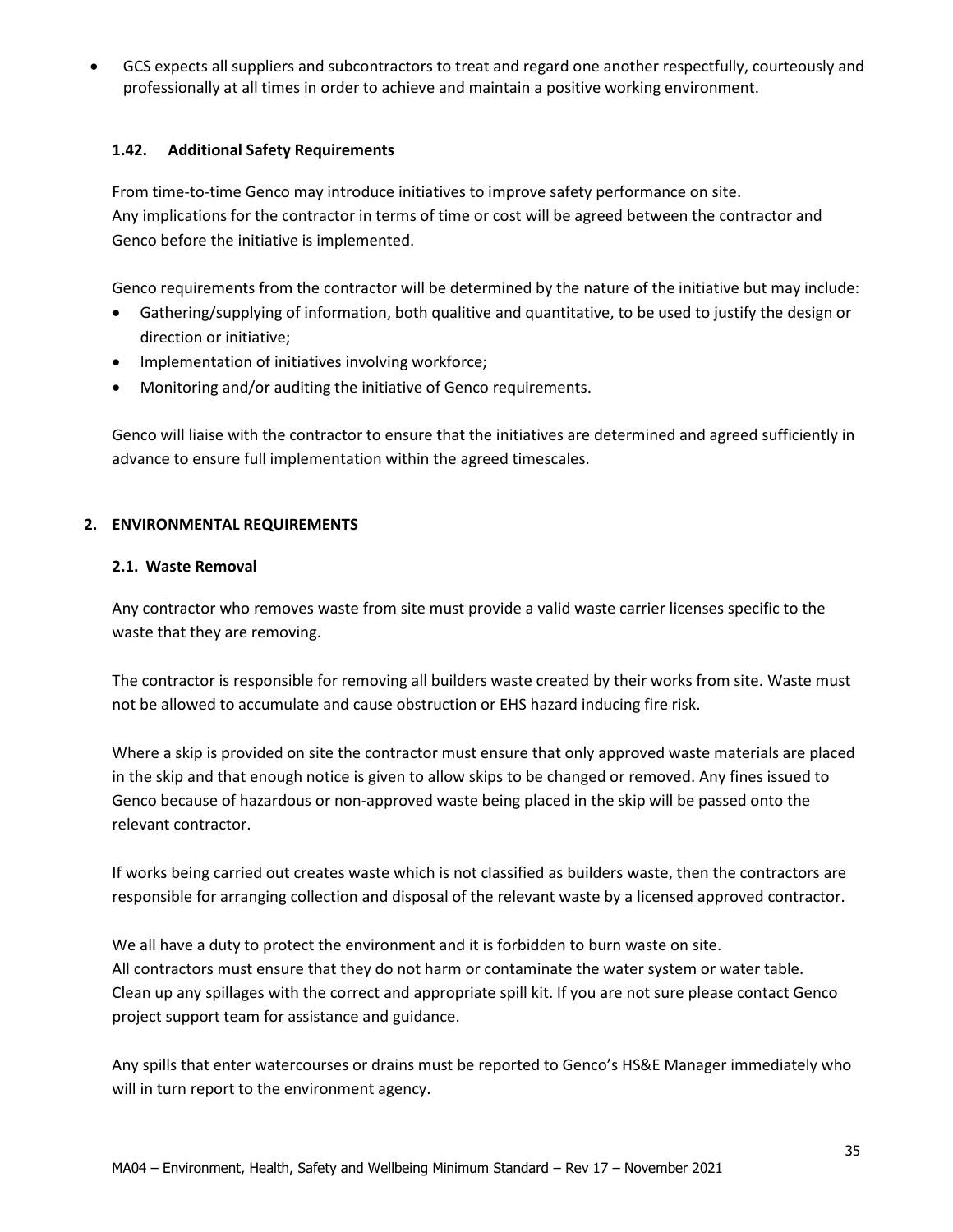**Any fines issued from a governing body i.e. Environment Agency / Health & Safety Executive as a result of a direct failing from a contractor will be charged to the contractor in question.**

## **2.2. Recycling**

In order to meet our environmental obligations, Genco require all contractors to act responsibly when it comes to recycling. In order to reduce waste, we undertake to re-use materials wherever possible.

Where materials / equipment is at the end of their usable life, they must be disposed of via the correct waste stream through a licensed recycling facility.

Under no circumstances should hazardous waste be placed in with general waste.

Recyclable waste should be separated from non-recyclable waste.

Hazardous waste must be disposed of separately from general waste. Contractors are required to follow all recycling processes as set out in induction.

If facilities are in place for recycling, then these must be adhered to.

## **3. CONTRACTOR COMPETENCE & TRAINING**

## **3.1 Genco Minimum Requirements**

Genco employees, contractors and contractors' personnel must hold, as a minimum, a valid trade specific CSCS card or equivalent to be afforded access onto any Genco site along with Tesco online training where attending a Tesco site. Other client specific training requirements will be requested and agreed prior to commencement of works.

## **NOTE: Contractors who have more than 3 employees on site are expected to have a team leader who has a valid SSSTS Certificate and at least 1 First Aid Trained (EFAW) engineer.**

All personnel should always carry with them evidence of their competences which WILL BE verified prior to them being permitted to site. Evidence of competencies will also be required to be submitted by the contractor with their CPP/RAMS. Employees, contractors or their employees who are not able to evidence their competencies will be instructed to leave site immediately, and should the Site Manager deem it appropriate, will be subject to Genco Disciplinary Policy and procedure.

All contractors staff shall be appropriately qualified, trained, experience and competent to carry out the task for which they have been employed.

Should the site manager / supervisor, following observation, deem the contractor not to be competent in carry out their task they will be requested to stop works immediately and Genco management notified.

All contractors may from time to time be required to carry out additional training, at their own cost, should this be deemed necessary to comply with the client's or legal requirements to enable them to carry out the task for which they have been employed to do.

We expect all employees of contractors to be fully and properly trained in the skills of the trade or craft they practice. If they are still in training, we expect them to be properly supervised at all times. while on Genco sites. Contractors must supply training, and must be able to produce evidence of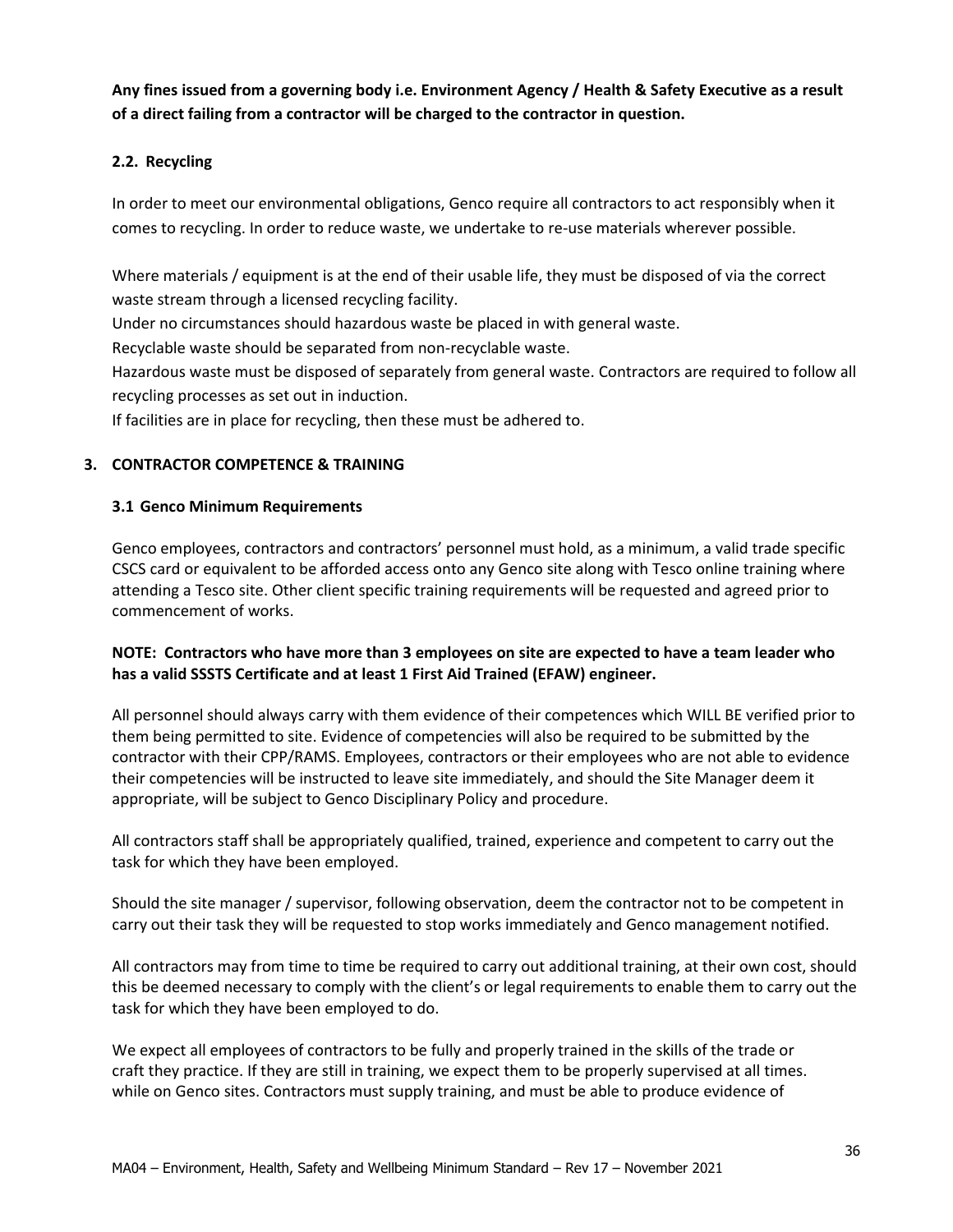employee competence on demand.

#### **4. HEALTH & WELLBEING**

#### **4.1 Occupational Health Services**

Genco employ the services of an Occupational Health Professional to carry medical surveillance / assessments as deemed necessary to ensure the wellbeing of all of its employees.

All new Genco employees will be subject to a 'New Worker Medical Assessment' and those subject to overnight works be required to complete Night Worker Assessments (online questionnaire). Additional online or physical medical assessments will be arranged as deemed necessary following a risk assessment being carried out. These would include:

- Pregnancy Risk Assessment (online)
- Full health surveillance
- HAVS Tier 3 & 4
- Referral medical assessment following completion of online assessment

Genco would expect that contractors provide their employees with occupational health support services should their job role require this. Some examples of trades/tasks which need to be risk assessed to determine whether they need health surveillance:

- Noise
- Vibration
- Manual Handling
- Repetitive works

#### **5. ADMINISTRATION**

#### **5.1 Client System Permit to Work and Online Systems**

The contractor will comply with the requirement of any client specific permit to work system whilst carrying out works on behalf of Genco on a client site. Under no circumstances should a contractor or subcontractor deliberately ignore the control measures stipulated by Genco or the client.

Working on client sites, permits and online/app info:

- The contractor must ensure that the appropriate identified PPE is always worn and that it is in good condition and appropriate for the task. Where client sites require branded PPE specific to the client then this must be adhered to. E.g. Tesco and Waitrose require that all operatives wear hi visibility vests with their logo on.
- The contractor must ensure that they sign in and out in the client's visitor book and, as appropriate, onto the site register.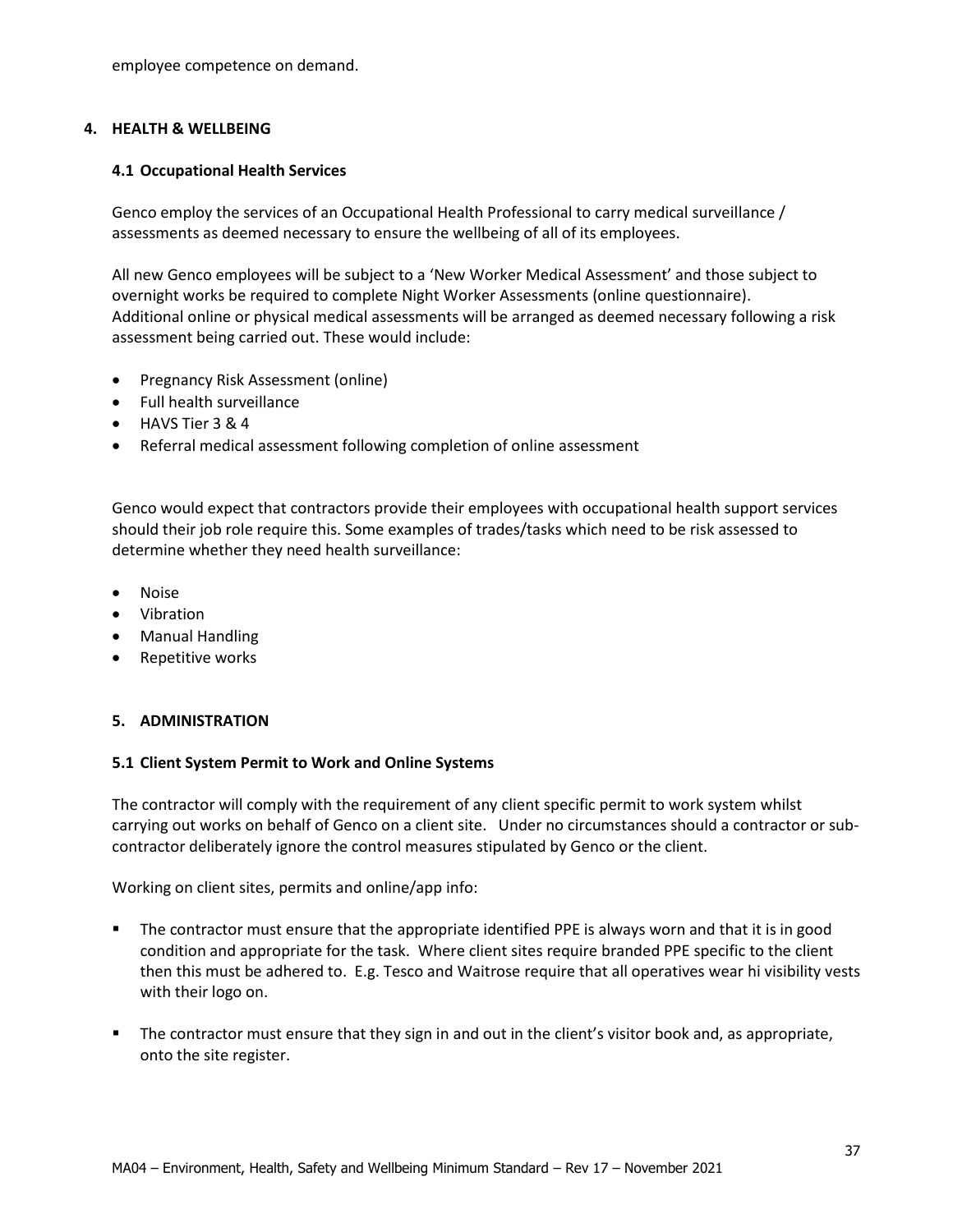- The contractor must ensure that the correct client log-in is used. This could be by way of a hard copy permit to work system or online portal/app. It is the responsibility of the contractor to ensure that they have the necessary details to enable them to follow the client's requirements correctly, if this information has not been passed on the appropriate manager the client must request this information before attending site.
- Each operative on site must be logged in and/or recorded on the permit to work system including all relevant information required to enable job identified.
- All paperwork MUST include job number, Site name and number, date, engineers attending including start and finish times. Any other relevant information that is pertinent to the job.

## **PLEASE ENSURE THE ABOVE AS ACTIONED ON EVERY SITE AS GENCO OPERATE A STRICT NO PERMIT/LOG IN NO PAYMENT RULE.**

If you require examples of completed permits or client system guidance notes, please contact your appointed Genco manager who will provide this information.

NOTE: Clients can change their process at any time, please check to ensure that you are following the correct process.

## **5.2 Engineer Guidance Documents**

Should the contractor require additional written guidance notes on using of client portals these are available on request from the project support team.

## **5.3 Non-payment of Final Contract Sum**

If a contractor fails to issue any EHS information to Genco for onward submission to the client by the end of the project / contract completion date or a date agreed by both parties (Genco and their contracting partner), then the contractor's final payment will be withheld until Genco are in receipt of this agreed documentation and it is deemed adequate.

Definition of EHS information; test certificates (both mechanical electrical) safety data sheet/COSHH/permits, permits to work, planning permissions or residual hazard information required to be issued within the Operation & Maintenance manual document which could include, but is not limited to, as-built drawings, equipment operation and specification.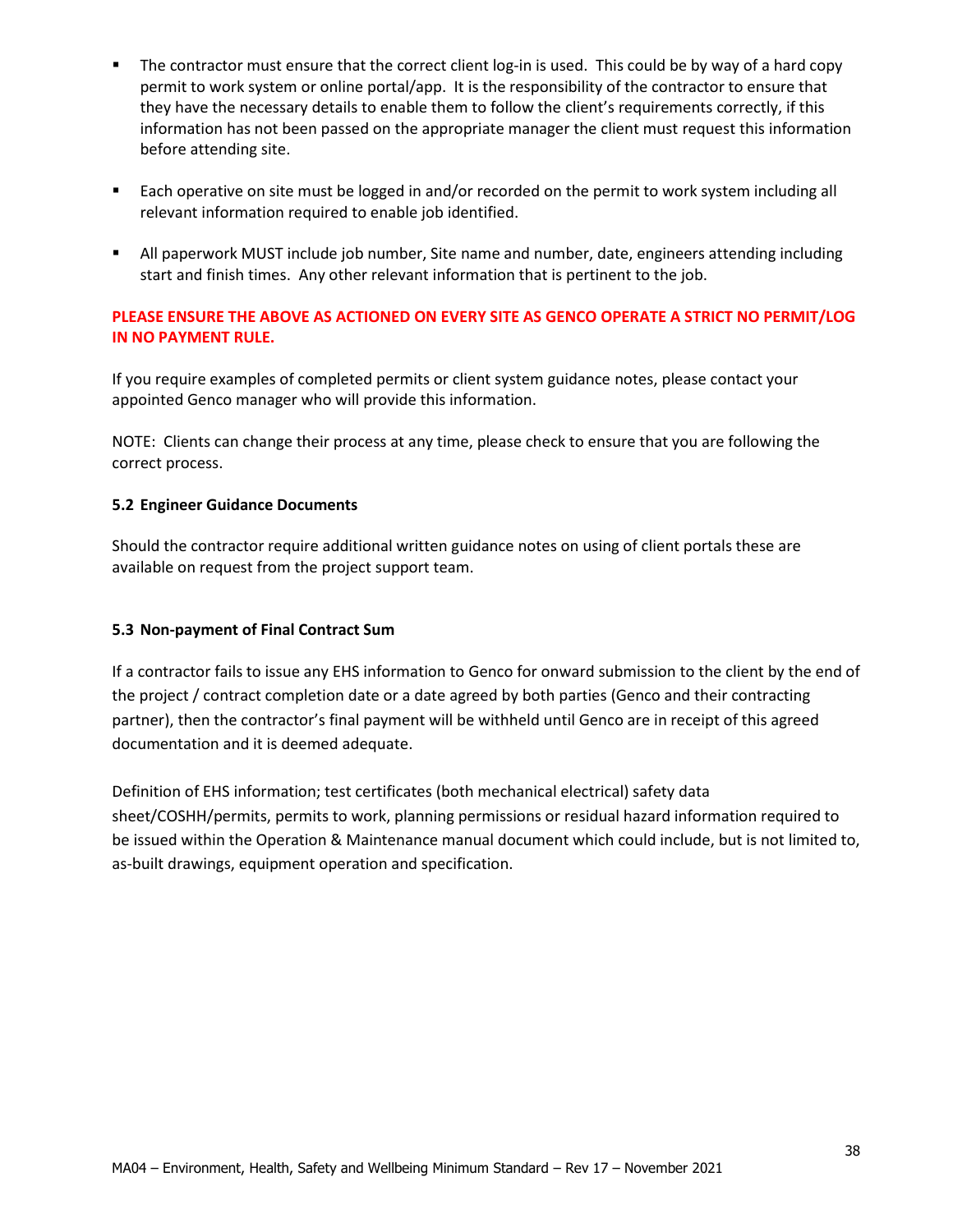## **Appendix 1 – Subcontractor Minimum Training Requirements**

Genco requires that everybody working on their sites is able to demonstrate that they have the necessary knowledge and skills.

Each contractor is responsible for ensuring their operatives comply with the below minimum training requirements before appointing to any Genco works.

| Role                                                                  | <b>Minimum</b>                                                                                                                     | <b>Additional Beneficial Training</b><br>(Preference will be given to those with the below)                                                                                                                                                                                                                                                                                                                                                                                             |
|-----------------------------------------------------------------------|------------------------------------------------------------------------------------------------------------------------------------|-----------------------------------------------------------------------------------------------------------------------------------------------------------------------------------------------------------------------------------------------------------------------------------------------------------------------------------------------------------------------------------------------------------------------------------------------------------------------------------------|
| <b>All Contractors</b>                                                | <b>CSCS Card</b>                                                                                                                   | *Tesco Online Training<br>(working on any Tesco or One Stop site)<br>* Asbestos Awareness<br>(Where materials are disturbed or working on any<br>CO-OP site)<br>PASMA<br>(where erecting / dismantling mobile towers)<br><b>IPAF</b><br>(where using MEWPs)<br><b>UKPIA SPA Passport</b><br>(where working on Petrol Forecourt Stations)<br>First Aid at Work/ Emergency first aid at work<br><b>CDM Awareness</b><br><b>Environmental Awareness</b><br>COSHH<br>Fire Safety / Marshall |
| <b>Plumbers</b><br>(as well as the above site-based minimum)          | JIB (joint industry board) or CSCS Skilled Worker<br>Card<br>NVQ / Diploma in Plumbing Operations                                  | Legionella Awareness<br>Abrasive Wheels                                                                                                                                                                                                                                                                                                                                                                                                                                                 |
| <b>Electricians</b><br>(as well as the above site-based minimum)      | ECS (electrical certification scheme) card                                                                                         | $NVO$ , $2$ – specific to occupation                                                                                                                                                                                                                                                                                                                                                                                                                                                    |
| <b>Roofers</b><br>(as well as the above site-based minimum)           | Working at Height                                                                                                                  | NVQ2 - Skilled Worker Qualification<br><b>Harness Essentials</b><br><b>Scaffolding Awareness</b><br><b>UKPIA SPA Passport</b>                                                                                                                                                                                                                                                                                                                                                           |
| <b>Scaffolders</b><br>(Standalone to the above site-based<br>minimum) | CISRS card<br>(Construction Industry Scaffolders Record<br>Scheme)<br>*Minimum; Scaffolder or Advanced Scaffolder<br>on all works) | <b>Harness Essentials</b><br><b>UKPIA SPA Passport</b>                                                                                                                                                                                                                                                                                                                                                                                                                                  |

| Where there are 3 or more individuals working on site at any one time (with or without other contractors): |                                |                                           |  |  |
|------------------------------------------------------------------------------------------------------------|--------------------------------|-------------------------------------------|--|--|
|                                                                                                            | <b>Minimum</b>                 | <b>Desirable</b>                          |  |  |
|                                                                                                            | <b>SSSTS</b>                   | NVQ3 - Construction Site Supervisor       |  |  |
|                                                                                                            | CSCS Card (Gold or Blue Card)  | <b>IOSH Managing Safely</b>               |  |  |
| <b>Site Supervisor</b>                                                                                     | Emergency First aid at work    | First Aid at work-3 Day                   |  |  |
|                                                                                                            | <b>Tesco Online Training</b>   | UKPIA SPA Passport                        |  |  |
|                                                                                                            | <b>Asbestos Awareness</b>      | Temporary Works Awareness / Supervisor    |  |  |
| Where there are 5 or more individuals working on site at any one time (with or without other contractors): |                                |                                           |  |  |
|                                                                                                            | <b>Minimum</b>                 | <b>Desirable</b>                          |  |  |
|                                                                                                            | <b>SMSTS</b>                   |                                           |  |  |
|                                                                                                            | CSCS Card (Gold or Black Card) | NVQ Level 6 – Site Management             |  |  |
| <b>Site Manager</b>                                                                                        | Fire Marshall                  | <b>IOSH Managing Safely</b>               |  |  |
|                                                                                                            | First aid at work              | UKPIA SPA Passport                        |  |  |
|                                                                                                            | <b>Tesco Online Training</b>   | Temporary Works Supervisor / Co-ordinator |  |  |
|                                                                                                            | <b>Asbestos Awareness</b>      |                                           |  |  |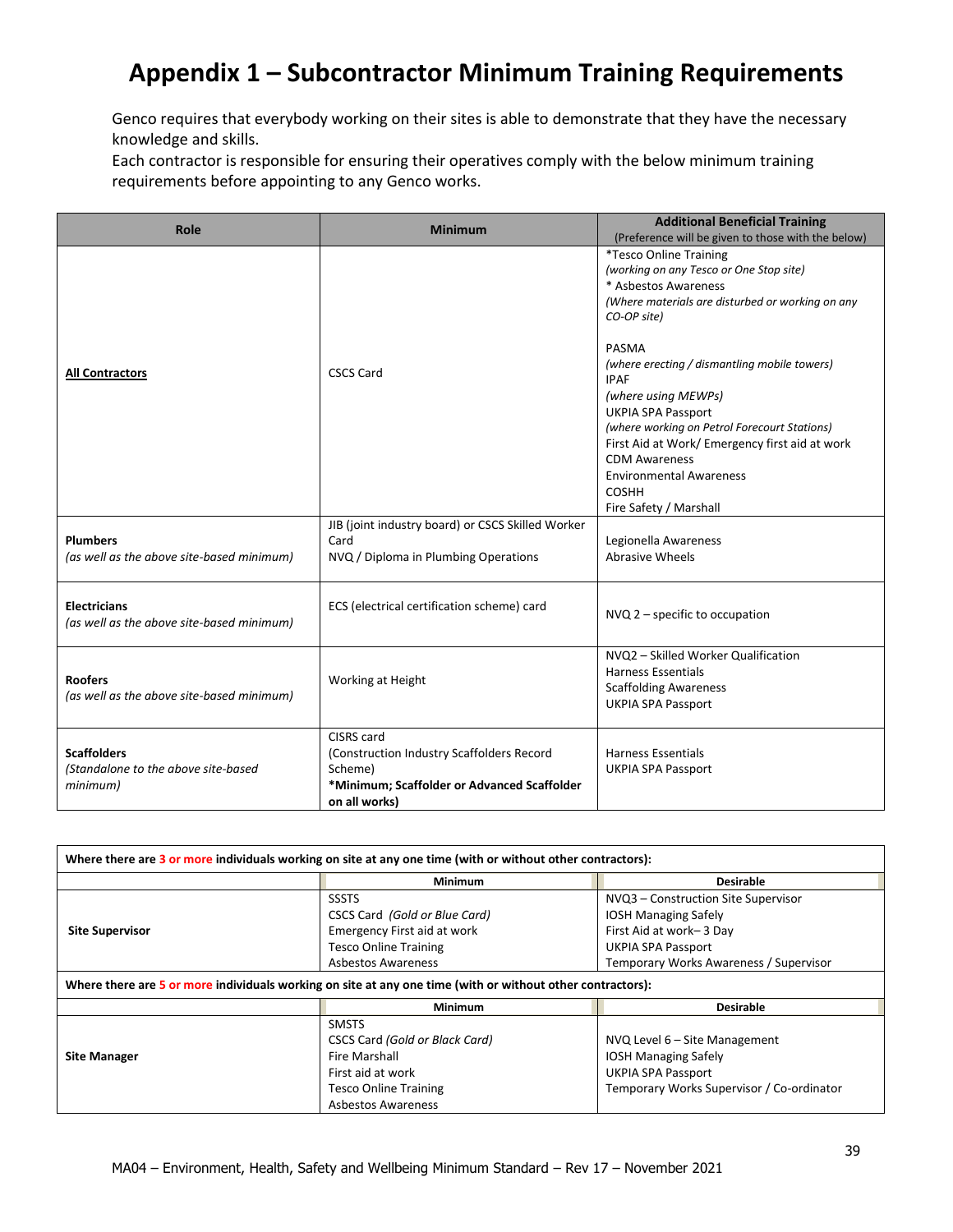## **Appendix 2 - Permit to Work**



# PERMIT TO WORK

| <b>Work Activity Details</b>                     |                                                                                                      |                                                     |
|--------------------------------------------------|------------------------------------------------------------------------------------------------------|-----------------------------------------------------|
| Job no:                                          |                                                                                                      |                                                     |
| Site:                                            |                                                                                                      |                                                     |
| Specified high risk works covered by this permit |                                                                                                      | The appendix of<br>this report needs<br>completing; |
| <b>Hot Work</b>                                  | A hot work permit is required for work involving the use of a flame or other<br>sources of ignition  | App. 1                                              |
| <b>Confined Space</b>                            | required to allow personnel to enter a confined space such as a blade, trench,<br>tank, vessel, etc. | App. 2                                              |
| <b>Excavation</b>                                | is required for any excavation or ground disturbance activity over 450mm in<br>depth                 | App. 3                                              |
| <b>Other</b>                                     | See project support                                                                                  |                                                     |

| Start of works | Start of works | End of works |  |
|----------------|----------------|--------------|--|
| Date           | Time           | l Date &     |  |
|                |                | Time         |  |

| <b>AUTHORISATION</b>                                                                                                                                                                                                              |  |      |  |
|-----------------------------------------------------------------------------------------------------------------------------------------------------------------------------------------------------------------------------------|--|------|--|
| This authorisation signifies that the planning component of the work activity has been completed and that the work is<br>authorised to commence in accordance with the risk assessment and required control measures listed above |  |      |  |
| <b>Person Authorising</b>                                                                                                                                                                                                         |  |      |  |
| Name (Print)                                                                                                                                                                                                                      |  | Sign |  |
| Date                                                                                                                                                                                                                              |  | Time |  |
| Recipient / operative                                                                                                                                                                                                             |  |      |  |
| Name (Print)                                                                                                                                                                                                                      |  | Sign |  |
| Date                                                                                                                                                                                                                              |  | Time |  |

| <b>HANDBACK - WORKS FINISHED</b> |  |      |  |
|----------------------------------|--|------|--|
| <b>Person Authorising</b>        |  |      |  |
| Name (Print)                     |  | Sign |  |
| Date                             |  | Time |  |
| Recipient / operative            |  |      |  |
| Name (Print)                     |  | Sign |  |
| Date                             |  | Time |  |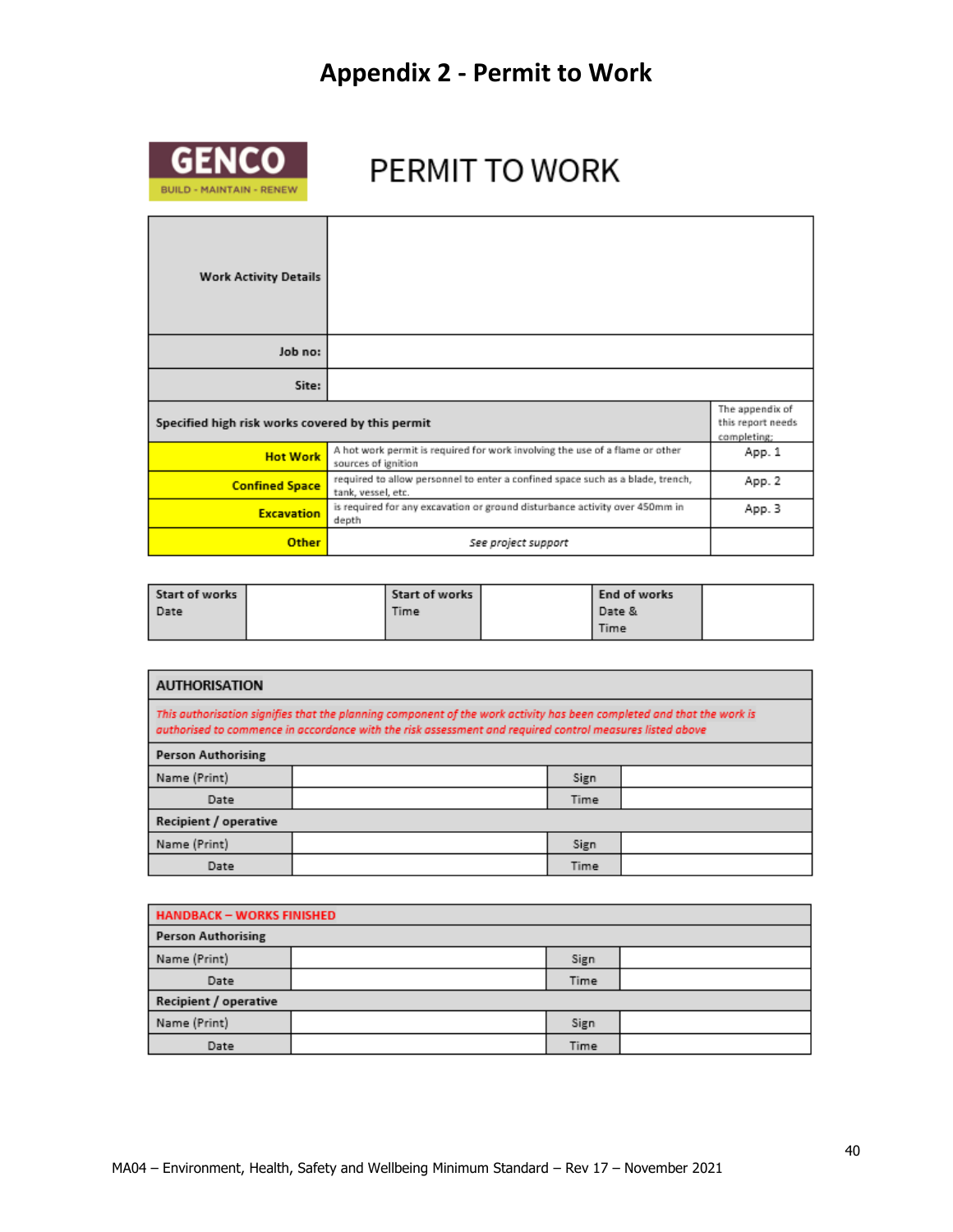| <b>Appendix 1 - HOT WORK</b>                                                                                                                                              |     |    |
|---------------------------------------------------------------------------------------------------------------------------------------------------------------------------|-----|----|
| Nature / type of hot works                                                                                                                                                |     |    |
| Location of hot works<br>(specific)                                                                                                                                       |     |    |
| Operatives completing<br>tasks                                                                                                                                            |     |    |
| Fire alarm isolation required                                                                                                                                             | YES | NO |
| If yes, controls in place to ensure operatives are alerted in the event of a fire alarm, how operative should raise the<br>alarm, arrangement for re-instating fire alarm |     |    |
| PRECAUTIONS - ALL answers below should be YES, if there is NO answer, works should not be permitted until further<br>controls introduced                                  |     |    |
| All combustibles removed from working area? (at least 5 metres clearance)                                                                                                 | YES | NO |
| Combustible floors wet down, covered with damp sand, metal or other shield?                                                                                               | YES | NO |
| No flammable liquids within working area? (at least 10 metre clearance)                                                                                                   | YES | NO |
| Is hot work equipment in good state of repair?                                                                                                                            | YES | NO |
| Correct clothing / PPE worn by operatives?                                                                                                                                | YES | NO |
|                                                                                                                                                                           |     |    |
| All wall and floor openings covered?                                                                                                                                      | YES | NΟ |
| Works on enclosed equipment?                                                                                                                                              | YES | NO |
| Correct firefighting extinguisher / blanket available within 2 metres of work?                                                                                            | YES | NO |
| Are there task specific RAMS in place and signed onto?                                                                                                                    | YES | NO |
| Fire watchman throughout works (second operative)                                                                                                                         | YES | NO |
| WHO?                                                                                                                                                                      |     |    |
| Fire watchman to check working area 30 mins & 60 min after works                                                                                                          | YES | NO |
| WHO?                                                                                                                                                                      |     |    |
| List other precautions in place                                                                                                                                           |     |    |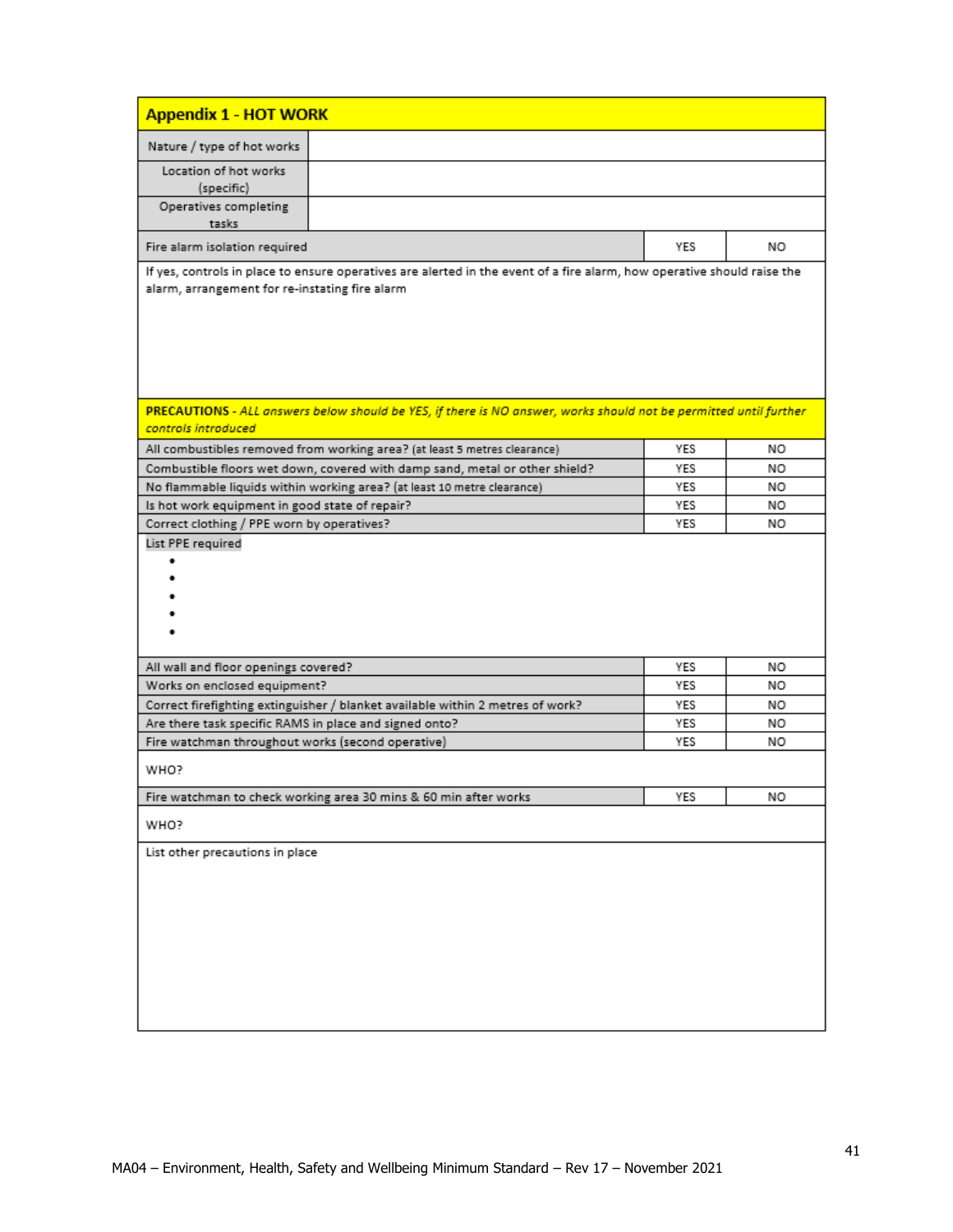| <b>Appendix 2 - CONFINED SPACE</b>                            |                                                                                                                                           |            |    |
|---------------------------------------------------------------|-------------------------------------------------------------------------------------------------------------------------------------------|------------|----|
| Why is confined space<br>required?                            |                                                                                                                                           |            |    |
| Location of works (specific)                                  |                                                                                                                                           |            |    |
| Operatives completing task                                    |                                                                                                                                           |            |    |
| Access and egress into<br>confined space                      |                                                                                                                                           |            |    |
| Initial Atmospheric test complete                             |                                                                                                                                           | YES        | NO |
|                                                               | If yes, record oxygen concentration (19.5% minimum / 23.5% maximum)                                                                       |            |    |
|                                                               | If yes, record combustible vapour concentration (1% LEL maximum)                                                                          |            |    |
| If yes, record carbon monoxide concentration (35 ppm maximum) |                                                                                                                                           |            |    |
|                                                               | If yes, record hydrogen sulphide concentration (10 ppm maximum)                                                                           |            |    |
| Other toxins recorded, specify                                |                                                                                                                                           |            |    |
|                                                               | If recordings are above maximum levels, adequate ventilation should be applied, and a second atmospheric test<br>completed after 30 mins. |            |    |
| controls introduced                                           | PRECAUTIONS - ALL answers below should be YES, if there is NO answer, works should not be permitted until further                         |            |    |
| Safe access and egress into confined space?                   |                                                                                                                                           | YES        | NO |
| More than 1 operative?                                        |                                                                                                                                           | YES        | NO |
| Adequate lighting in confined space?                          |                                                                                                                                           |            | NO |
| Room to stand or kneeling down?                               |                                                                                                                                           |            |    |
| Correct clothing / PPE worn by operatives?                    |                                                                                                                                           | <b>YES</b> | NO |
| List PPE required                                             |                                                                                                                                           |            |    |
|                                                               |                                                                                                                                           |            |    |
|                                                               |                                                                                                                                           |            |    |
|                                                               |                                                                                                                                           |            |    |
| Communication arrangements with someone on outside?           |                                                                                                                                           | YES        | NO |
| Details                                                       |                                                                                                                                           |            |    |
|                                                               | Correct firefighting equipment available within 3 metres of work?                                                                         | YES        | NO |
| Are there task specific RAMS in place and signed onto?        |                                                                                                                                           | YES        | NO |
| Emergency exit route                                          |                                                                                                                                           |            |    |
| Any other hazards within confined space                       |                                                                                                                                           | YES        | NO |
| Details                                                       |                                                                                                                                           |            |    |
| List other precautions in place                               |                                                                                                                                           |            |    |
| on a<br>the company of the company<br>×.                      | 884 B                                                                                                                                     |            |    |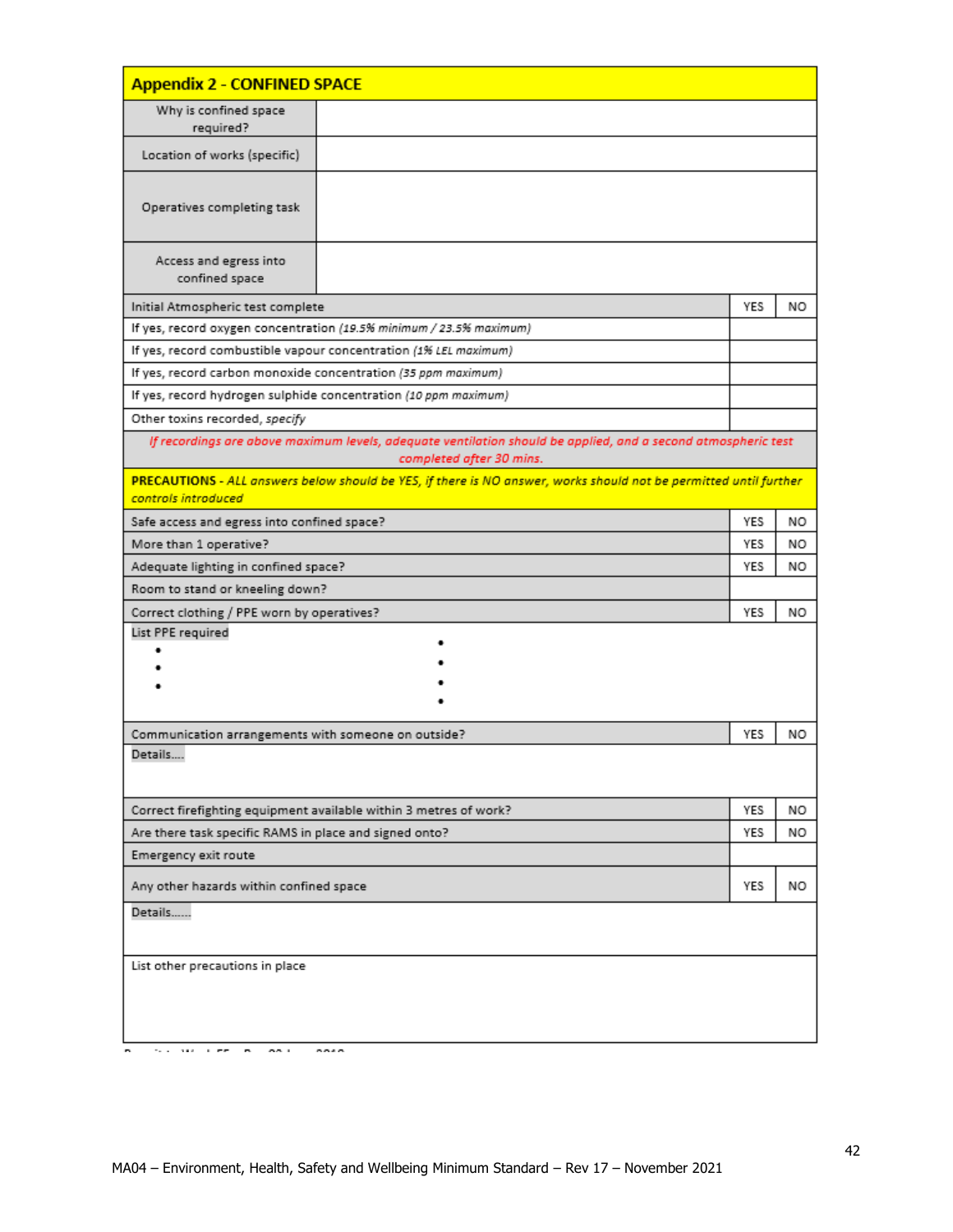| <b>Appendix 3 - EXCAVATION</b>                                                                                                                                                                                                                                                                         |            |    |  |  |
|--------------------------------------------------------------------------------------------------------------------------------------------------------------------------------------------------------------------------------------------------------------------------------------------------------|------------|----|--|--|
| Why is excavation required?                                                                                                                                                                                                                                                                            |            |    |  |  |
| Location of works (specific)                                                                                                                                                                                                                                                                           |            |    |  |  |
| Operatives completing tasks                                                                                                                                                                                                                                                                            |            |    |  |  |
| Estimated depth of excavation                                                                                                                                                                                                                                                                          |            |    |  |  |
| Plant machinery being used for excavation?                                                                                                                                                                                                                                                             | YES        | NO |  |  |
| If yes, list plant / equipment being used                                                                                                                                                                                                                                                              |            |    |  |  |
| PRECAUTIONS - ALL answers below should be YES, if there is NO answer, works should not be permitted until further<br>controls introduced                                                                                                                                                               |            |    |  |  |
| CAT scan complete of ground area to establish if any underground services will be disturbed                                                                                                                                                                                                            | <b>YES</b> | NO |  |  |
| Are all underground services marked / isolated / protected?<br>List any services located                                                                                                                                                                                                               | YES        | NO |  |  |
| When live services are known to exist, then hand digging must be carried out until the service and it's route can be<br>clearly seen. No excavator must be used beyond 300mm depth when location services.<br>Warnings and physical barriers to be erected to prevent unauthorised entry to excavation | YES        | NO |  |  |
| The excavation has safe means of access and egress                                                                                                                                                                                                                                                     | YES.       | NO |  |  |
| Details                                                                                                                                                                                                                                                                                                |            |    |  |  |
| The trench is regularly inspected by a competent person to ensure controls are used and remain<br>adequate including the start of each shift                                                                                                                                                           | YES        | NO |  |  |
| Suitable supporting of trench sides where required?<br>Usually based on sides higher than 1.2m? HOWEVER, dependant on ground condition                                                                                                                                                                 |            |    |  |  |
| Tools & equipment are at least two feet from the edge of the excavation                                                                                                                                                                                                                                | YES        | NO |  |  |
| Correct clothing / PPE worn by operatives?                                                                                                                                                                                                                                                             | YES        | NO |  |  |
| <b>PPE Required</b><br>Hard Hat<br>Respirator<br>Safety Boots<br>Ear Defenders / plugs (where applicable)                                                                                                                                                                                              |            |    |  |  |
| Are there task specific RAMS in place and signed onto?                                                                                                                                                                                                                                                 | YES.       | NO |  |  |
| List any additional precautions in place                                                                                                                                                                                                                                                               |            |    |  |  |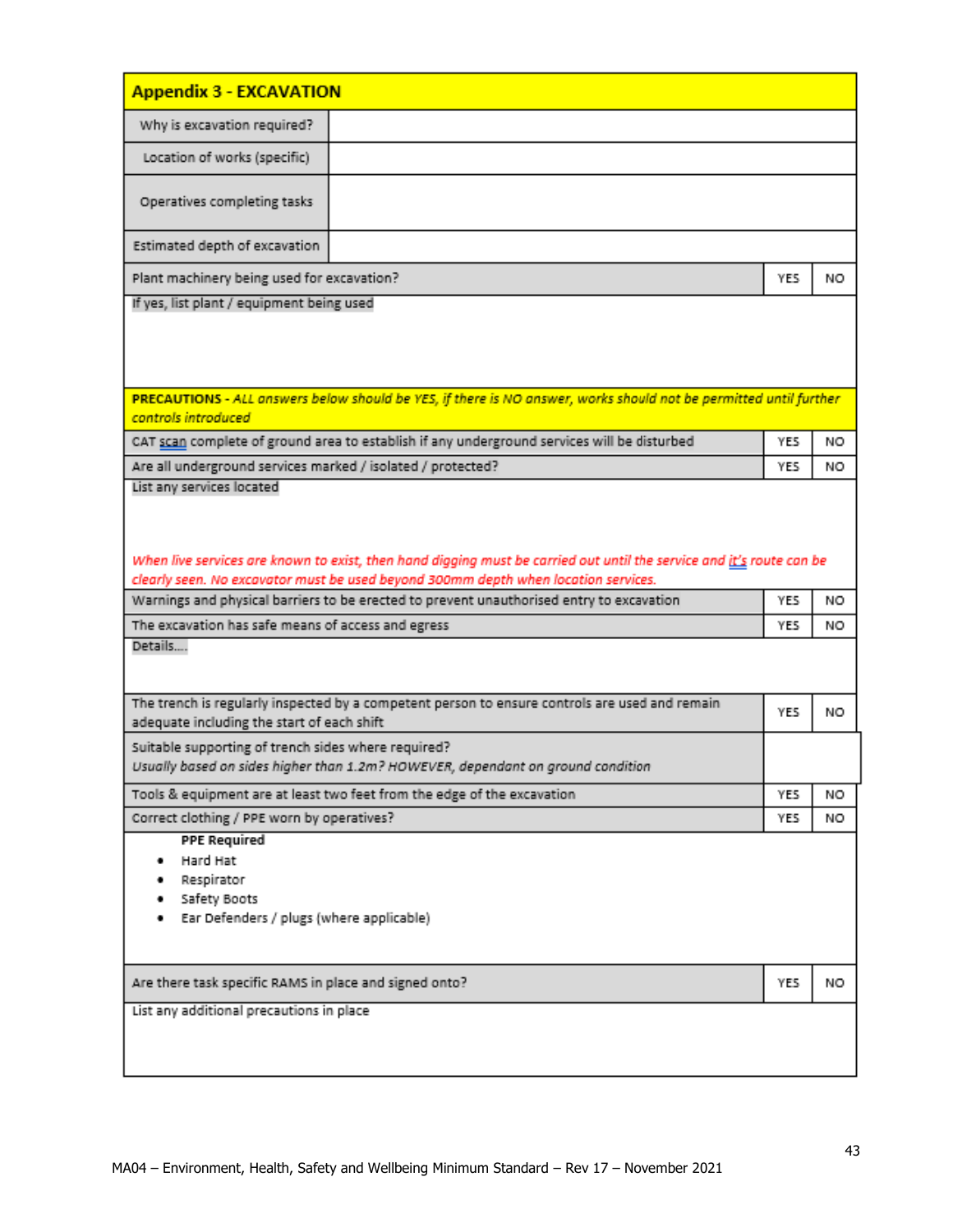## **Appendix – 3 Genco Disciplinary Policy**

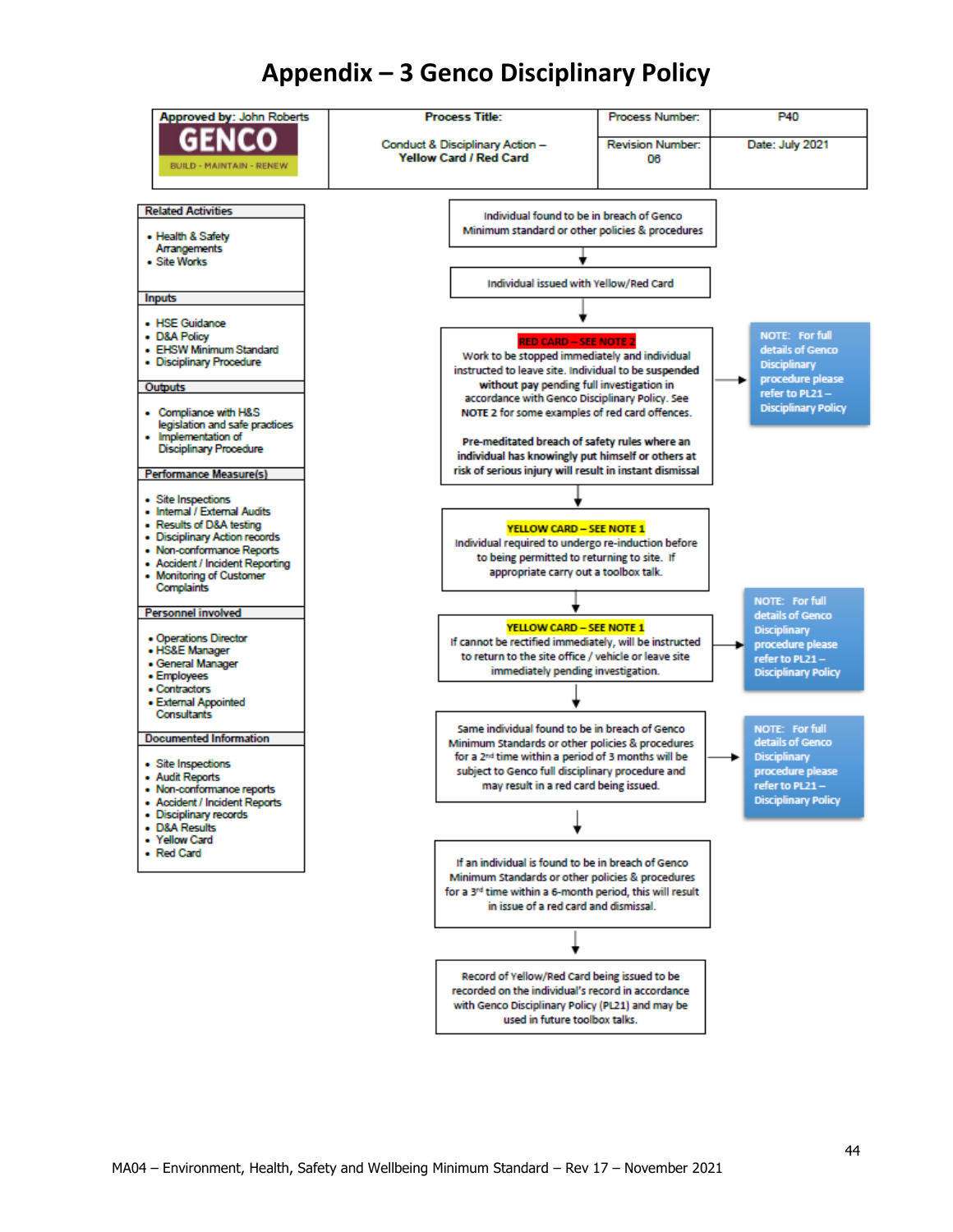

. Not wearing Genco uniform

MA04 – Environment, Health, Safety and Wellbeing Minimum Standard – Rev 1 7 – November 202 1